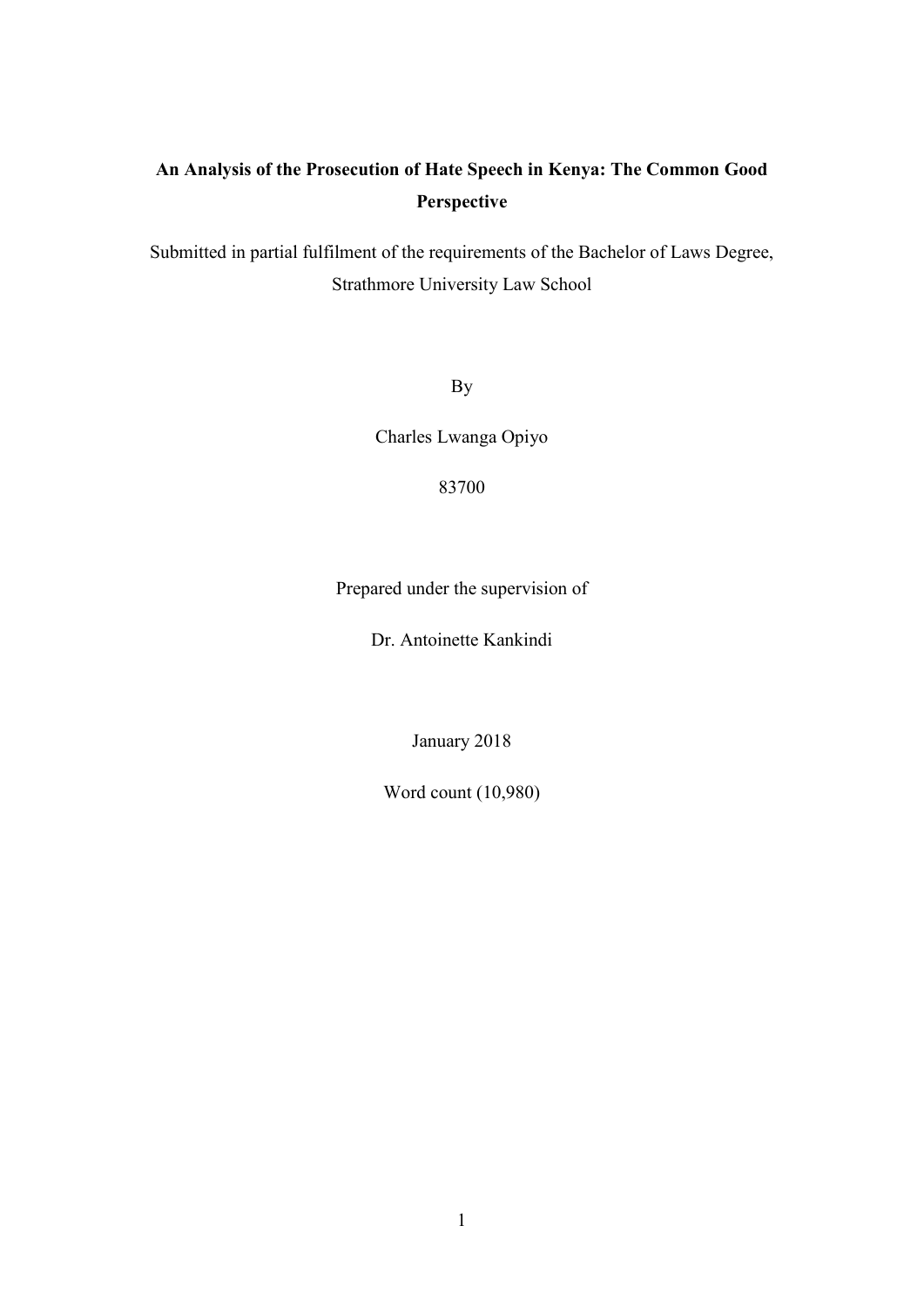# <span id="page-1-0"></span>**Declaration**

I, CHARLES LWANGA OPIYO, do hereby declare that this research is my original work and that to the best of my knowledge and belief, it has not been previously, in its entirety or in part, been submitted to any other university for a degree or diploma. Other works cited or referred to are accordingly acknowledged.

Signed: andulf Date: 31st January 2018

Charles Opiyo

This dissertation has been submitted for examination with my approval as University Supervisor.

Signed: ............. Dr. Antoinette Kankindi.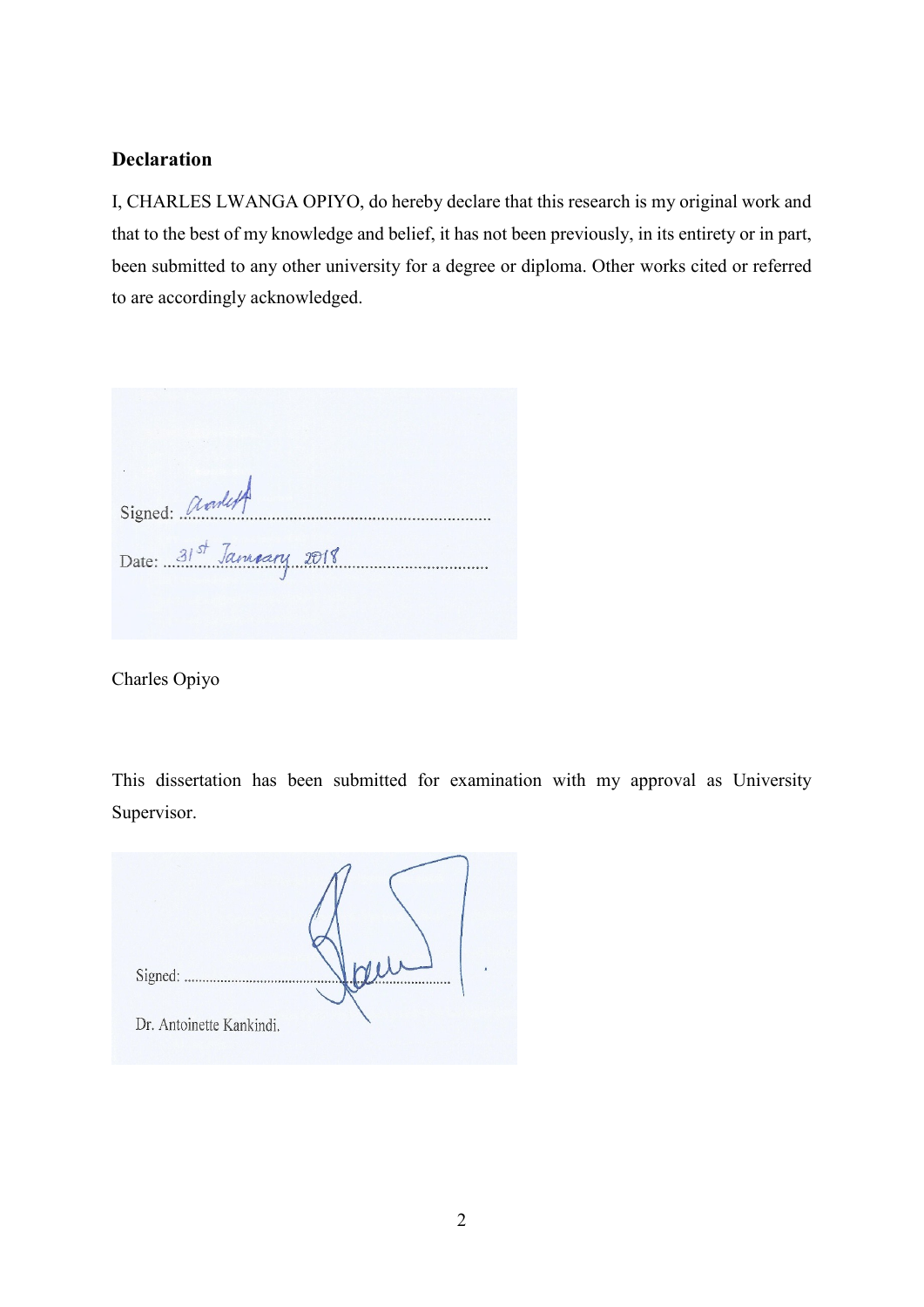# <span id="page-2-0"></span>**Table of Contents**

| 1.0                                                                           |  |
|-------------------------------------------------------------------------------|--|
|                                                                               |  |
|                                                                               |  |
|                                                                               |  |
|                                                                               |  |
|                                                                               |  |
|                                                                               |  |
|                                                                               |  |
|                                                                               |  |
|                                                                               |  |
|                                                                               |  |
|                                                                               |  |
|                                                                               |  |
|                                                                               |  |
| a.                                                                            |  |
| Chirau Ali Makwere v Robert M. Mabera & 4 others: The Constitutionality<br>b. |  |
|                                                                               |  |
| Johnstone Muthama & 8 others v Inspector General of Police & 2 others:<br>c.  |  |
|                                                                               |  |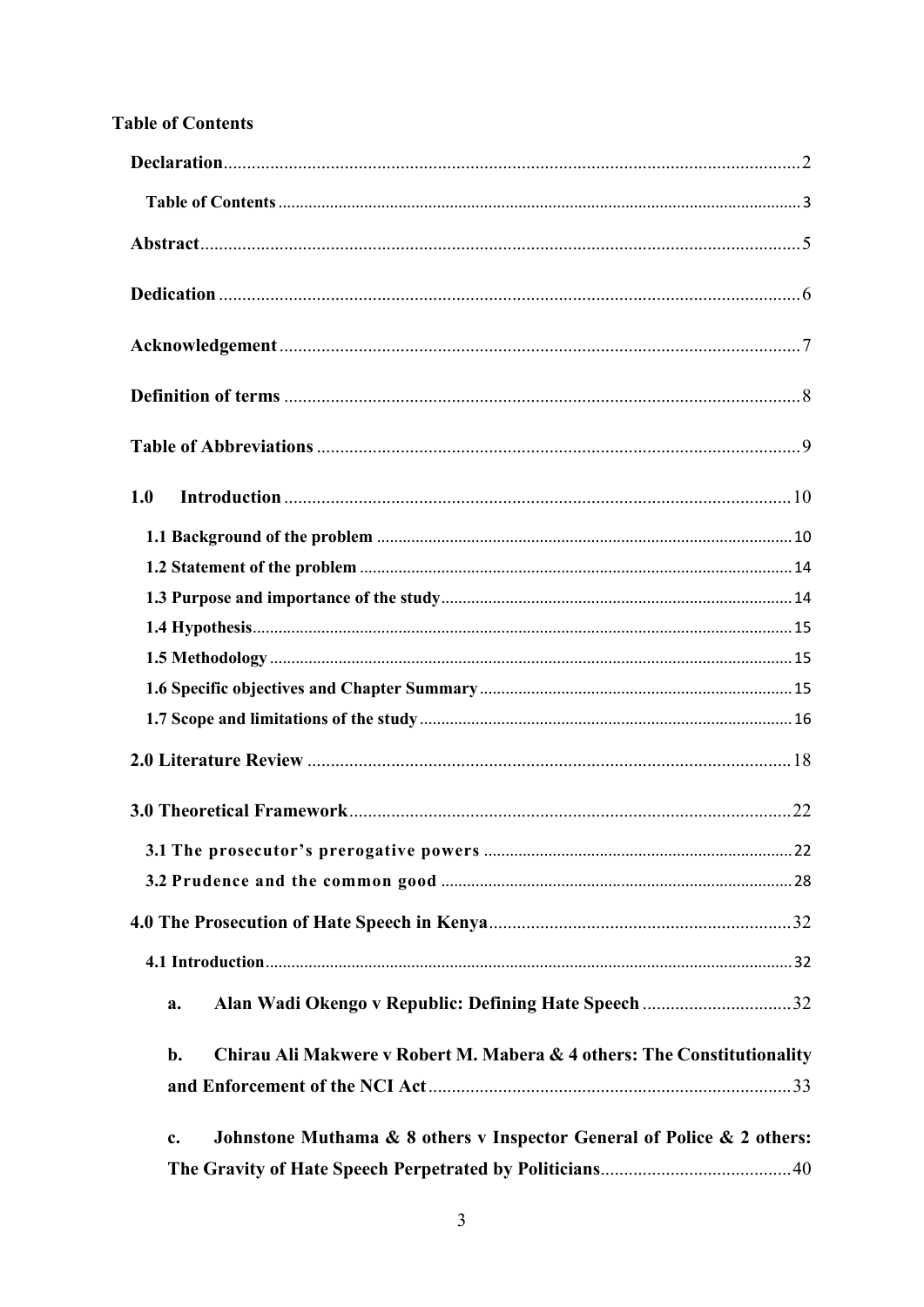| Republic v Moses Kuria: Justice versus procedure in hate speech<br>$\mathbf{d}$ . |  |
|-----------------------------------------------------------------------------------|--|
|                                                                                   |  |
|                                                                                   |  |
|                                                                                   |  |
|                                                                                   |  |
|                                                                                   |  |
|                                                                                   |  |
|                                                                                   |  |
|                                                                                   |  |
|                                                                                   |  |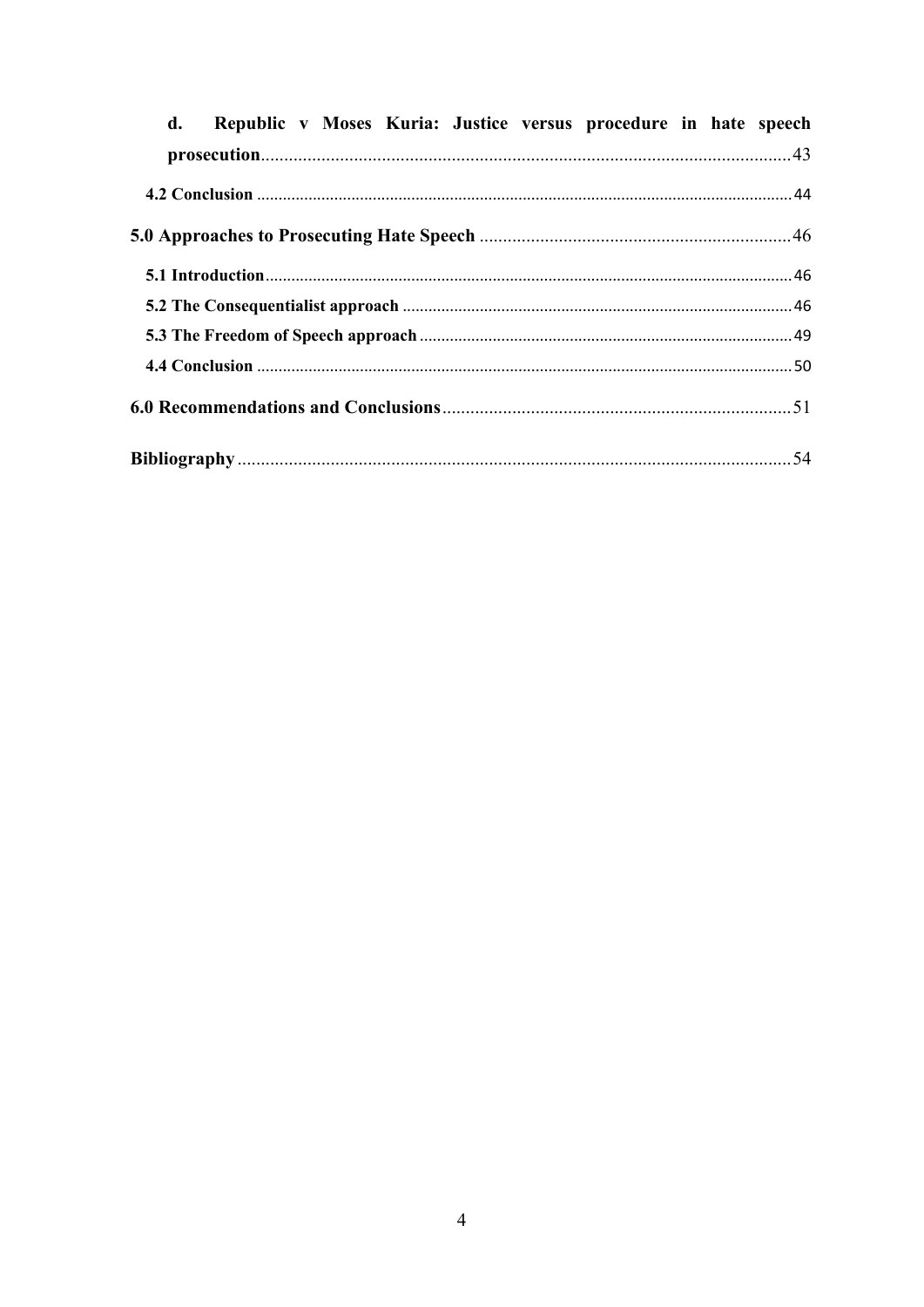### <span id="page-4-0"></span>**Abstract**

*Hate speech is the new narrative in Kenya's political discourse. This rhetoric has been employed to galvanise one's supporters against an opposing group. The opposing group is often another ethnic community. This is validated by the sources of information considered in this study: journal articles, statute, and case law all seem to recognise that ethnicity is central in Kenya. Over and above being ethnic, hate speech presents a tangible danger to the fabric of society, the common good. A damning example of the realisation of this threat is the 2007 Post-Election Violence. The Director of Public Prosecutions has been charged with dealing with instances of hate speech via prosecuting them, with the aim of convictions. In this way, the law can act as a deterrent. The reality however, paints a different picture. Instances of acquittal of politicians based on procedural technicalities and the use of nolle prosequi orders without sufficient legal cause have become the norm. The inconsistency in the application of prosecutorial powers has rendered hate speech laws in Kenya nigh ineffective in dealing with hate speech perpetrated by persons of influence. This study seeks to elucidate the extent of these inconsistencies and attempt to establish a root cause. It will also show that there is in fact, a cause and effect relationship between hate speech and the occurrence of violence. In doing so, another approach to prosecuting hate speech will be suggested, based on instances of effective hate speech prosecution in case law and theories of legal scholars.*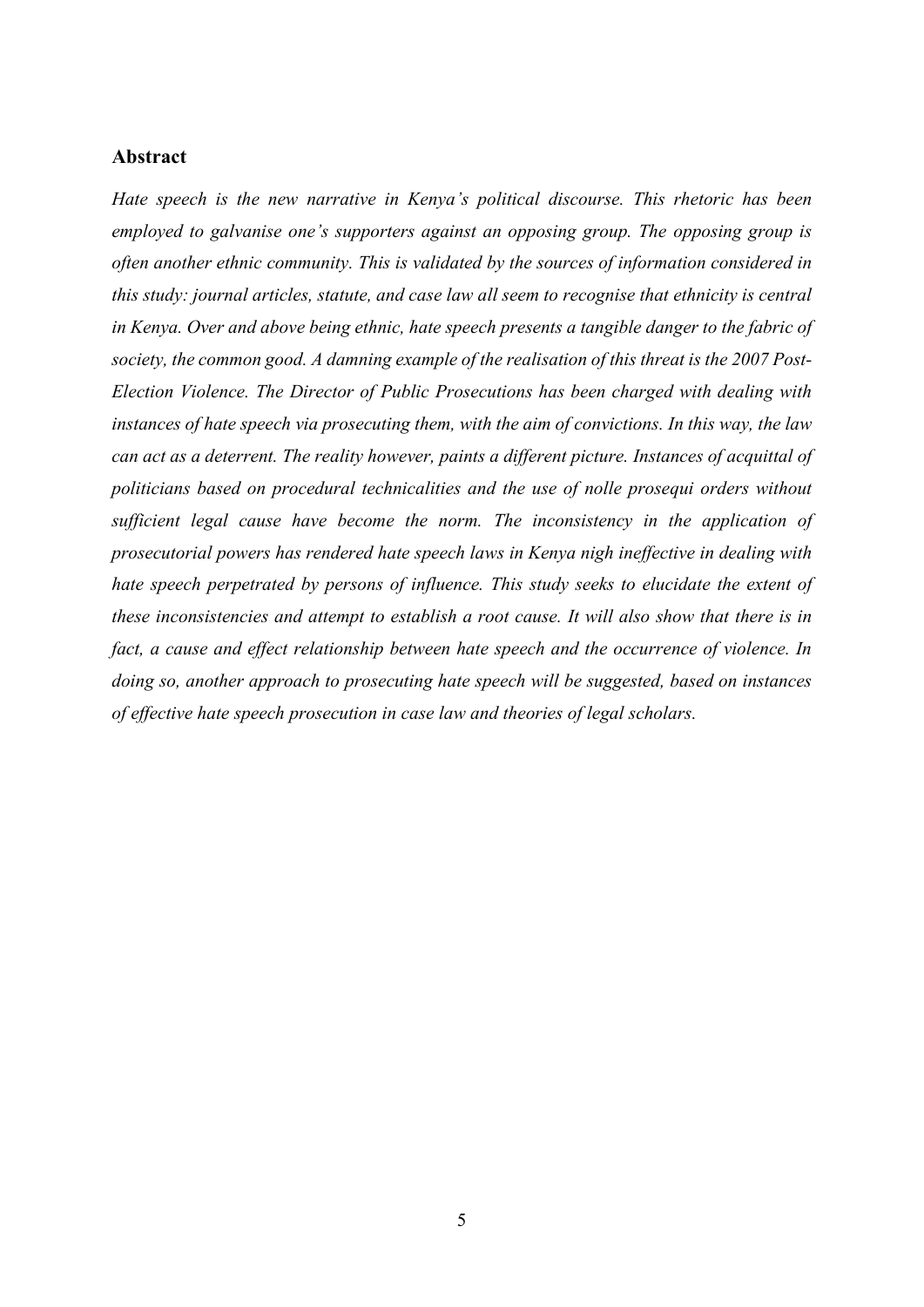# <span id="page-5-0"></span>**Dedication**

*To Kenyans, may you one day be free of the fetters of corrupt governance.*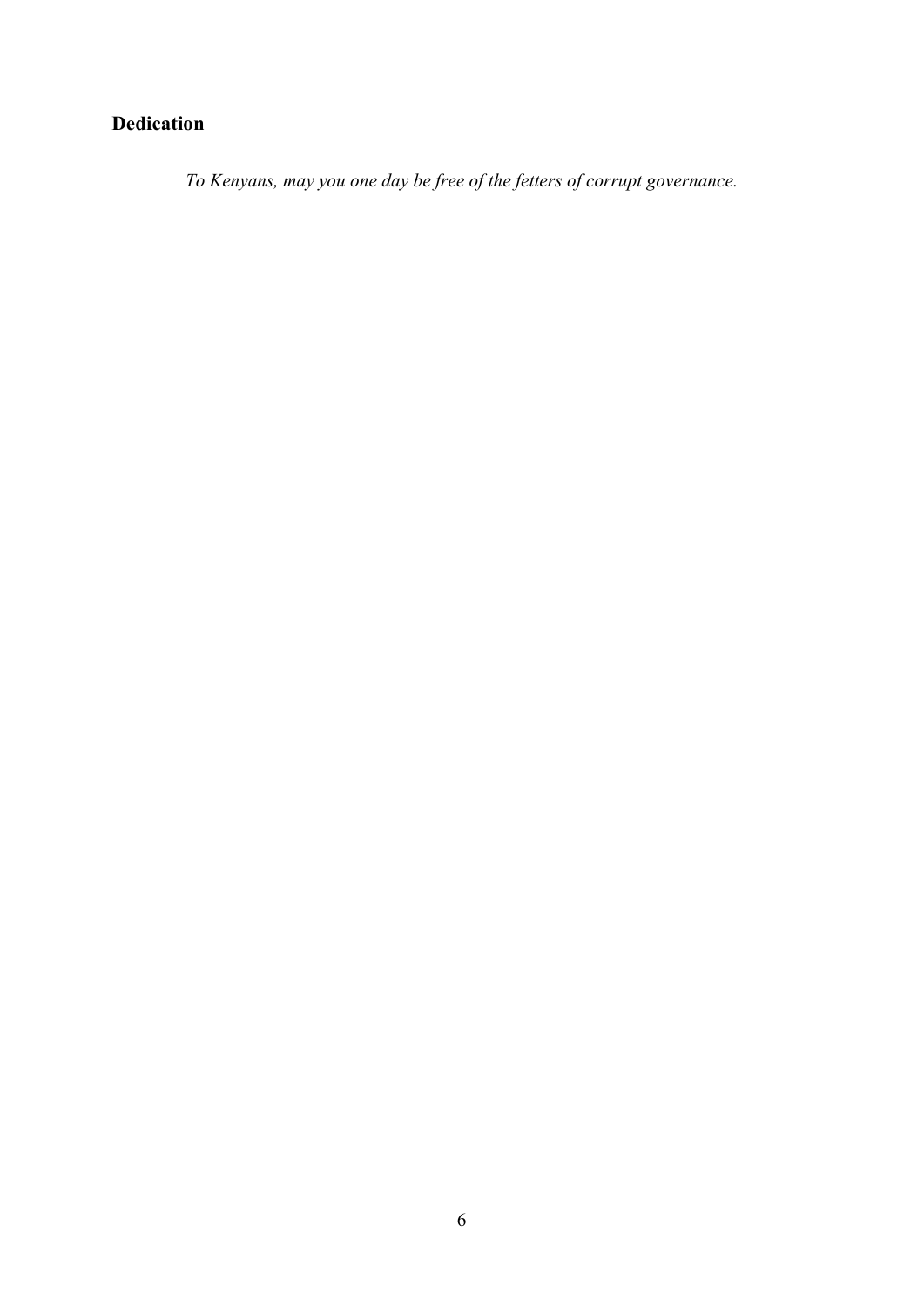# <span id="page-6-0"></span>**Acknowledgement**

To my supervisor, Dr. Antoinette Kankindi, for her guidance, corrections, and patience with my poor grammar!

To my parents; my father, for challenging my points of view and assisting me in refining them, and my mother for showing me invaluable techniques involved in editing Word Documents.

To my friends, who kept me on track by incessantly inquiring on my progress and provided much needed distraction during the harder moments.

To my siblings, for being there for me, from the beginning.

To God.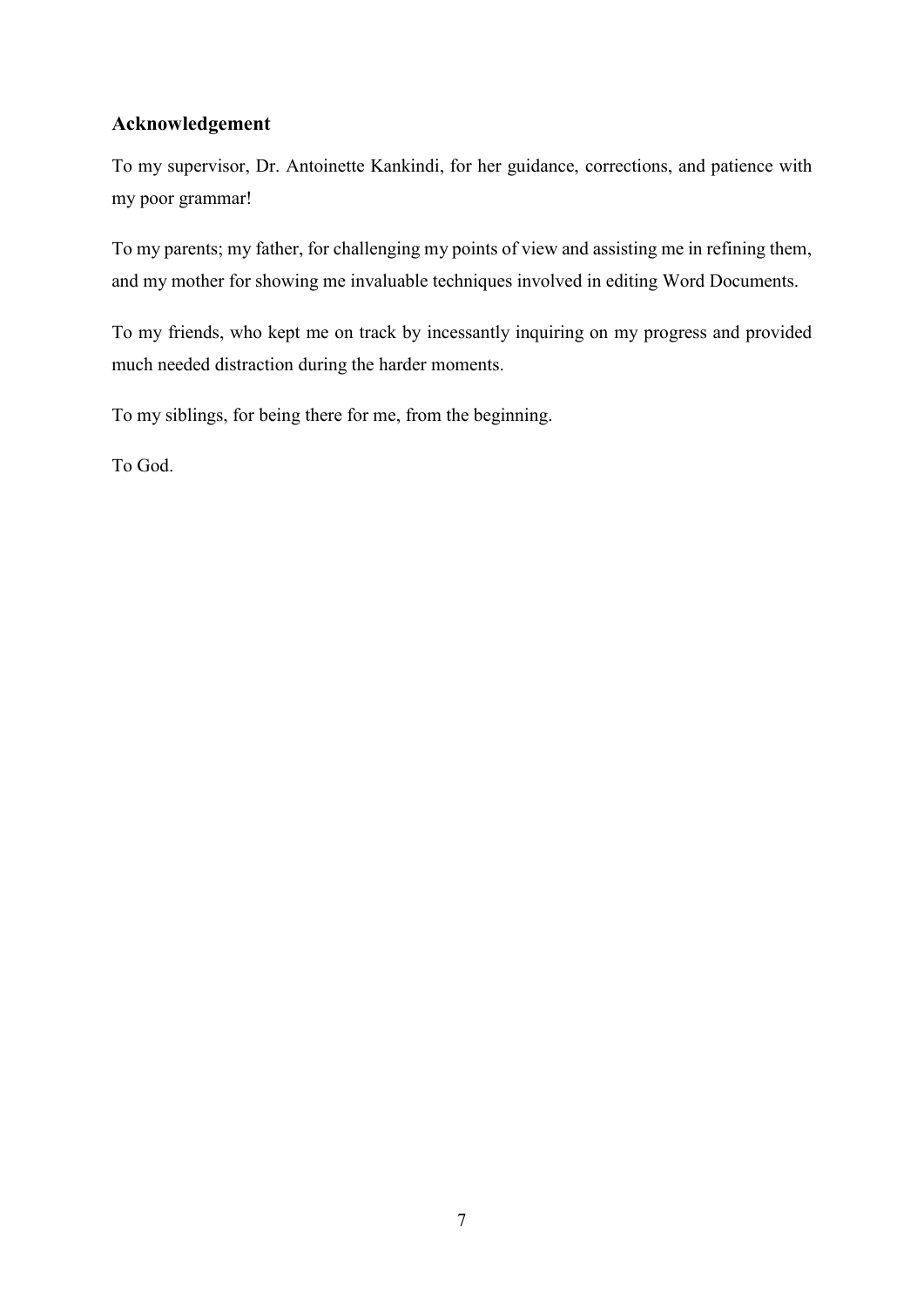# <span id="page-7-0"></span>**Definition of terms**

**Nolle prosequi,** A formal entry upon the record, by the plaintiff in a civil suit or the prosecuting officer in a criminal action, by which he declares that he "will no further prosecute" the case, either as to some of the counts, or some of the defendants, or altogether<sup>1</sup>.

**Hate speech,** the use of threatening, abusive or insulting words or behaviour, or displays any written material; the publishing of such material; the presentation or directing of such material in the form of a play; the distribution of shows or plays, and recordings of visual images with such material; or the provision, production, or direction of a programme<sup>2</sup>.

**Incite (to violence)** To arouse; stir up; instigate; sec in motion; as, to "incite" a riot. Also, generally, in criminal law to instigate, persuade, or move another to commit a crime<sup>3</sup>.

**Common good** the social condition that allows everyone, as an individual and a group to achieve the good, this is the responsibility of the political class  $4$ .

Prudence, the ability to govern and discipline oneself using reason<sup>5</sup>.

<sup>&</sup>lt;sup>1</sup>-[<https://thelawdictionary.org/nolle-prosequi/>](https://thelawdictionary.org/nolle-prosequi/) on 29 January 2018.

<sup>2</sup> Section 13, National Cohesion and Integration (Act No. 12 of 2008).

 $3 - \frac{\text{https://thelawdictionary.org/incite/> on 29 January 2018.}}{10}$ 

<sup>4</sup> Aristotle, *Politics*, Book I, 1252<sup>a</sup>1-6.

<sup>5</sup> –[<https://www.merriam-webster.com/dictionary/prudence>](https://www.merriam-webster.com/dictionary/prudence) on 29 January 2018.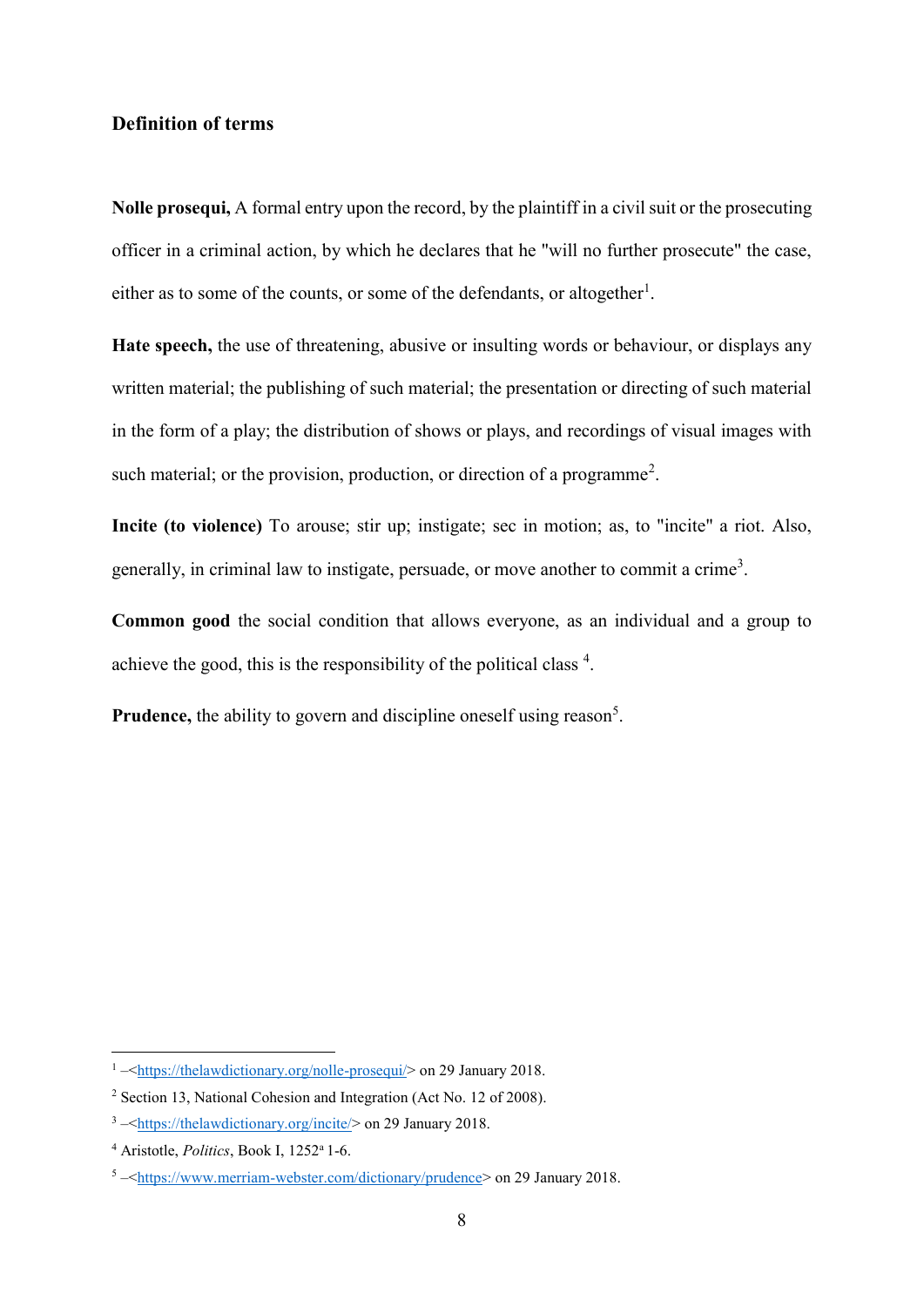# <span id="page-8-0"></span>**Table of Abbreviations**

Attorney General (AG) Constitution of Kenya (CoK) Director of Public Prosecution (DPP) Election Offences Act (EO Act) Kenya National Commission of Human Rights (KNCHR) National Cohesion and Integration Commission (NCIC) National Cohesion and Integration Act (NCI Act) Office of the Director of Public Prosecutions (ODPP) Truth Justice and Reconciliation Commission Report (TJRC)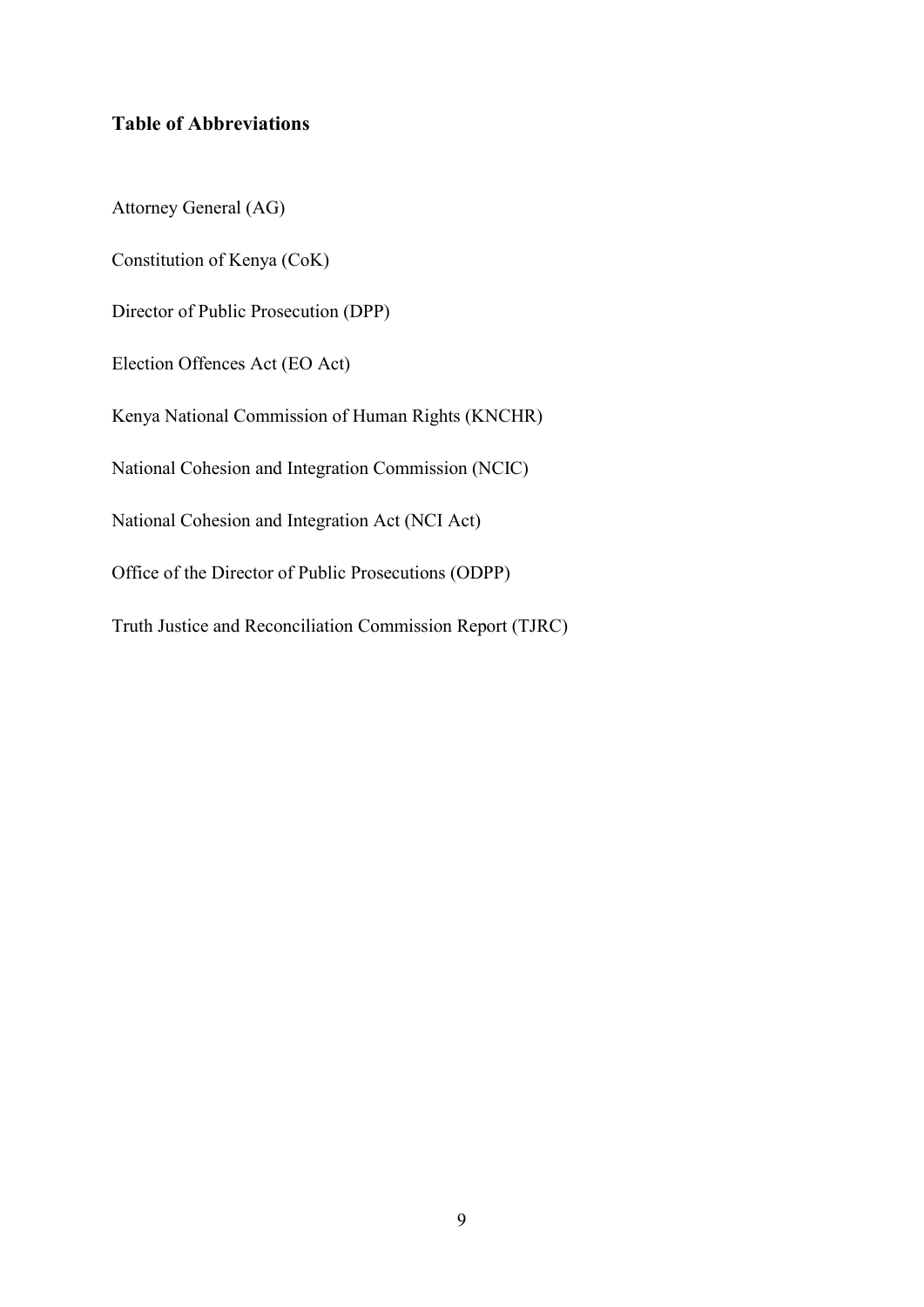# <span id="page-9-1"></span><span id="page-9-0"></span>**1.0 Introduction 1.1 Background of the problem**

The 2010 Constitution of Kenya (CoK) transferred the powers of prosecution from the Attorney General  $(AG)$  to the Office of the Director of Public Prosecutions  $(ODPP)^6$ . Whereas in the previous constitution, the AG had full standing to be enjoined in any criminal matter<sup>7</sup>; this transfer was done to comply with the principle of separation of powers<sup>8</sup>. The overarching rationale for this separation posited by legal scholars is the role Kenya's centralized government played in hindering the AG's exercise of prosecutorial powers<sup>9</sup>. It is understood, that the executive at the time had vested within itself the powers to control the prosecution. This would open the AG to dismissal at will for decisions made against the executive, as a result, its security of tenure was always at stake $10$ . This was not merely due to the political climate of the time. The power to dismiss the AG was enshrined in law as the 1986 constitutional amendment<sup>11</sup>, that effectively deleted the security of tenure of the  $AG<sup>12</sup>$ . This substantive change in the law limited prosecutorial powers by political influence, and had an adverse effect on the AG's impartiality, an essential norm in the practice of prosecution<sup>13</sup>.

<sup>6</sup> Article 156, Constitution of Kenya (2010).

<sup>7</sup> Article 26(3), Constitution of Kenya (1964).

<sup>8</sup> Mbondenyi M and Ambani J, *The New Constitutional Law of Kenya*, Claripress Limited, Nairobi, 2012, 68.

<sup>9</sup> Wainyoike W, 'The Director of Public Prosecutions and The Constitution: Inspiration, Challenges and Opportunities' in Ghai YP and Ghai JC (eds), *The Legal Profession and the New Constitutional Order,* Strathmore University Press, 2014, 173.

<sup>&</sup>lt;sup>10</sup> Waikwa, 'The Director of Public Prosecutions and The Constitution: Inspiration, Challenges and Opportunities', 174.

<sup>&</sup>lt;sup>11</sup> Constitution of Kenya Amendment (Act No. 14 of 1986).

<sup>&</sup>lt;sup>12</sup> Waikwa, 'The Director of Public Prosecutions and The Constitution: Inspiration, Challenges and Opportunities',174.

<sup>13</sup> *Republic vs. Chief Magistrate's Court at Mombasa Ex Parte Ganijee & Another* [2002] 2 KLR 703.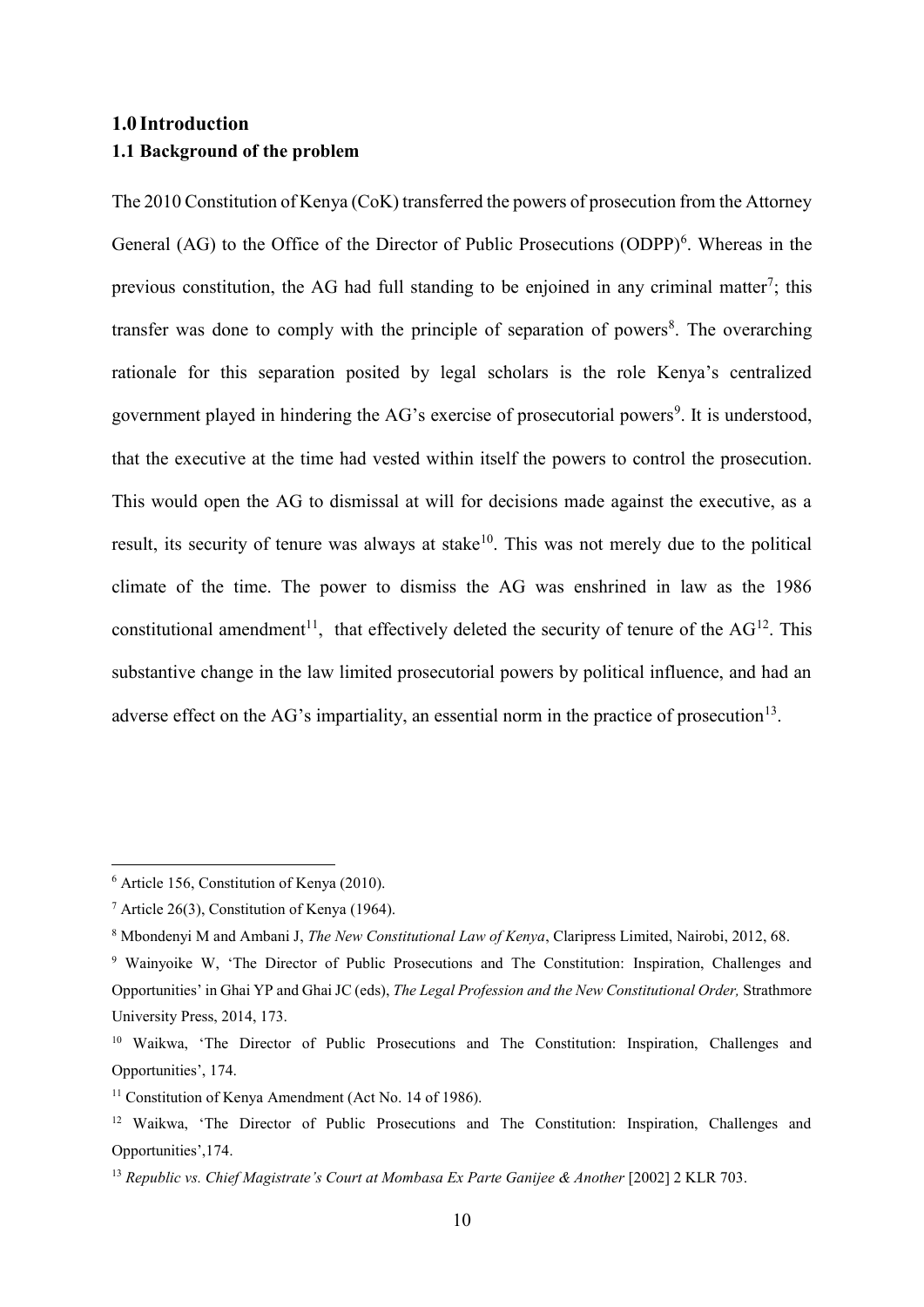The powers of the ODPP are defined clearly by the CoK and the ODPP Act<sup>14</sup>. Article 157 of the CoK establishes the office, elaborates on how the Director of Public Prosecutions will be appointed, and delineates the powers of prosecution<sup>15</sup>. The ODPP Act specifies the way the Director of Public Prosecutions (DPP) will conduct prosecutions or drop a prosecution through the exercise of the power of *nolle prosequi*<sup>16</sup>. Powers of conducting prosecution or dropping prosecution and their use have also been discussed in recent cases in the High Court of Kenya and the appellate Court<sup>17</sup>. Within the research, this jurisprudence will be analysed to clarify the Kenyan theory of prosecution.

This dissertation seeks to address the exercise of the discretionary powers of the ODPP, its *locus standi* in any criminal matter and the power of *nolle prosequi*; and the application of these powers to the jurisprudence on hate speech in Kenya. It is not the aim of this paper to discuss political undertones that affect the ODPP. A nexus will be established however, between any specific laws and judicial decisions made and the political effect that these laws were bound to produce. This discussion will be substantiated by institutional reports and existing literature.

Parliament made provisions to define hate-speech. These provisions act as a guide for courts of law in adjudication of such matters. Two Acts of Parliament define terms relevant to the research, these being *hate-speech* and *incitement-to-violence*: The Election Offences Act (EO

<sup>&</sup>lt;sup>14</sup> Office of The Director of Public Prosecutions (Act No. 2 of 2013).

<sup>&</sup>lt;sup>15</sup> Article 157, Constitution of Kenya (2010).

<sup>&</sup>lt;sup>16</sup> Section 5, Office of The Director of Public Prosecutions (Act No. 2 of 2013).

<sup>&</sup>lt;sup>17</sup> GV Odunga J provides thorough analysis of Kenyan public prosecution theory in cases that he adjudicated upon: *Republic v Director of Public Prosecution & another Ex Parte Chamanlal Vrajlal Kamani & 2 others* [2015] eKLR; and *Republic v The Director of Public Prosecution ex-parte Victory Welding Works Limited and another* Nairobi High Court Misc. Civil Application No. 249 of 2012.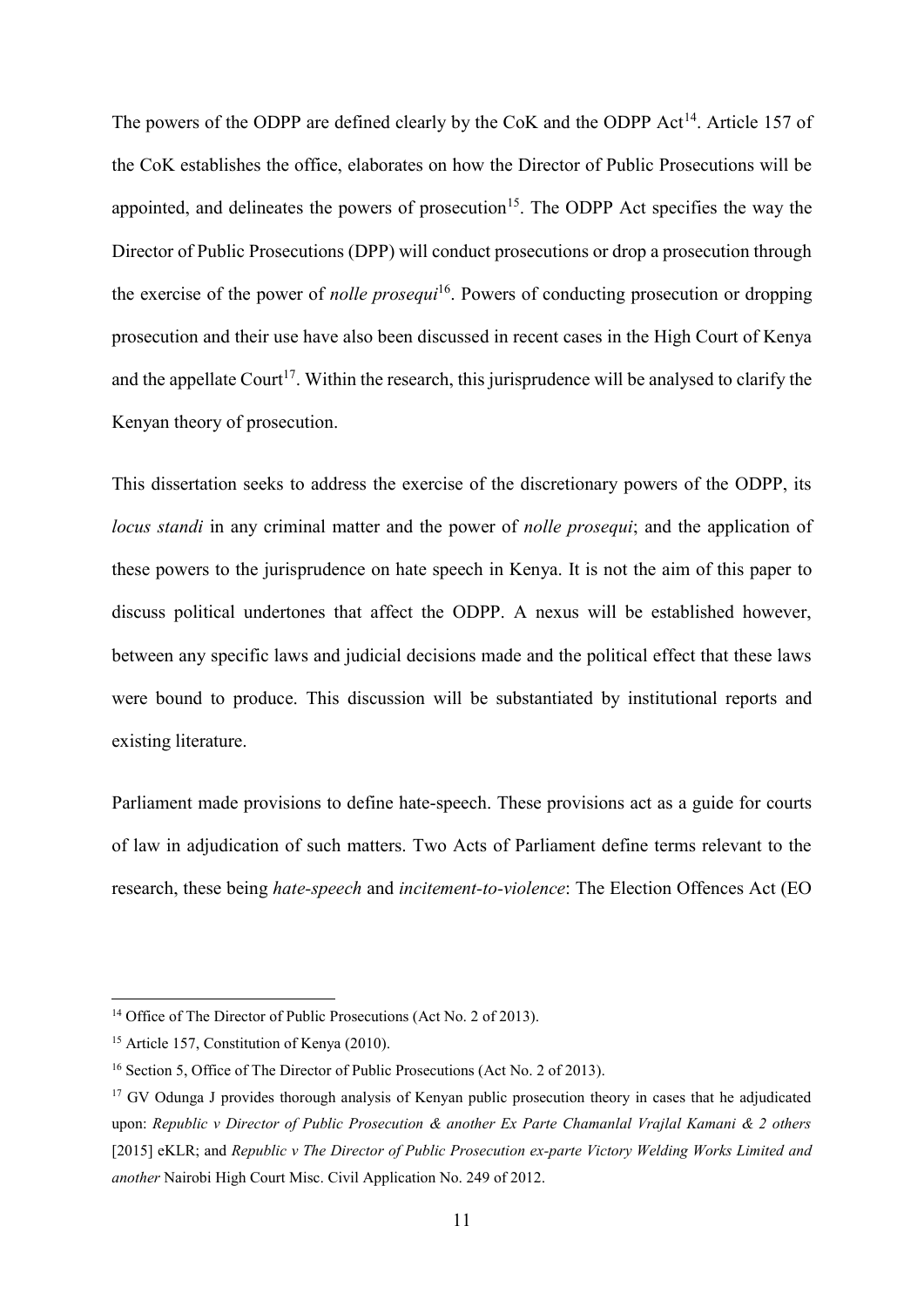Act) of 2016<sup>18</sup> and the National Cohesion and Integration Act (NCI Act) of 2008<sup>19</sup>. The EO Act is a relatively young law enacted in  $2016^{20}$ . It empowers the DPP to prosecute hate speech and crimes of incitement within the context of an election $2<sup>1</sup>$ .

The NCI Act was passed by parliament two years prior to the promulgation of the  $CoK<sup>22</sup>$ , which makes it clear that the Commission is empowered to investigate and make recommendations to the AG (read: ODPP) and the Kenya National Commission of Human Rights (KNCHR) on matters regarding the abuse of rights due to ethnic incitement and hate speech<sup>23</sup>.

The CoK establishes a balance between utterances of hate speech and the right to freedom of expression<sup>24</sup>. While every person has the right to seek and express ideas through scientific research or artistic expression<sup>25</sup>, the right does not fall within the spheres of "propaganda for war, incitement to violence, hate speech and advocacy for hatred"<sup>26</sup>.

The legislature formulated the NCI Act since hate speech had become a prevalent phenomenon in the country due to the pervasive effects of tribalism in general<sup>27</sup>. One of the root causes of violence according to the Truth Justice and Reconciliation Commission Report (TJRC) was the use of incitement in the public sphere by politicians or media personalities<sup>28</sup>.

<sup>&</sup>lt;sup>18</sup> Election Offences (Act No. 37 of 2016).

<sup>19</sup> National Cohesion and Integration (Act No. 12 of 2008).

<sup>20</sup> Senate Hansard Report, 7 September 2016, 6.

<sup>21</sup> Section 21, Election Offences (Act No. 37 of 2016).

<sup>&</sup>lt;sup>22</sup> The NCIC Act had contemplated that the prerogative to prosecute still belonged to the AG. Section 1, National Cohesion and Integration (Act No. 12 of 2008).

<sup>&</sup>lt;sup>23</sup> Section 25(2)(h), National Cohesion and Integration (Act No. 12 of 2008).

<sup>&</sup>lt;sup>24</sup> Article 33(1), Constitution of Kenya (2010).

<sup>&</sup>lt;sup>25</sup> Article 33(1), Constitution of Kenya (2010).

<sup>26</sup> Article 33(2), Constitution of Kenya (2010).

<sup>27</sup> Parliament Hansard Report, 12 March 2008, 1.

<sup>&</sup>lt;sup>28</sup> Truth Justice and Reconciliation Commission, TJRC Final Report-Volume 11B, 2013, 308.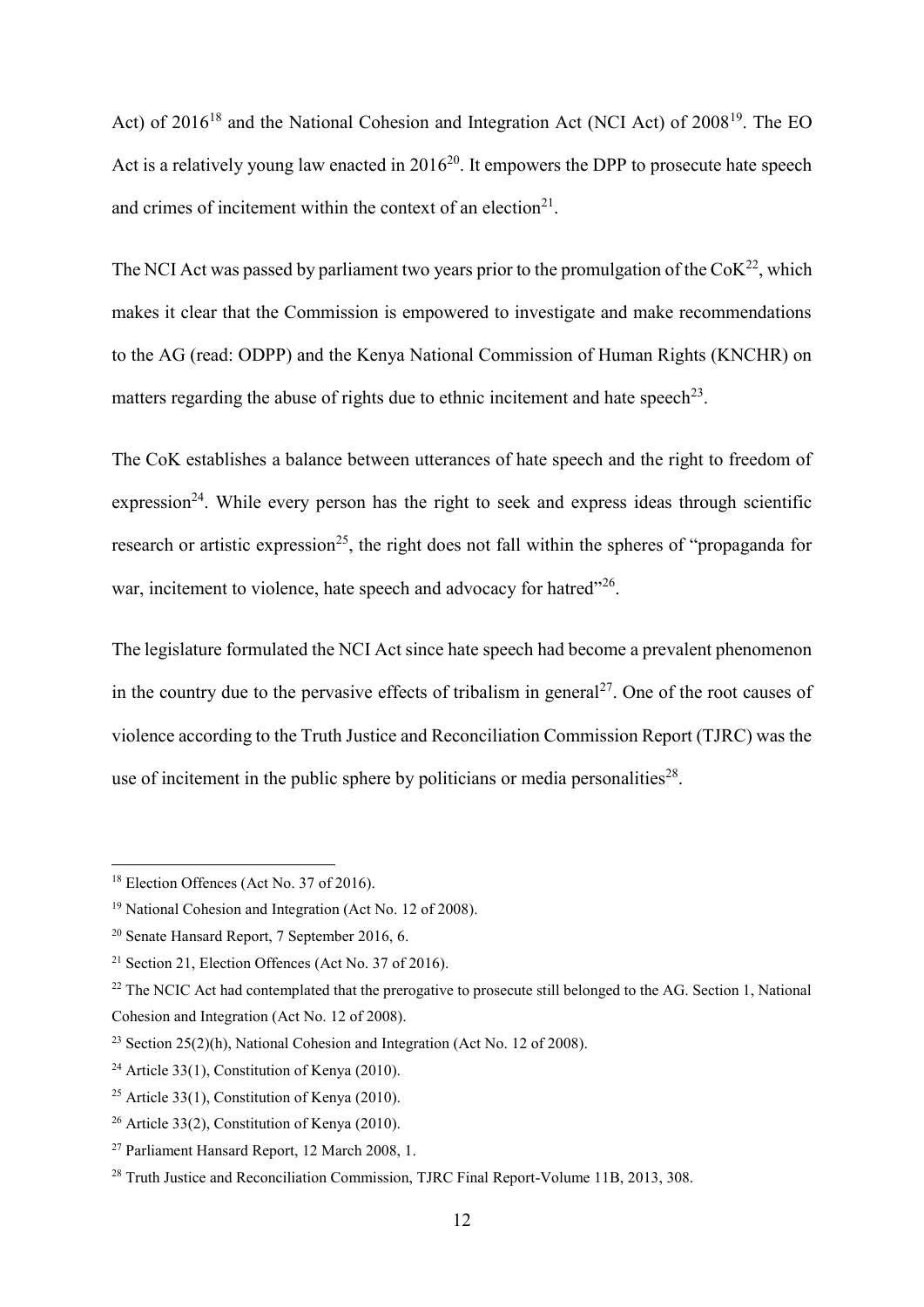In addition, this paper will probe local and international case law, to compare the application of norms of prosecution. The case of *Nahimana et al. v. The Prosecutor*<sup>29</sup> will be used to elucidate the norms of prosecuting hate speech, and its link with violence. The norms established in international courts will then be compared to actual practice in Kenyan courts, four cases will be probed in depth, *Alan Wadi Okengo v Republic*<sup>30</sup> , *Chirau Alimwakwere v*  Robert M. Mabera & 4 others<sup>31</sup>, Johnstone Muthama & 8 others v Inspector General of Police *& 2 others*<sup>32</sup>, and *Republic v Moses Kuria*<sup>33</sup>. This analysis will seek to outline inconsistencies in the exercise of the discretionary powers of the ODPP. Most of these cases ended in acquittal or via *nolle prosequi* orders entered at the Magistracy. Their purpose is to illustrate the discrepancies that exist in the application of prosecution theory. As such, the cases are not being used to examine precedence, since the Magistrate Courts do not have this power. This study seeks to probe why the cases ended in an acquittal despite the existence of compelling evidence that the accused persons made statements that fall within the legally defined domain of hate speech. These cases deal with similar legal phenomena, yet their outcomes were vastly different. The research will endeavour to study the reasons behind the difference in outcomes. It is a requirement in law for the ODPP to provide reasons why it intends to undertake or drop a suit<sup>34</sup>, such reasons given (or not given) will be probed based on their legal implications. Subsequently, the secondary aim of investigation will be the impact that these decisions would

have on the notion of the rule of law and the common good of the people in Kenya. This section of the research will take a deductive reasoning approach. General principles will be tested

<sup>&</sup>lt;sup>29</sup> The Prosecutor v. Ferdinand Nahimana, Jean-Bosco Barayagwiza, Hassan Ngeze, ICTR Appeal Judgement of 28 November 2007.

<sup>30</sup> [2015] eKLR.

<sup>31</sup> [2012] eKLR.

<sup>32</sup> [2016] eKLR.

<sup>33</sup> [2016] eKLR.

<sup>34</sup> Article 157(8), Constitution of Kenya (2010).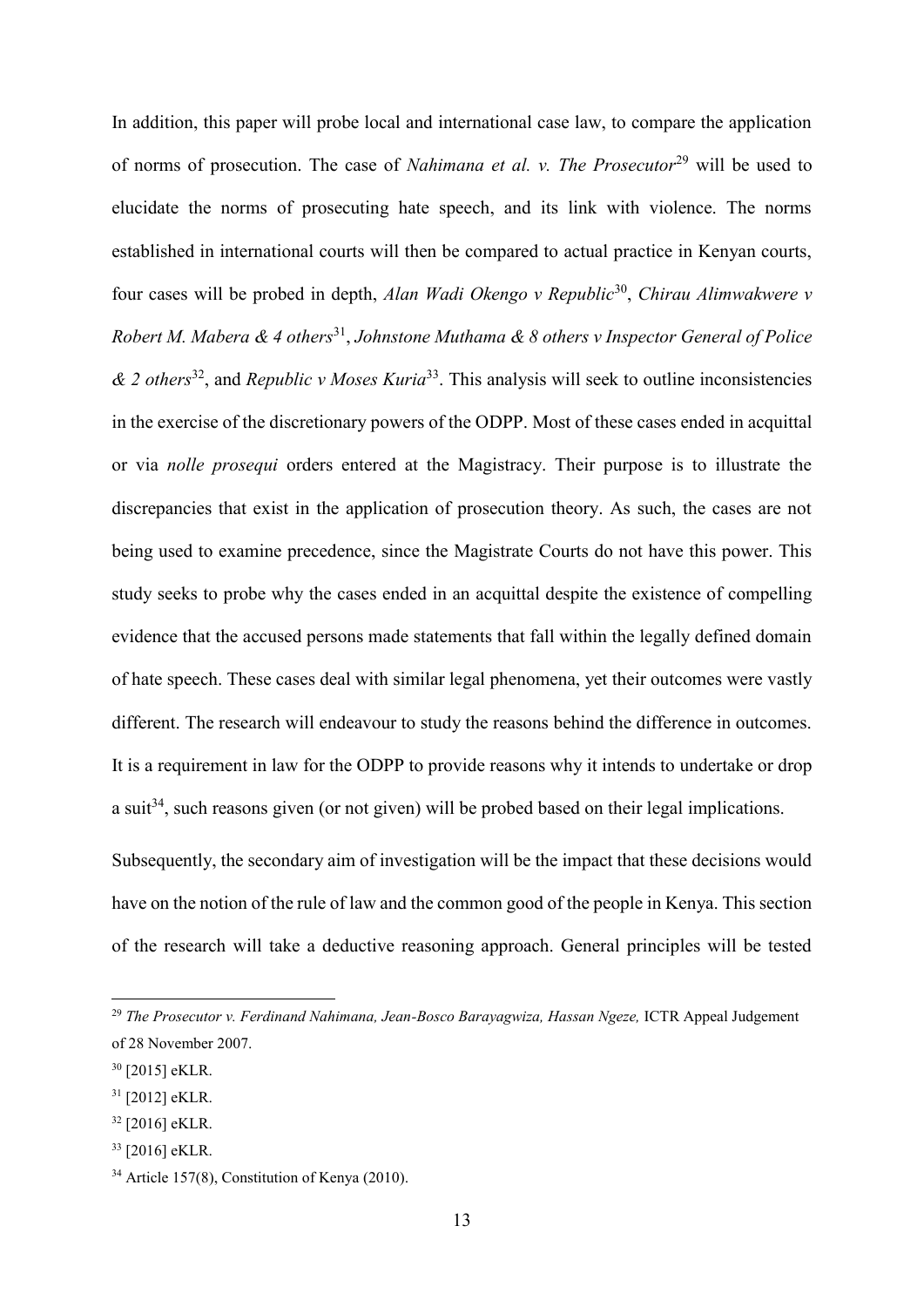against the legal phenomena to draw logical conclusions. The methodology will facilitate the analysis of the effect of what others may perceive as the ODPP's apparent laxity in prosecuting hate speech on the public. Moreover, due to the impact on the people of Kenya, there is need to interpret the situation from the perspective of the principle of the common good. Within this perspective, the nexus can be established between hate speech and the destruction of the social order.

The principles of prudence and the common good in this part will be inspired by Aristotelian notions on the role of leaders. Negative rhetoric disrupts the social order; therefore, it is essential that the ODPP finds more efficient mechanisms to prevent the impact of incendiary rhetoric.

### <span id="page-13-0"></span>**1.2 Statement of the problem**

The problem that the paper seeks to investigate is two pronged: the inconsistency in the application of the ODPP's discretionary powers specifically *nolle prosequi*, and the impact this inconsistency has on the rule of law and consequently the common good of society.

## <span id="page-13-1"></span>**1.3 Purpose and importance of the study**

The purpose of the study was to investigate the use of the ODPP's *nolle prosequi* power regarding the prosecution of hate speech perpetrated by leaders. As a corollary, the study will explore the pervasive effects of hate speech on the Kenyan public.

This research may prove to be timely. Due to the socio-political environment that builds towards the elections. Hate speech is a tool oft used in this socio-political environment, resulting in the amplification of tension and sometimes, violence. The public's descent into violent conduct can be stopped by the independent exercise of the ODPP's *nolle prosequi*  power. If used effectively, the prosecutor's discretion can be an effective deterrent, it can dissuade leaders from making inciting comments out of fear of prosecution and potential conviction.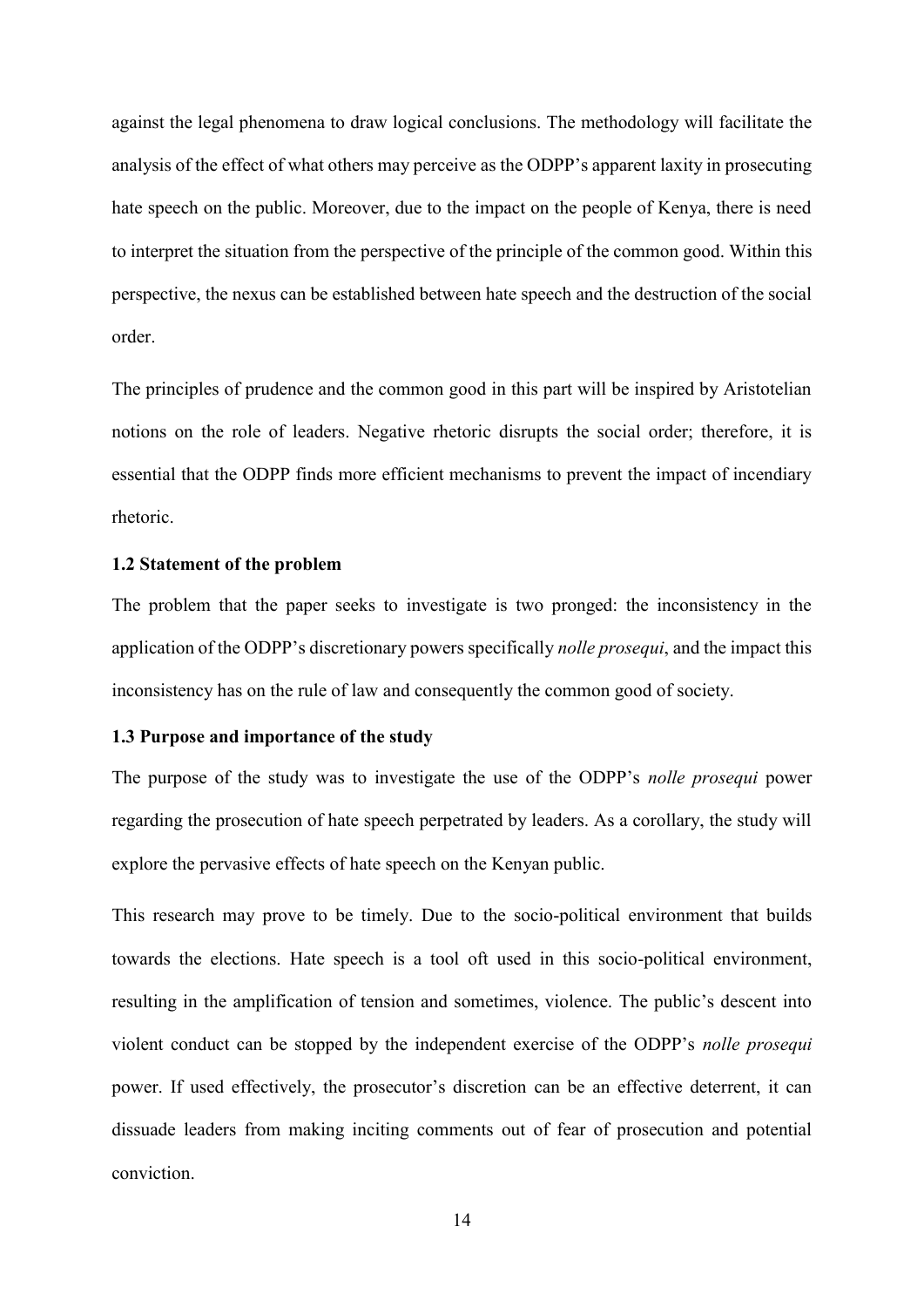## <span id="page-14-0"></span>**1.4 Hypothesis**

Would the swift and conclusive prosecution of hate speech by the ODPP lead to unity in Kenya and the achievement of the common good?

# <span id="page-14-1"></span>**1.5 Methodology**

This research was limited to desk research. Sources of information included books, institutional reports from the KNCHR and TJRC, local and international case law, Kenyan legislation and international instruments, conference papers, and journal articles. Online newspaper articles were also used to furnish the context of some of the events outlined in this study.

### <span id="page-14-2"></span>**1.6 Specific objectives and Chapter Summary**

The specific objectives of this study were met within the chapters of this dissertation. The Kenyan public prosecution theory, common good as a central norm of society's order, and prudence as a guiding principle for leadership are contemplated in chapter three.

Chapter four covered the description of case law. The cases are exclusively Kenyan hate speech cases. To supplement the discussion in this chapter, the Parliament Hansard report with discussions vis-à-vis the creation of the NCIC was also utilised. The Hansard elucidates the legislative intent behind the NCI Act.

The main theme investigated in chapter five was whether the general principles in chapter three applied to the cases described in chapter four. Issues probed include, whether the theory of prosecution discussed in chapter three translated into actual practice in Kenyan courts. Thus, from the general principles in chapter three, deductions will be made. In line with the principle of the purpose of rhetoric, outlined in the theoretical framework, a causal link will be made between reckless utterances such as hate speech and incitement to violence made by leaders. A comparison was also drawn between prosecution of hate speech in the ICTR and Kenyan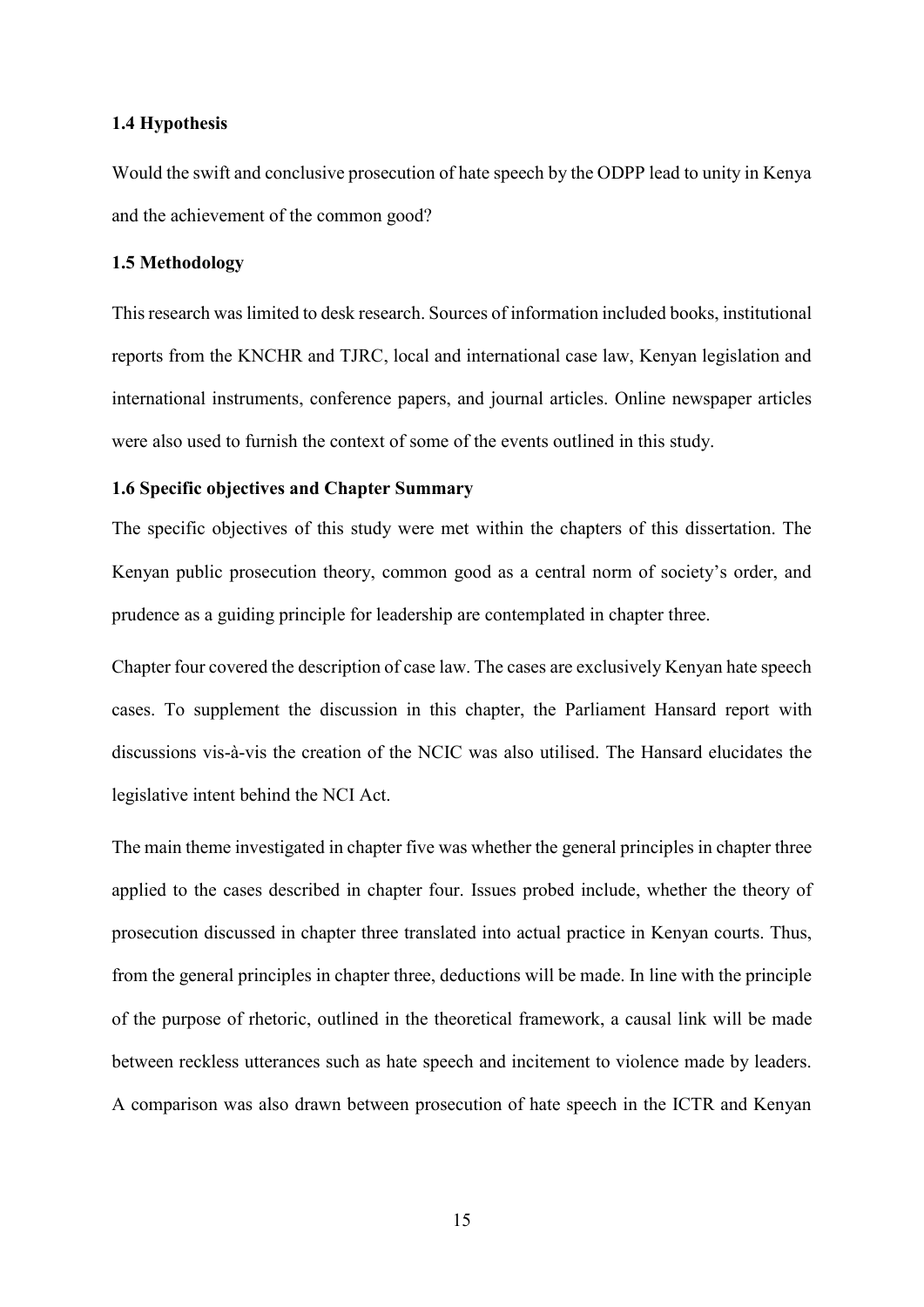prosecution. Finally, the chapter suggests an approach to prosecution of hate speech that the ODPP can apply within a reworked legal framework.

Chapter six elaborates conclusions drawn from the foregoing chapters and recommendations.

# <span id="page-15-0"></span>**1.7 Scope and limitations of the study**

The online portal for Kenya law reports does not provide judgments made in the magistracy. This may be attributed to these judgements not forming precedent<sup>35</sup>. Therefore, the only other means of accessing these judgements related to hate speech, such as the Moses Kuria<sup>36</sup>, Ferdinand Waititu<sup>37</sup>, and Chirau Ali Makwere<sup>38</sup> cases would be getting access to the files from the criminal registry of the trial courts.

This also proved problematic, due to the political implications of these cases, registrars are not willing to open the case files to persons who are not enjoined in the suit in any manner. This introduces the second limitation of the study, the political implications surrounding some of the cases. While it would be informative to properly decipher if there are in fact any political factors that may lead to the acquittal of politicians, this information would be difficult to verify and consequently, should be confined to the realm of conjecture.

Therefore, the scope of the paper was informed by these limitations. One of the assumptions the research has made is that the prosecution has not been encumbered in carrying out its duties

<sup>-&</sup>lt;br><sup>35</sup> -[<http://kenyalaw.org/kl/index.php?id=124>](http://kenyalaw.org/kl/index.php?id=124) on 29 January 2018.

<sup>36</sup> *R v Ferdinand Waititu & Another* Nairobi Chief Magistrate Court Criminal Case No.470 of 2012.

<sup>&</sup>lt;sup>37</sup> The Ferdinand Waititu case that was concluded in the magistracy should not be confused with the High Court case *Benson Riitho Mureithi v J. W. Wakhungu & 2 others* [2014] eKLR where the plaintiff challenged Ferdinand Waititu's appointment to the Athi Water Services Board. One of the issues to be determined by the High Court was whether the arrest and subsequent charging of Ferdinand Waititu with hate speech on 27<sup>th</sup> September 2012 was enough to render his appointment illegal. The High Court rejected this argument stating that another court was still handling the matter and the High Court would be infringing on the lower court's mandate leading to a violation of the *sub-judice* rule. The magistracy case is, *R v Ferdinand Waititu & Another* Nairobi Chief Magistrate Court Criminal Case No.470 of 2012.

<sup>38</sup> *Republic v. Chirau Ali Makwere,* Nairobi Chief Magistrates' Court, Cr. Case No. 1215 of 2012.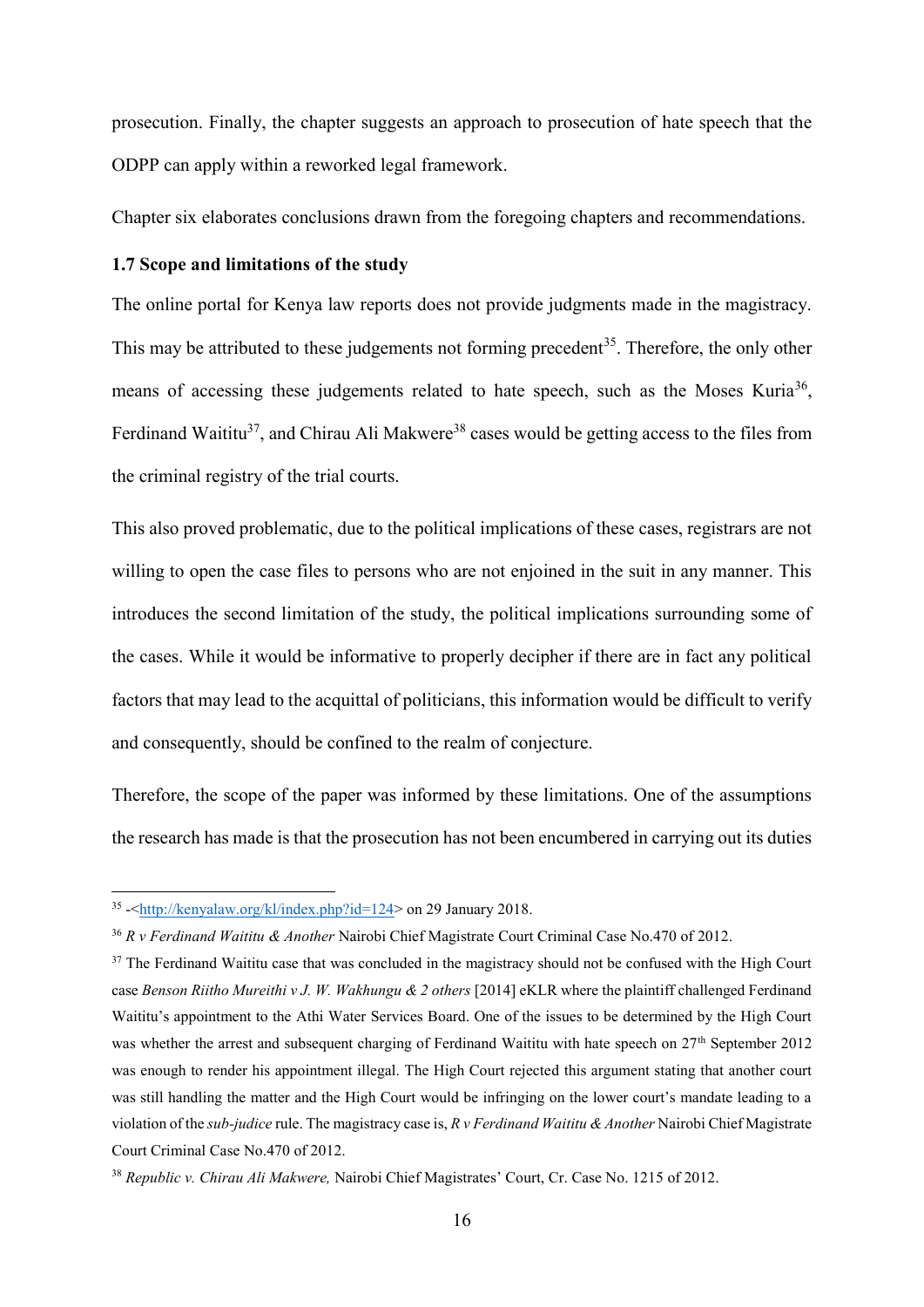by these political undertones. Legal and philosophical principles, case law and reports are thus relied upon to support the arguments made by the research.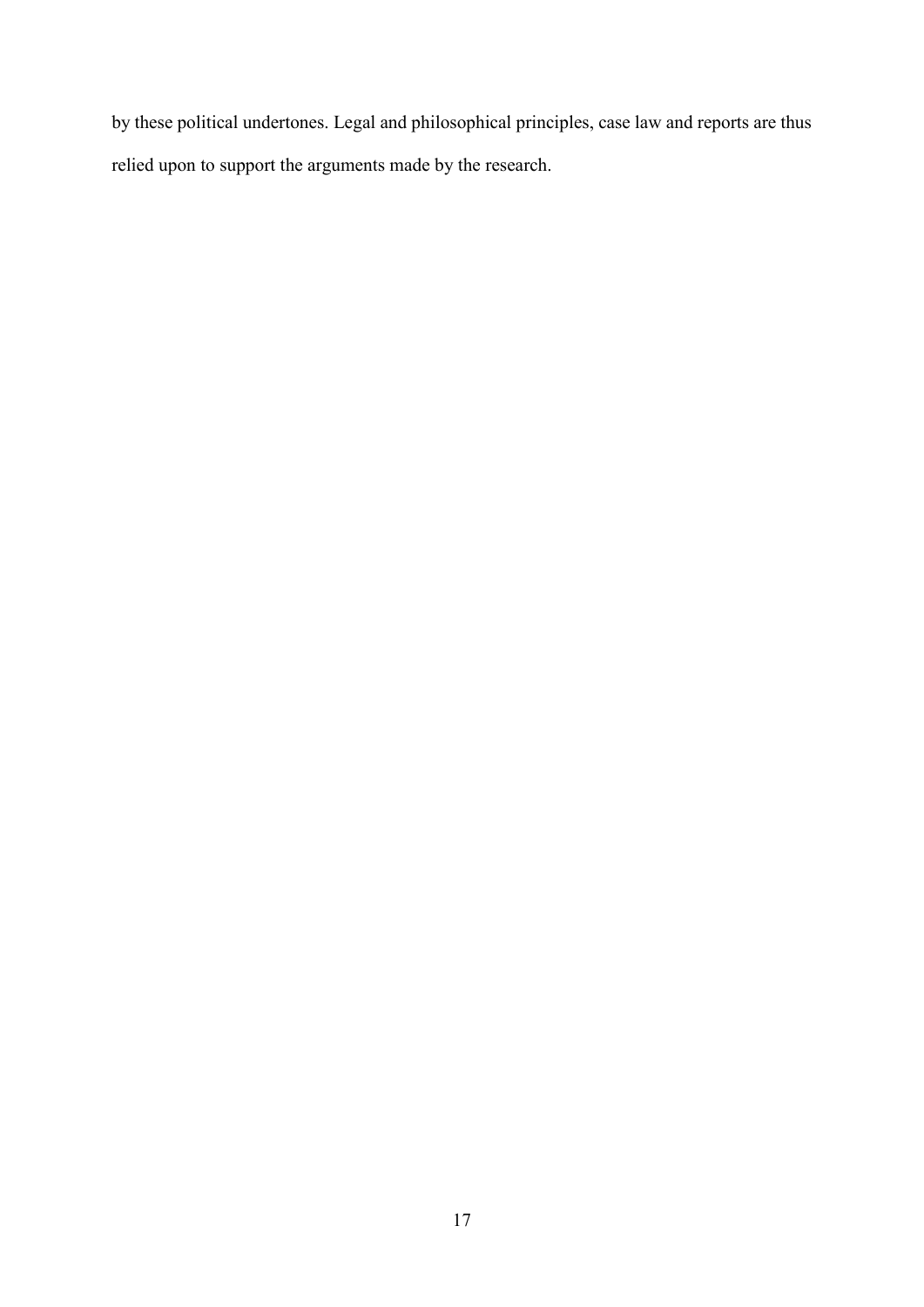## <span id="page-17-0"></span>**2.0 Literature Review**

<u>.</u>

Scholarly works used in this research covered three broad topics: the interaction between freedom of speech and hate speech; philosophical notions on human conduct; and an illustration of hate speech and its prosecution in Kenyan context.

Articles that considered hate speech from a rights and duties perspective juxtaposed the legal response to hate speech with the right to free speech<sup>39</sup>. Two contrary responses are evident in these articles: the freedom of speech approach, and the consequentialist approach. Libertarian notions justify the free speech approach, which posits that hate speech should be treated as protected speech<sup>40</sup>. The proponents of the free speech approach affirm that applying the law in this manner would bring about the common good<sup> $41$ </sup>. This position is illustrated by the evolution of the decisions of the Supreme Court of the United States (SCOTUS) regarding hate speech<sup>42</sup>.

The libertarian position was instrumental in providing this research with a potential solution to the problem contemplated by the paper, politically instigated hate speech. It falls short however, in certain respects. Authors such as Susan Benesch address these shortcomings whilst critiquing the free speech approach to hate speech. Positing that it is not only unsuitable when

<sup>39</sup> Benesch S, 'Election-Related Violence: The Role of Dangerous Speech', *American Society of International Law Proceedings of the Annual Meeting*, 2011, 389—  $\text{Khttp://www.jstor.org/stable/10.5305/procammeetasil.105.0389> on 7 Oct 2017; and Simpson R, 'Dignity,'}$ Harm, and Hate Speech' 32(6) *Law and Philosophy*, 2013.

<sup>40</sup> Heyman S, *Free Speech and Human Dignity*, Yale University Press, New Haven & London, 2008, Chapter 8; and Brink D, 'Millian Principles, Freedom of Expression and Hate Speech' 7(2) *Legal Theory*, 2001.

<sup>41</sup> Brink D, 'Millian Principles, Freedom of Expression and Hate Speech' 7(2) *Legal Theory*, 2001.

<sup>&</sup>lt;sup>42</sup> Heyman in chapter 8 charts the gradual evolution of the treatment of hate speech in the United States Supreme Court from the initial outlaw of fighting words in *Brandenburg v Ohio* 395 U.S. 444 (1969), to the eventual declaration that insults form part of protected speech per the first amendment in *Gooding v Wilson* 405 U.S. 518 (1972). See generally, Heyman S, *Free Speech and Human Dignity*, Chapter 8.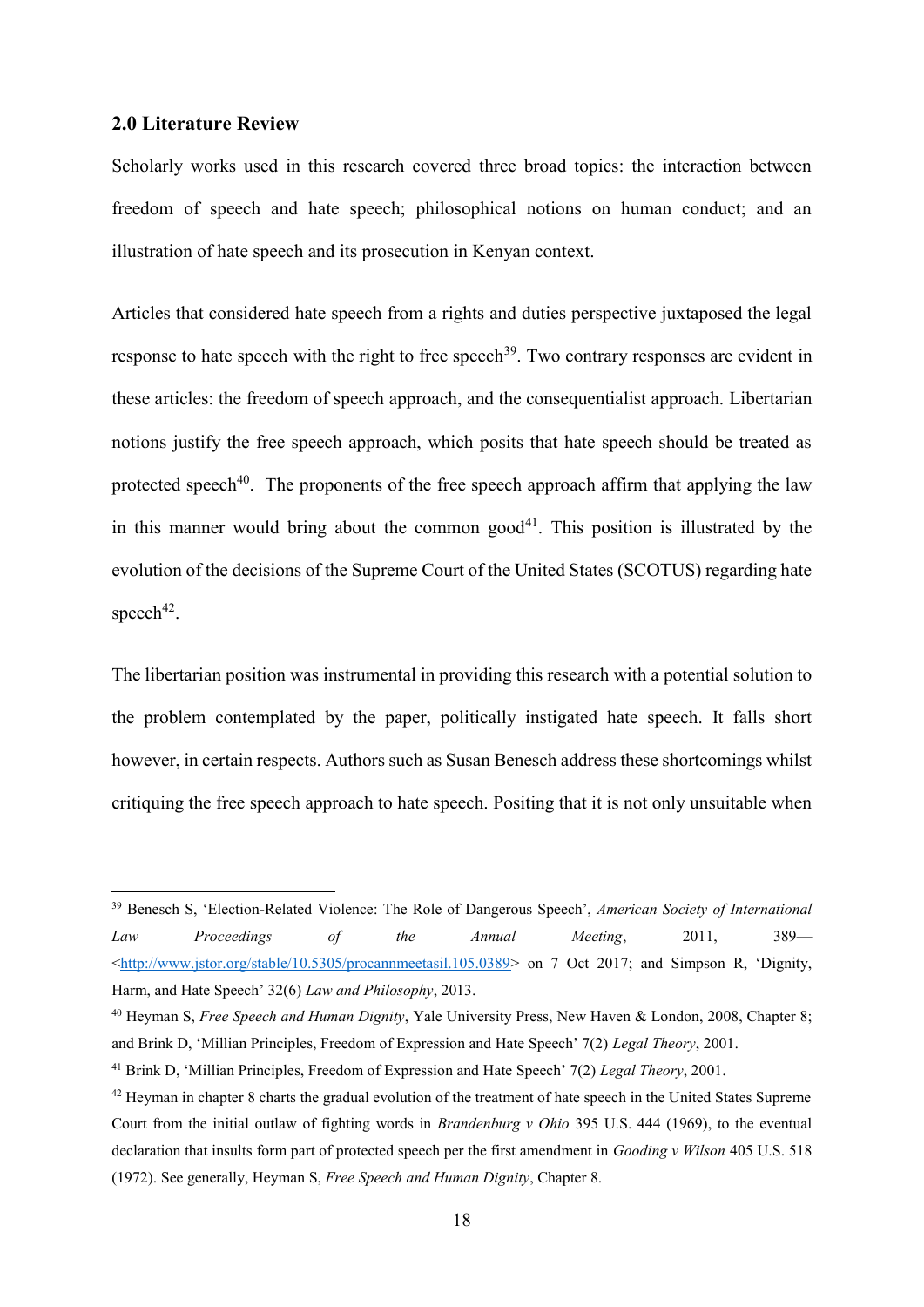dealing with politically instigated hate speech, but it is also potentially harmful to society<sup>43</sup>. Benesch's puts forth the consequentialist approach, which recommends that hate speech should be prohibited not because it is offensive or insulting but rather because of its potential to lead to violence<sup>44</sup>.

This is not to say that consequentialism is not the ultimate solution. It is largely a legal response to a socio-political problem that exists outside the scope of courts of law, due to this, it is also insufficient<sup>45</sup>. While consequentialism gives a practical means to prosecuting hate speech, it does not address secondary issues such as: the empowerment of the DPP to actually prosecute politicians; and incendiary rhetoric, with its adverse effects on the common good. This necessitated the study of philosophical schools of thought that considered the societal aspect of the problem.

The solution it would seem, lay in classic philosophy. Despite most works of classic philosophy falling outside the ten-year timeline of the sources used in the literature review, they were instrumental in providing much needed context to a human conundrum. The postulates of Aristotle were included to propose an objective for the law; can the law alone achieve the common good for all persons? Or rather, is it via the cultivation of a positive ethical standard that hate speech can be prosecuted by the DPP and subsequently avoided by politicians? These queries also justified the inclusion of modern works dealing with the effects of human conduct, Virtuous Leadership by Alexandre Havard sought to answer these questions<sup>46</sup>.

<sup>43</sup> Benesch, 'Inciting Genocide, Pleading Free Speech' 21(2) *World Policy Journal*, 2004.

<sup>44</sup> Benesch, Election-Related Violence: The Role of Dangerous Speech, 390.

<sup>45</sup> Benesch, Election-Related Violence: The Role of Dangerous Speech, 390.

<sup>46</sup> Havard A, *Virtuous Leadership: An Agenda for Personal Excellence,* Scepter Publishers, United States of America, 2007, 57.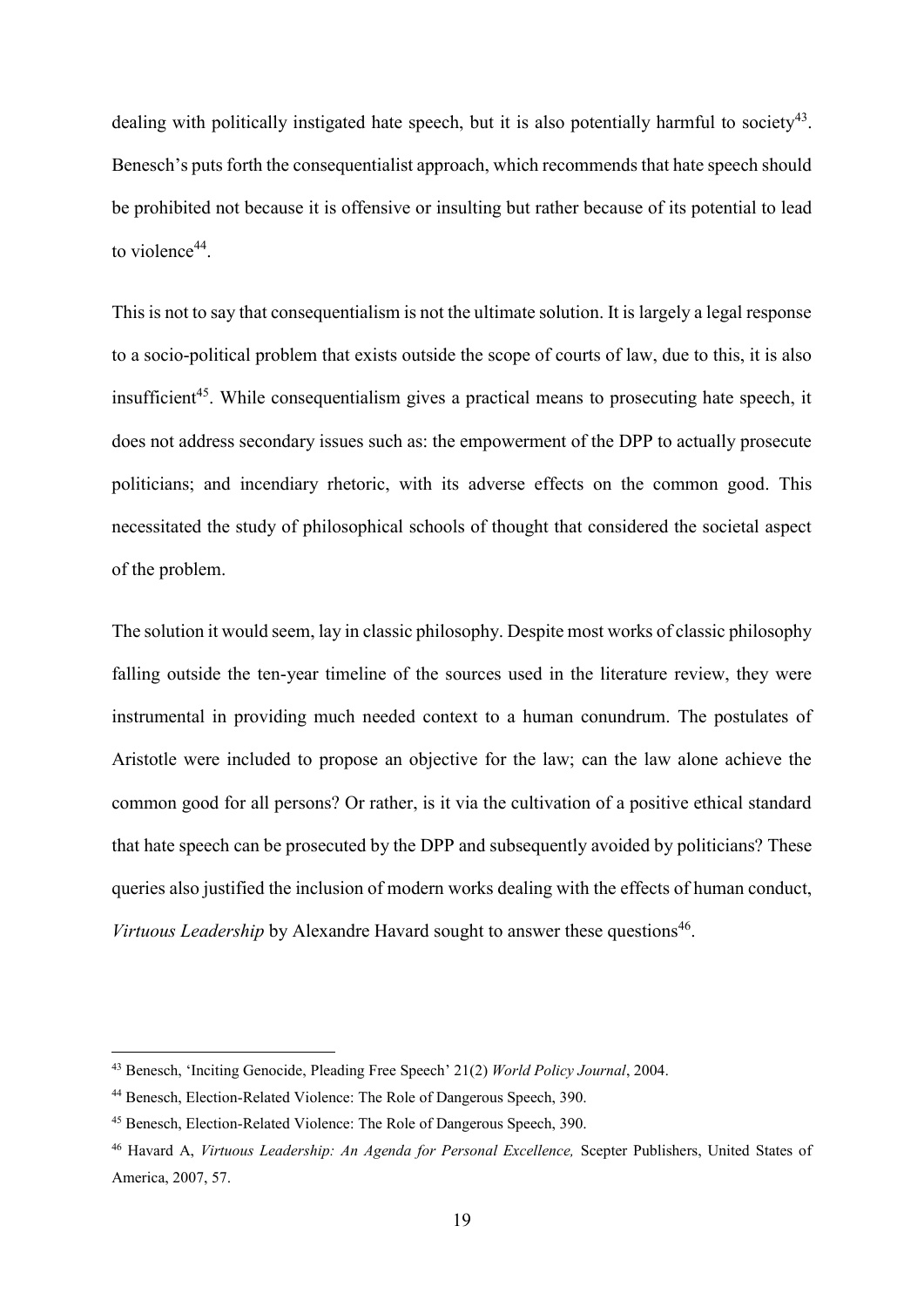To provide background to the problem, documents on the history of the acts and omissions of the ODPP regarding hate speech prosecution, and the ODPP's public struggle for independence have been used<sup>47</sup>. Furthermore, these articles and textbooks provide an insight into the legislative intent of separating the ODPP's functions from the  $AG$ 's office<sup>48</sup>, this being the provision of assurances to the public that the days of executive's intimidation of independent offices were over<sup>49</sup>.

Kenyan legal scholars have focussed primarily on the political ramifications of hate speech, and not necessarily on its legal and societal consequences<sup>50</sup>. Peter Onyango Onyoyo in Criminality in "Hate Speech" Provision in the Laws of Kenya- Jurisprudential Challenges<sup>51</sup>, explains the criminal implications of hate speech, how the political class have used hate speech to intimidate and antagonise their opponents and why there are seldom any cases in Kenyan courts<sup>52</sup>. Onyoyo's focus is centred on the political themes informing the ODPP's response to hate speech. This precluded the analysis of this paper due to the limitations set in the research.

Reports by the judiciary provided institutional objectives of the ODPP, which serve as examples of policy-based considerations made considering the ODPP's legal obligations<sup>53</sup>. The ODPP intends to enhance its capacity to prosecute more crimes by increasing its staff to tackle

<sup>&</sup>lt;sup>47</sup> Waikwa, 'The Director of Public Prosecutions and The Constitution: Inspiration, Challenges and Opportunities'; and Mbondenyi M and Ambani J, *The New Constitutional Law of Kenya*.

<sup>48</sup> Article 156, Constitution of Kenya (2010).

<sup>49</sup> Waikwa, 'The Director of Public Prosecutions and The Constitution: Inspiration, Challenges and Opportunities'; and *Republic v Director of Public Prosecution & another Ex Parte Chamanlal Vrajlal Kamani & 2 others* [2015] eKLR.

<sup>50</sup> Onyoyo P, 'Criminality in Hate Speech Provisions in the Laws of Kenya-Jurisprudential Challenges', University of Nairobi, 2014.

<sup>51</sup> Onyoyo, 'Criminality in Hate Speech Provisions in the Laws of Kenya-Jurisprudential Challenges'.

<sup>52</sup> Onyoyo, 'Criminality in Hate Speech Provisions in the Laws of Kenya-Jurisprudential Challenges'.

<sup>53</sup> The Kenya Judiciary, State of the Judiciary and Administration of Justice-Annual Report, 2015, 93.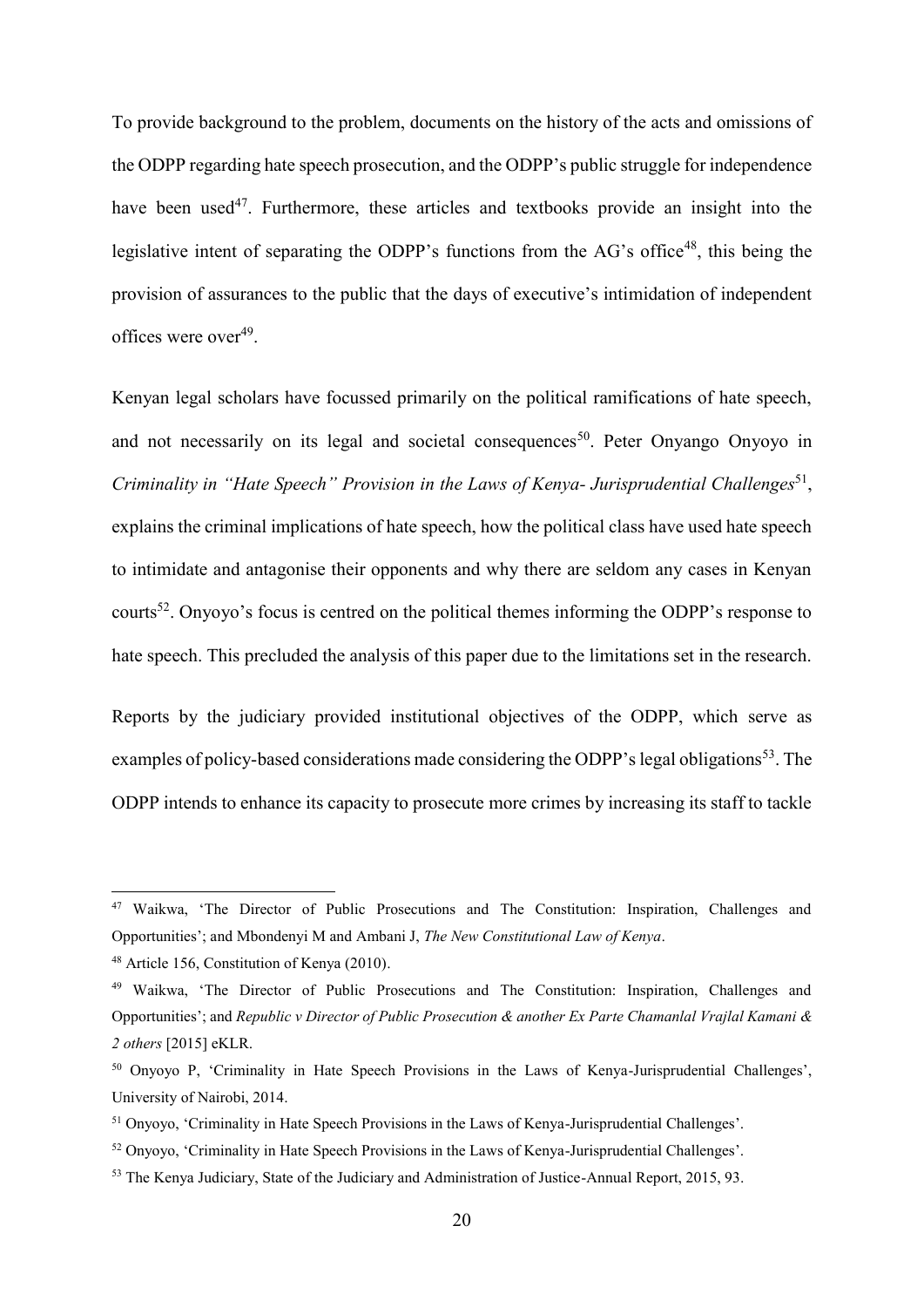the demands of the criminal justice system<sup>54</sup>. Despite being in line with the DPP's power of delegation<sup>55</sup>, this measure still does not entirely solve the issue of how the DPP handles cases that affect the public interest (as anticipated by Article 157 of the COK). This is because the ODPP's staff are ultimately guided by the exercise of the DPP's discretionary powers<sup>56</sup>.

The KNCHR in its report, On the Brink of the Precipice: A Human Rights Account of Kenya's Post-2007 Election Violence affirm that there is a causal link that exists between incitement via hate speech and wanton violence<sup>57</sup>. While the reports do not purport that incitement is the only cause of the violence they do state that it was one of the main causes<sup>58</sup>. This report shows that due to the violence caused by incitement there is sufficient cause to demand the immediate and conclusive prosecution of hate speech by the ODPP<sup>59</sup>. It is also noted that due to the lack of the independence of the judiciary, the effective prosecution of these cases is hampered $^{60}$ .

<sup>&</sup>lt;sup>54</sup> The Kenya Judiciary, State of the Judiciary and Administration of Justice-Annual Report, 2015, 93.

<sup>55</sup> Section 22, Office of The Director of Public Prosecutions (Act No. 2 of 2013).

<sup>56</sup> Article 157, Constitution of Kenya (2010).

<sup>57</sup> Kenya National Commission on Human Rights, On the Brink of the Precipice: A Human Rights Account of Kenya's Post-2007 Election Violence, 2008.

<sup>58</sup> Kenya National Commission on Human Rights, On the Brink of the Precipice: A Human Rights Account of Kenya's Post-2007 Election Violence, 2008, para.391.

<sup>59</sup> Kenya National Commission on Human Rights, On the Brink of the Precipice: A Human Rights Account of Kenya's Post-2007 Election Violence, 2008, para.735.

<sup>60</sup> Kenya National Commission on Human Rights, On the Brink of the Precipice: A Human Rights Account of Kenya's Post-2007 Election Violence, 2008, para.695.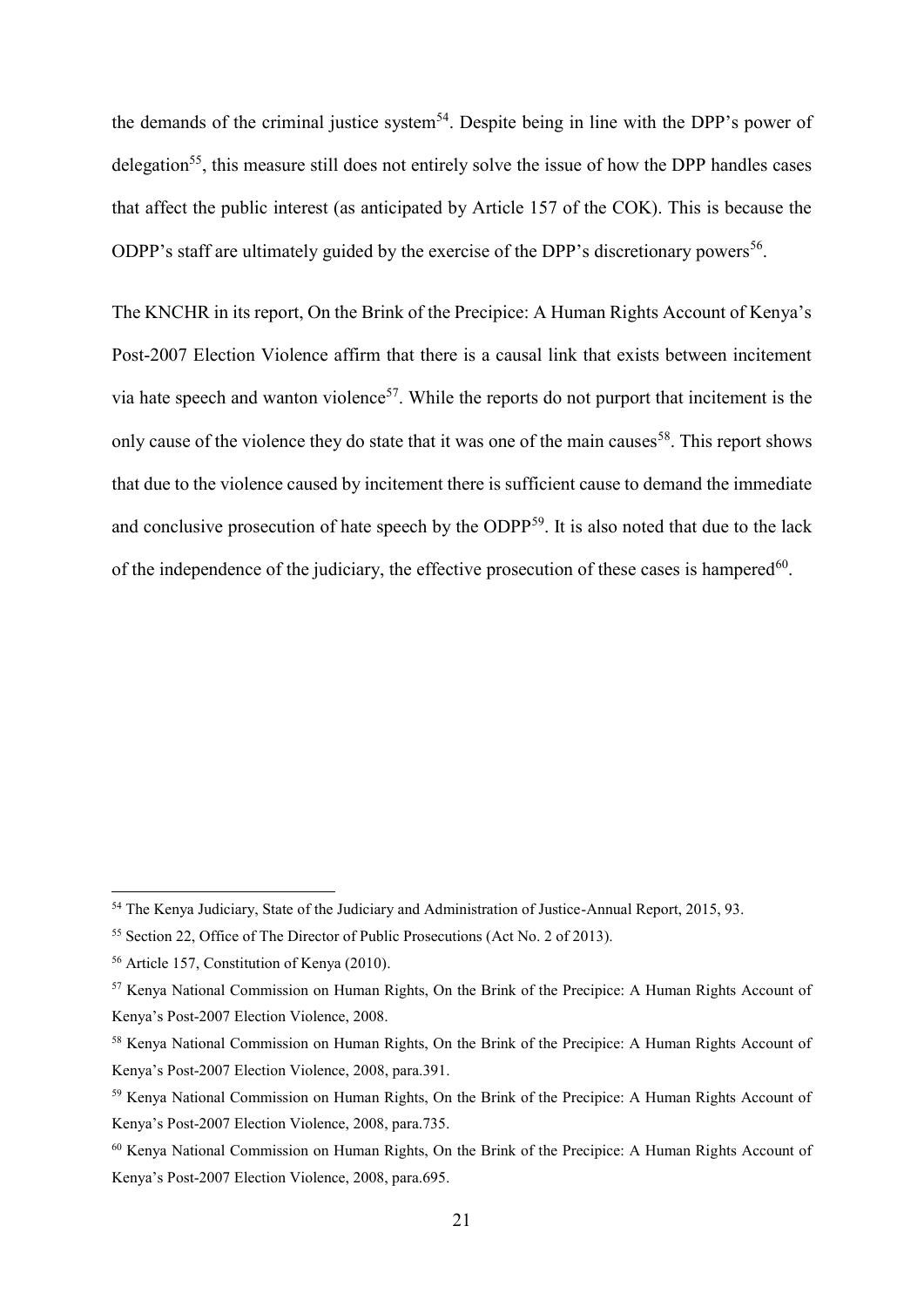## <span id="page-21-0"></span>**3.0 Theoretical Framework**

The theoretical framework will be informed by two principles: prosecution theory, specifically the legal principle of prerogative powers of the prosecutor; prudence as a principle of governance and leadership; and the concept of the common good as the organising principle of society.

Hate speech is a phenomenon that leads to the abrogation of the common good, therefore prudence will not be limited to the leadership and governance, it will also be applied to the exercise of the prerogative powers of the prosecutor and as part of the prosecutor's responsibility to achieve the common good. This implies that the ODPP should practice prudence as an underpinning norm as well.

## <span id="page-21-1"></span>**3.1 The prosecutor's prerogative powers**

The powers of the DPP are enshrined in the 2010 CoK and are elaborated further in the ODPP Act. Among the different powers of the ODPP; this paper will focus on the specific statutes that empower the DPP to prosecute hate speech and incitement to violence. These statutes include section 21 of the EO Act and section 25 of the NCI Act. Article 157 of the CoK makes it clear that, the ODPP is empowered to institute criminal proceedings in any matter that affects the public interest and hence disrupts social order. This is in accordance with the principles of administrative justice and prevents the abuse of rights.

The prosecutor's powers have been extensively discussed in Kenyan jurisprudence and more so in the cases used in this research. The theory of prosecution in this study, will refer to these cases. Thereafter, the extent that the cases deviate or conform to the theory will also be elaborated upon. Jurisprudence will also be used while considering the overarching topic of the research, that is the prosecution of hate speech.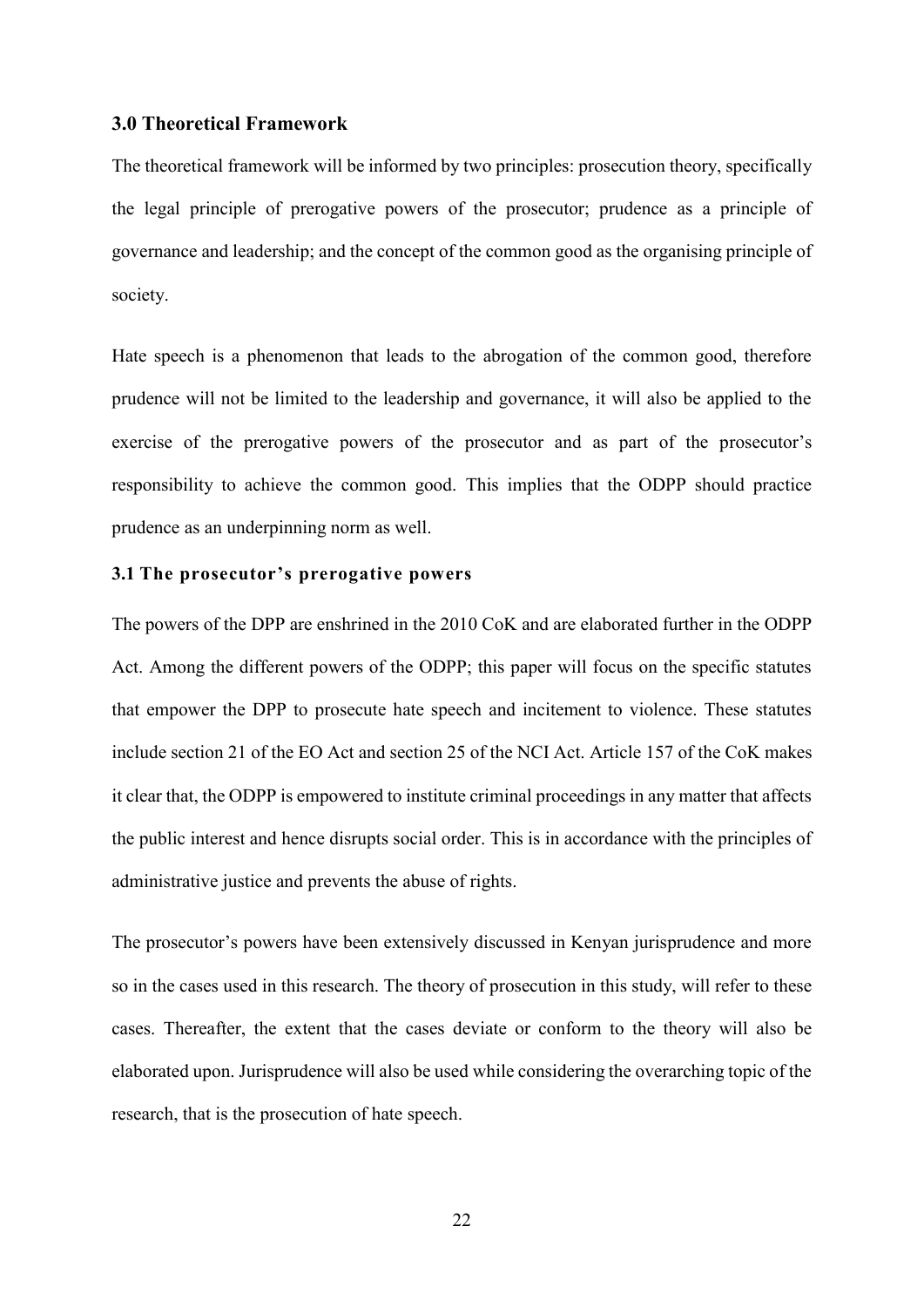For instance, the power of *nolle prosequi* was discussed expansively in the case *Republic v Michael Rotich & 2 others*<sup>61</sup>. The matter in contention was whether the DPP should be allowed to discontinue a criminal suit against a person accused of murder effectively acquitting the accused, and if by the court not allowing this discontinuance, a breach of the rights of the accused would occur. The court stressed that the DPP may only discontinue a suit after justifying the exercise of *nolle prosequi* to the satisfaction of the trial court. The court emphasized: *"The Director for Public Prosecutions may not discontinue a prosecution without the permission of the court (…)"*<sup>62</sup> .

The DPP's power to discontinue a suit is subject to checks and balances: while his powers are unfettered, they are still subject to review by the trial court. The court is thus bound to respect the prosecution's activities and only intervenes when it deems substantial bad faith, oppression or misuse of the court process may ensue. The prosecution is charged with providing a reasonable and probable cause for instituting a suit, otherwise it opens itself to an unfavourable review by the court<sup>63</sup>.

The *dicta* of *Republic v Director of Public Prosecution & another Ex Parte Chamanlal Vrajlal Kamani & 2 others*<sup>64</sup> explained the relationship between the court and the prosecution's power to institute or stop a suit. The court relied on the speech of Lord Salmon in the case *D.P.P v*  Humphrey's<sup>65</sup>, where he stated that:

<sup>61</sup> [2016] eKLR.

<sup>62</sup> *Republic v Michael Rotich & 2 others* [2016] eKLR.

<sup>63</sup> *Republic v Director of Public Prosecutions & 3 others Ex-Parte Meridian Medical Center Ltd & 7 others* [2015] eKLR.

<sup>64</sup> [2015] eKLR.

<sup>65</sup> (1976) 2 All ER 497.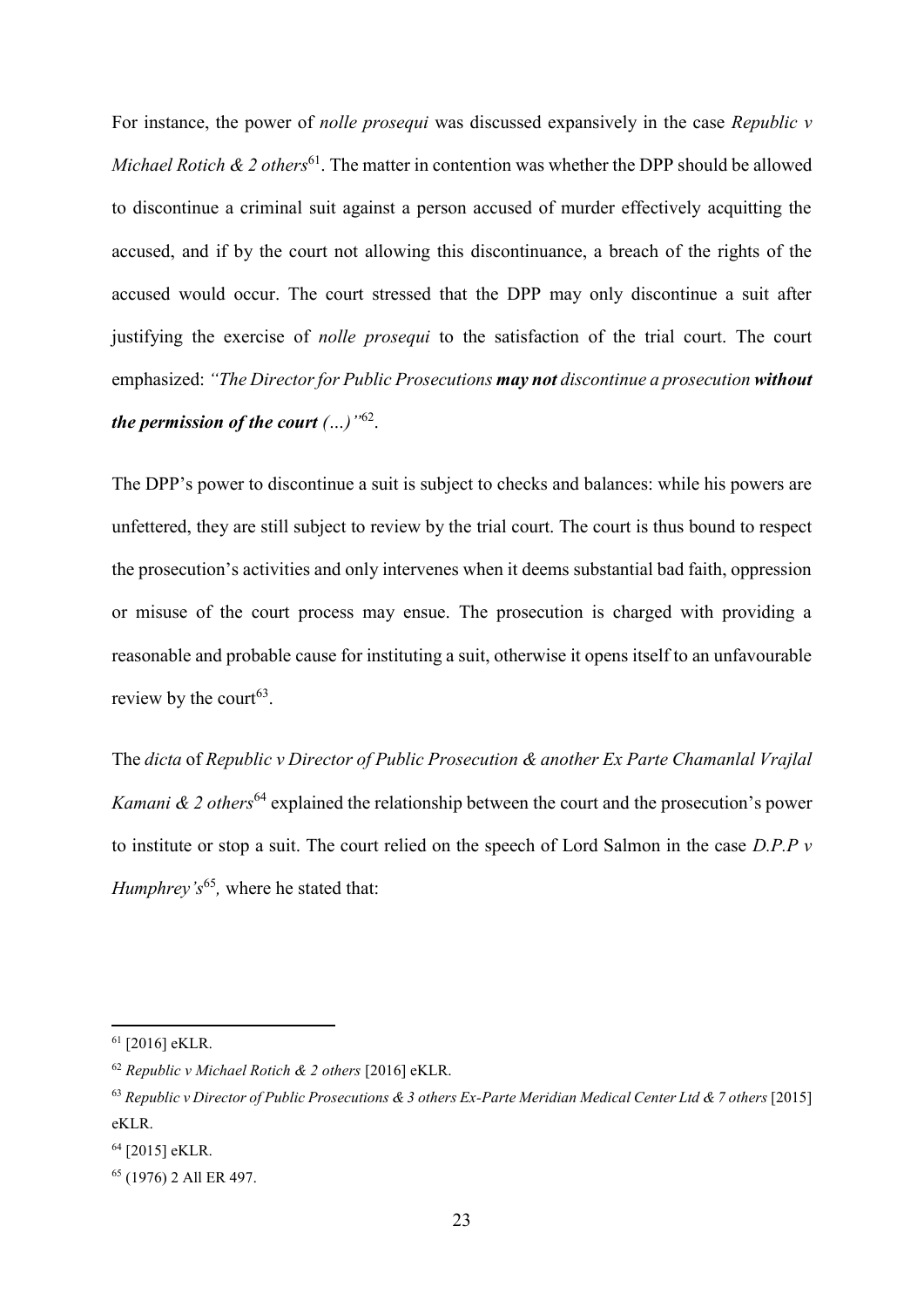*"A judge has not and should not appear to have any responsibility for the institution of prosecutions, nor has he any power to refuse to allow a prosecution to proceed merely because he considers that as a matter of policy, it ought not to have been brought. It is only if the prosecution amounts to an abuse of the process of the court and is oppressive and vexatious that the judge has the power to interfere."*<sup>66</sup>

*Chamanlal* is relevant here because it dealt with the prosecutor's prerogative in highly sensitive public interest matters. Matters of public interest refer to the common good of the people. The matter of interest, in this case, was the prosecution of persons accused of involvement in the Anglo Leasing Corruption scandal; an issue that had gripped the Kenyan public's attention<sup>67</sup>. In terms of the common good, hate speech and incitement to violence are as important as the corruption scandal due to the disruption they cause within the social order.

In the case of *Seenoi Ene Parsimei Esho Sisina & 8 others v Attorney General*<sup>68</sup>, Odunga J elaborates upon the situations within which the court may intervene to ensure the *bona fide*  exercise of the powers of prosecution. Stating:

*"In my view, the decision whether or not to enter a nolle prosequi is an exercise of discretion and ought to be exercised on bona fide based reasons. (…) The court can only intervene in the following situations: where there is an abuse of discretion; where the decision-maker exercises discretion for an improper purpose; where the decision-maker is in breach of the duty to act fairly; where the decision-maker has failed to exercise statutory discretion reasonably; where the decision-maker acts in a manner to frustrate the purpose of the Act donating the power;* 

<sup>66</sup> *D.P.P v Humphrey's* (1976) 2 All ER 497.

<sup>67</sup> 'Kenyans demand more graft scalps' BBC News, 17 February 2006- [<http://news.bbc.co.uk/2/hi/africa/4723480.stm>](http://news.bbc.co.uk/2/hi/africa/4723480.stm) on 29 January 2018. <sup>68</sup> [2013] eKLR.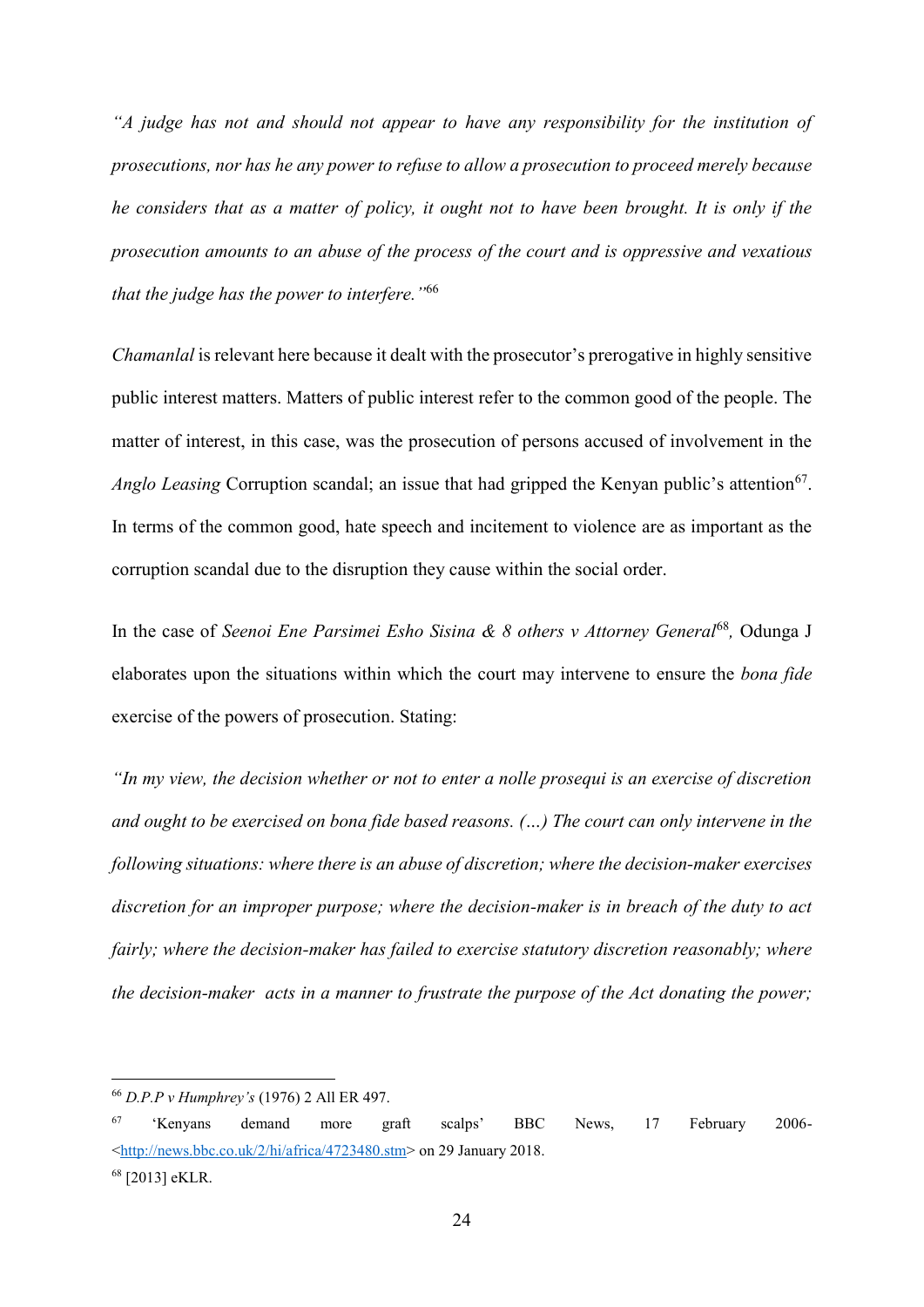*where the decision-maker fetters the discretion given; where the decision-maker fails to exercise discretion; where the decision-maker is irrational and unreasonable."*<sup>69</sup>

The *obiter dicta* of Odunga J imply a remedy available to persons when the ODPP abuses its discretionary powers. This remedy is the judicial review of the ODPP's decisions. Judicial review is conducted by the court and can be sought by citizens. While it is trite law that the ODPP is an independent office, it is not precluded from review. There are some limits placed upon the review of the prosecutor's discretionary powers. These include, the legality of the decision-making process is the sole parameter subject to review, and the grounds of review are restricted to illegal acts, irrational acts, and procedural impropriety<sup>70</sup>.

It just so happened that Odunga J also adjudicated upon a case where the ODPP's use of the *nolle prosequi* power was challenged. The suit was based on the perceived inaction of the public prosecutor in the case *Republic v The Director of Public Prosecution & 7 Others*<sup>71</sup>. The applicants sought to compel the ODPP to amend a charge sheet and institute criminal proceedings against another party. The court averred that the ODPP power to institute and drop a prosecution is "purely discretionary". Furthermore, the court declared that ordering the ODPP to prosecute or not outside the scope of the grounds of review would be "outside the ambit of the judicial review relief of *mandamus*" 72 .

Regarding the power to institute prosecutions, there also exists a test in law that the ODPP uses to determine whether it will prosecute or not. This test was discussed in the case *Republic v Director of Public Prosecutions & another Ex-Parte Communications Commission of Kenya*<sup>73</sup> .

<sup>69</sup> *Seenoi Ene Parsimei Esho Sisina & 8 others v Attorney General* [2013] eKLR.

<sup>70</sup> *Meixner & Another vs. Attorney General* [2005] 2 KLR 189.

<sup>71</sup> [2013] eKLR.

<sup>72</sup> *Republic v The Director of Public Prosecution & 7 Others* [2013] eKLR.

<sup>73</sup> [2014] eKLR.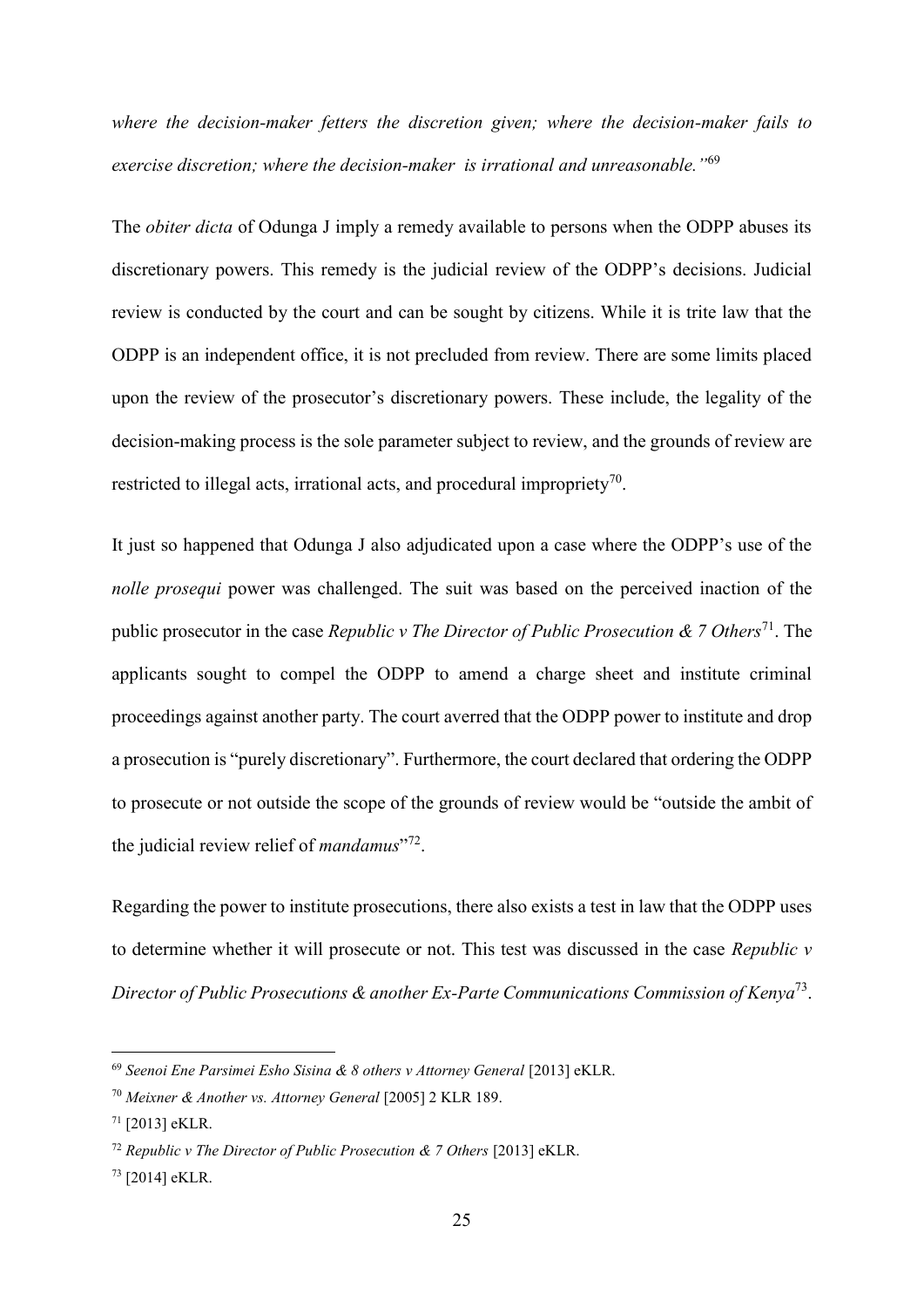In this situation, it is evident that the Kenyan judge agreed with the obiter at the Queen's Bench in the case  $R \, v \, DPP$  *Exp. Manning*<sup>74</sup>, which stated that two criteria are to be relied upon before instituting a public prosecution: whether there is a reasonable prospect of landing a conviction as a judgement; and, whether the evidence adduced during the investigations is reliable<sup>75</sup>. In addition, these investigations should not be used to seek redress in an individual's civil matter<sup>76</sup>. Rather, they should be done with the public interest as the central concern<sup>77</sup>.

The environment within which the ODPP operates is also expounded in Kenyan jurisprudence. The seminal case on the interaction between the ODPP and the expectations of the public played out in the case *Republic v Director of Public Prosecution & another Ex Parte Chamanlal Vrajlal Kamani & 2 others*<sup>78</sup>. One of the issues to be determined in the case was the circumstances which would spur the ODPP to institute a suit. The fact in issue was the theft of millions of Kenyan shillings through the sale of fake government contracts<sup>79</sup>.

The court held that the prosecutor in such instances should be mindful of the public opinion and act in the best interests of the Kenyan people. The trial judge stated that the ODPP has the misfortune of being in a "politically intolerant environment where the executive wants to micromanage independent constitutional bodies"80.

<sup>74</sup> [2001] QB 330

<sup>75</sup> *R v DPP Exp. Manning* [2001] QB 330

<sup>76</sup> *Republic vs. Chief Magistrate's Court at Mombasa Ex Parte Ganijee & Another* [2002] 2 KLR 703.

<sup>&</sup>lt;sup>77</sup> Section 5 (2) (b), Office of The Director of Public Prosecutions (Act No. 2 of 2013).

<sup>78</sup> [2015] eKLR.

<sup>79</sup> Ongiri I, 'DPP orders 13 arrested over Anglo Leasing' Daily Nation, 2 March 2015- [<http://www.nation.co.ke/news/DPP-orders-13-arrested-over-Anglo-Leasing/1056-2640656-](http://www.nation.co.ke/news/DPP-orders-13-arrested-over-Anglo-Leasing/1056-2640656-11vplh7/index.html)

[<sup>11</sup>vplh7/index.html>](http://www.nation.co.ke/news/DPP-orders-13-arrested-over-Anglo-Leasing/1056-2640656-11vplh7/index.html) accessed on 29 August 2017.

<sup>80</sup> *Republic v Director of Public Prosecution & another Ex Parte Chamanlal Vrajlal Kamani & 2 others* [2015] eKLR.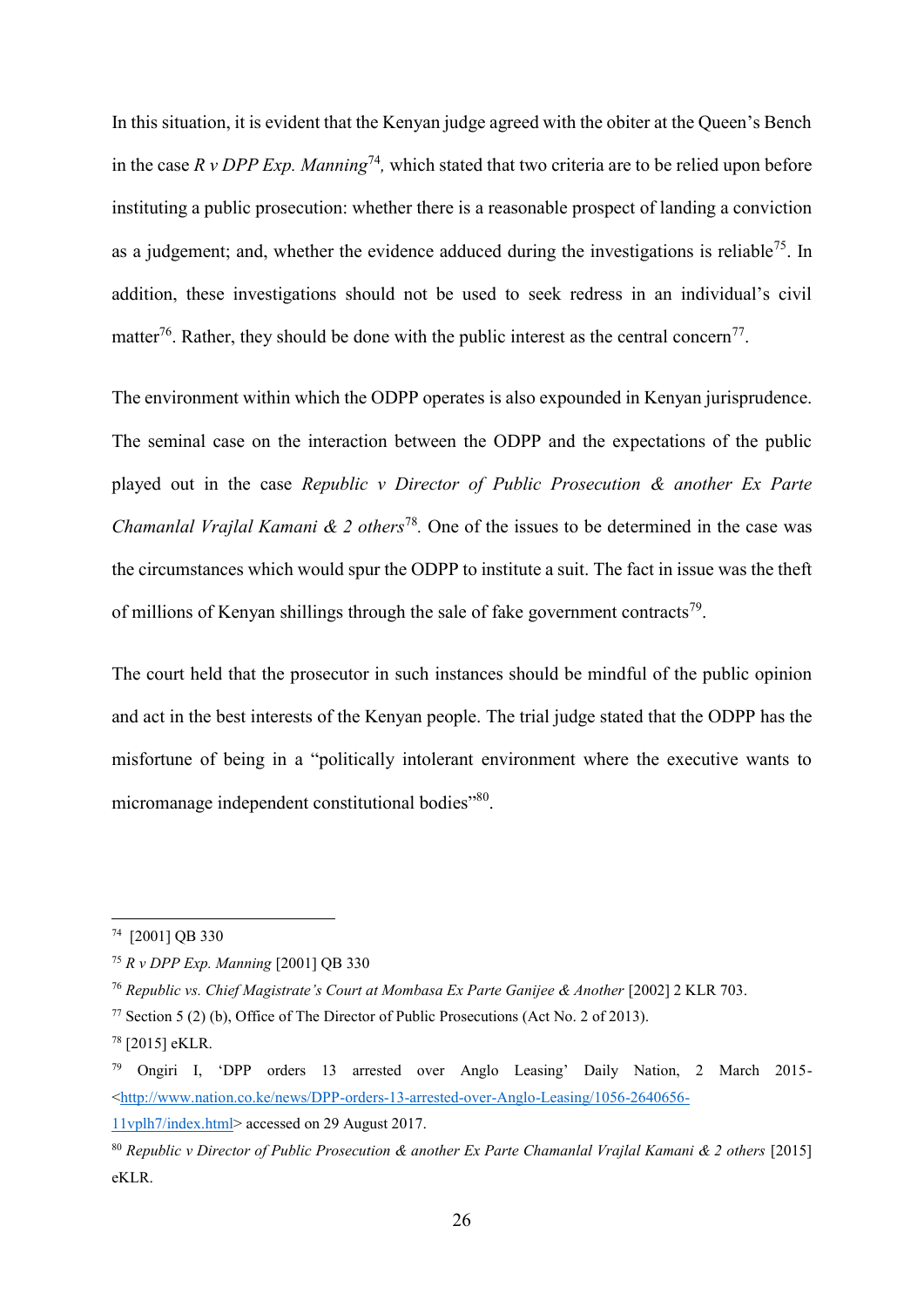Odunga J goes on to lament that because of these circumstances, the prosecution inexorably finds itself fettered when it shouldn't be. As such, it is essential for the court to be mindful of this and act as a check and balance to the ODPP to allow it to exercise its powers solely for the benefit of the common good of the people.

This check applies both ways. The ODPP must be *estopped* by the trial court from "stage managing" criminal proceedings to achieve an acquittal that should appease the public<sup>81</sup>. The office must also be encouraged to freely prosecute prominent persons that may enjoy the protection of the executive.

The court is cognisant that it is difficult for public prosecutions to be conducted under the thrall of an intolerant executive. A situation aptly described by Odunga J:

*"This is what this country finds itself in. A pathetic situation where independent constitutional commissions and office are browbeaten and bullied into total submission and forced in the process to become an appendage of an executive that is intolerant of dissenting opinion and allergic to objective and independent institutions that exercise their powers according to the dictates of the law."*<sup>82</sup>

<sup>&</sup>lt;sup>81</sup> Republic v Director of Public Prosecution & another Ex Parte Chamanlal Vrajlal Kamani & 2 others [2015] eKLR.

<sup>&</sup>lt;sup>82</sup> Political machinations have been excluded from this study. This does not preclude this paper from expressing opinions of the court on the political atmosphere (read: circumstances) within which the ODPP operates. *Republic v Director of Public Prosecution & another Ex Parte Chamanlal Vrajlal Kamani & 2 others* [2015] eKLR.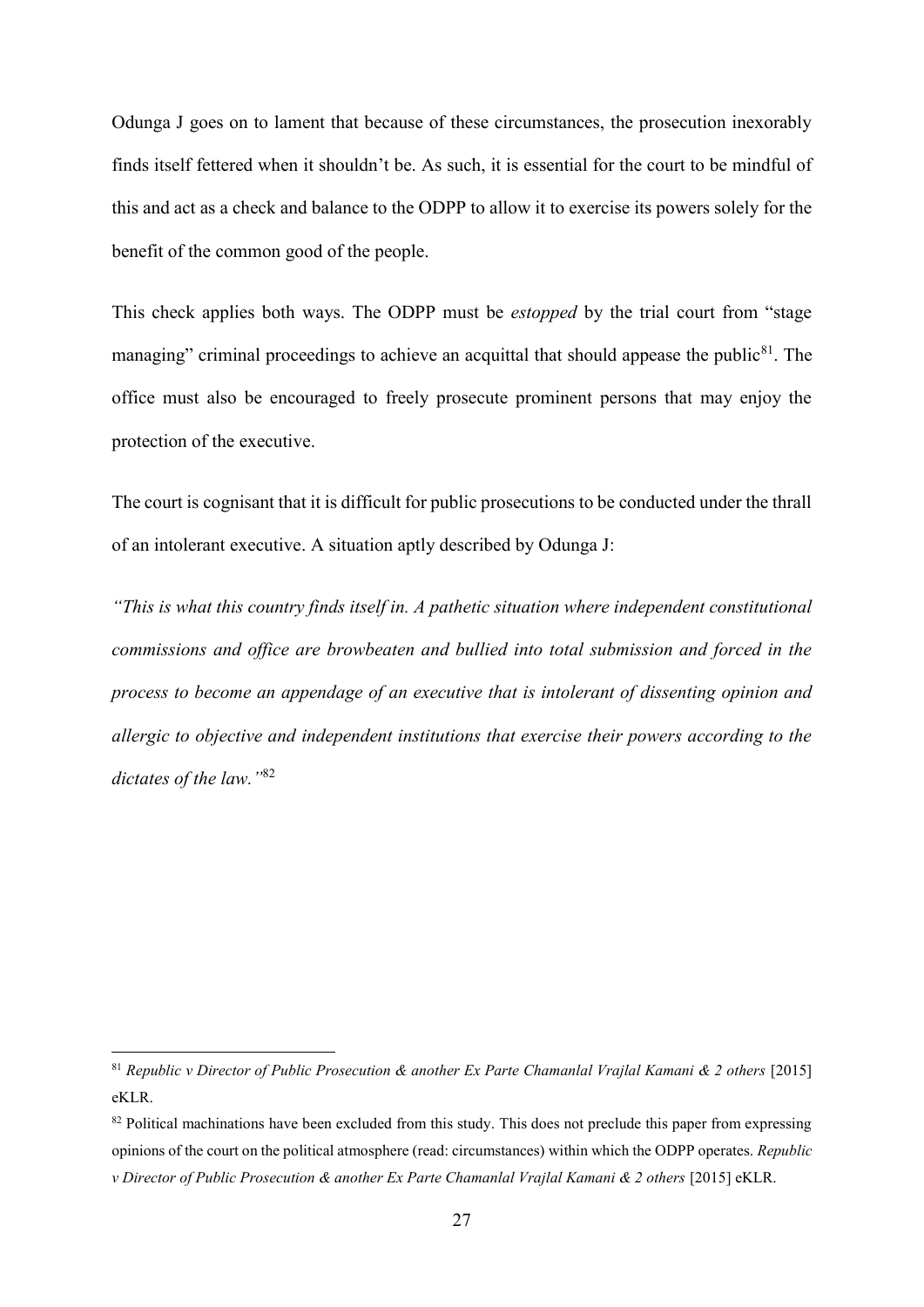### <span id="page-27-0"></span>**3.2 Prudence and the common good**

The cases illustrated above indicate that issues of the public interest such as corruption, hate speech and incitement to violence put social order and the common good at high risk. This public interest and common good must be informed by the same classic theories, Aristotelian principles, and prudence<sup>83</sup>.

Aristotle elaborates the notion of order in society and the body politic. For there to be a good society there needs to be good citizens and prudent leaders. The end of the interaction of both is the common good. He states that there exists a higher good that is pursued by the society and the political class. This good is understood as the common good; the social condition that allows everyone, as an individual and a group to achieve the good, this is the responsibility of the political class<sup>84</sup>.

The next step therefore would be to ask, how does the political class contribute to the realisation of the common good? This query leads to the practical application of the principle of prudence in leadership in relation to the achievement of the common good, as the purpose of the actions of the political class. The principle of prudence also extends to the prosecutor and the court. The research will therefore examine the prosecution of hate speech, as incited within political activity. Hate speech within the context of political activity leads to the curtailing of the common good, necessitating the action of the prosecutor to restore the common good.

Elaborating on the politician's speech on his treatise in rhetoric, Aristotle recognised the danger of reckless speech and its disruption of the social order. The main critique is that the framers of dangerous speech paid more attention to the powers of persuasion of the speaker in a

<sup>83</sup> Aristotle, *Politics,* Book I, 1252<sup>a</sup>1-6.

<sup>&</sup>lt;sup>84</sup> Aristotle, *Politics*, Book I, 1252<sup>a</sup> 1-6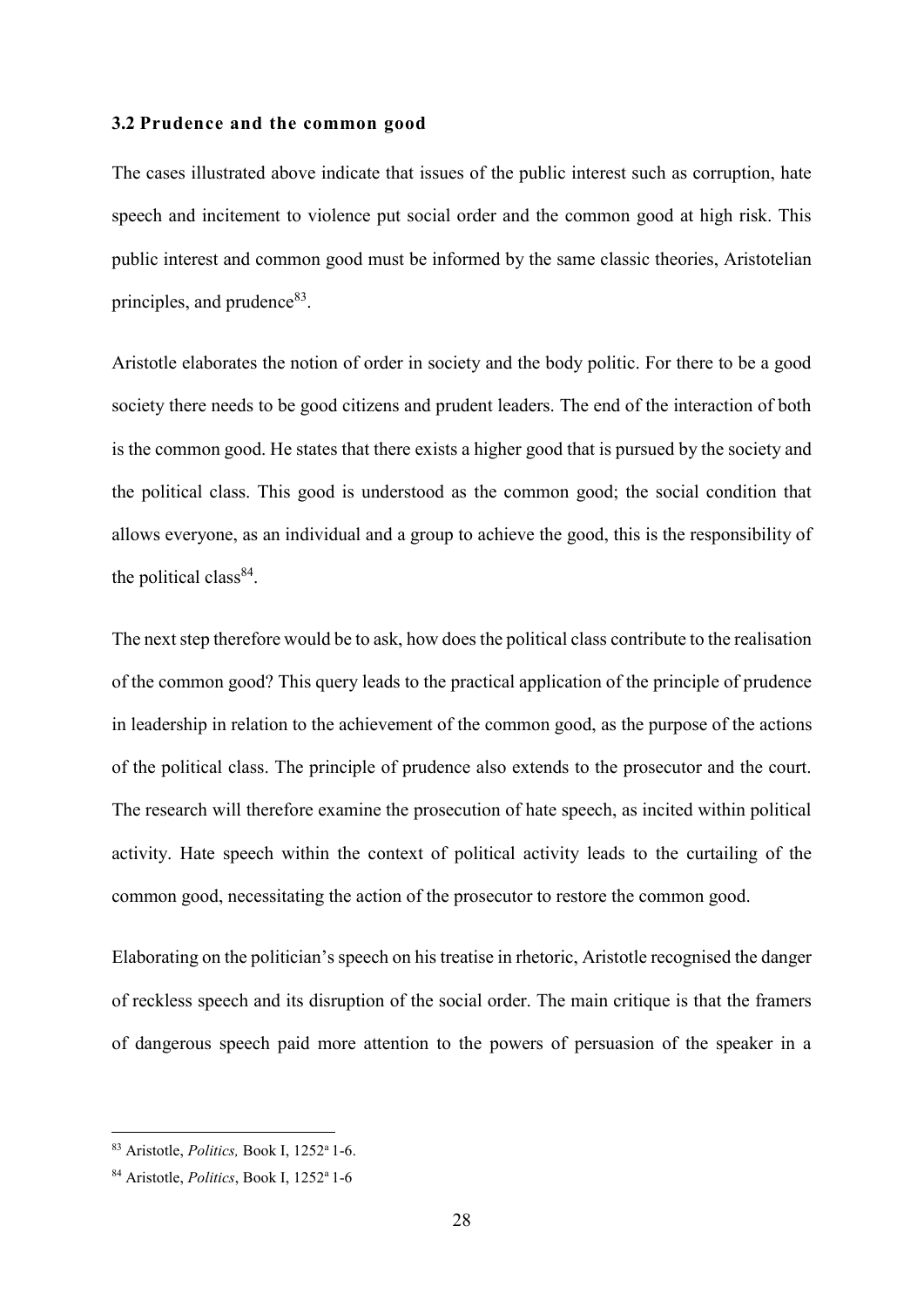deceitful manner that meant to incite emotion<sup>85</sup>. They give the politician room to persuade their public by fair means or foul<sup>86</sup>. It is explicitly mentioned that politicians, if left to their own devices, may inspire prejudice, pity, or anger among their public to ensure they retain power<sup>87</sup>.

What is a realistic standard that can be placed upon politicians when addressing the public? Their speech and acts must be prudent and directed to truth and justice, to achieve the common good. Truth is essential so that the public may know that which is good and be convinced that the good that their leadership is pursuing is worthwhile. Justice implies that in the political context that their rights and freedoms should be upheld<sup>88</sup>. The common good is not a privilege but a right essential to the good of all<sup>89</sup>.

There is a danger to be avoided, because politicians are called upon to use their powers of persuasion for the good. Failure to do so can lead to violence and unrest. In *Rhetoric*, it is posited that when rhetoric conveys injustice or deceit then it has the potential to cause great harm<sup>90</sup>. Due to its nature as an art form concerned with the welfare of a large group of persons, a large group of persons may suffer as a result $91$ .

To lead and serve the people, it is essential for the leader to cultivate prudence. Prudence is defined as the art of effective decision making $92$ . It goes without saying that good decision making is paramount to the achievement of the common good<sup>93</sup>. Prudence in this instance is

<sup>85</sup> Aristotle, *Rhetoric,* Book I, 1354<sup>a</sup>12-18.

<sup>86</sup> Aristotle, *Rhetoric,* Book I, 1354<sup>a</sup>12-18.

<sup>87</sup> Aristotle, *Rhetoric,* Book I, 1354<sup>a</sup>12-18.

<sup>&</sup>lt;sup>88</sup> Aristotle, *Rhetoric*, Book I, 1355<sup>a</sup> 22.

<sup>89</sup> Aristotle, *Rhetoric,* Book I, 1355<sup>a</sup>30-34.

<sup>&</sup>lt;sup>90</sup> Aristotle, *Rhetoric*, Book I, 1355<sup>b</sup> 3-7.

<sup>&</sup>lt;sup>91</sup> Aristotle, *Rhetoric*, Book I, 1355<sup>b</sup> 3-7.

<sup>92</sup> Havard A, *Virtuous Leadership: An Agenda for Personal Excellence,* 57.

<sup>93</sup> Havard A, *Virtuous Leadership: An Agenda for Personal Excellence,* 57.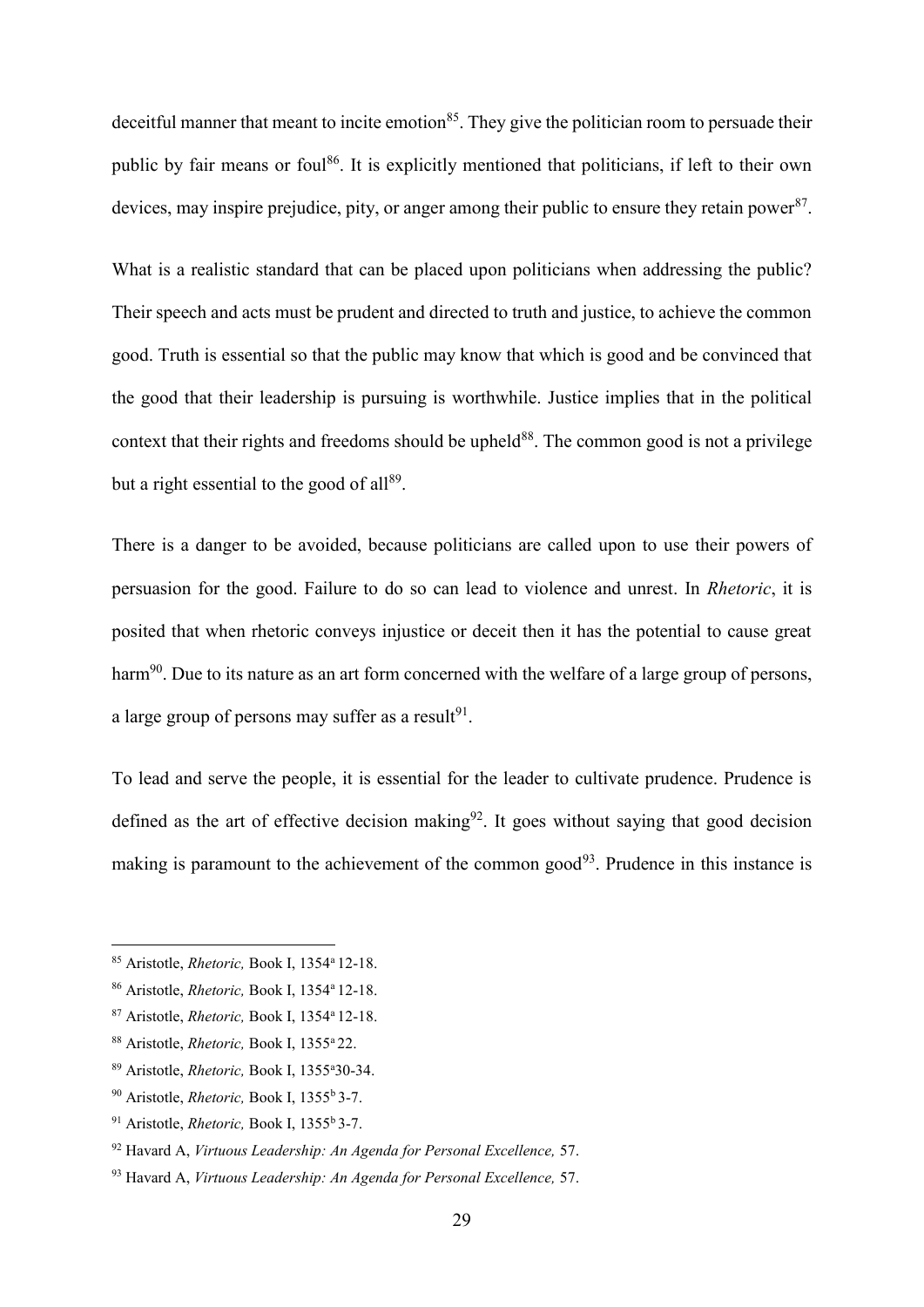not limited to the actions of politicians. It is the virtue of leadership in every instance, consequently the ODPP is also directly concerned with the public interest<sup>94</sup>. In fact, the three steps to prudent decision making posited by Alexandre Havard in *Virtuous Leadership<sup>95</sup>*, resemble the two-step prosecutor's test discussed in the case *Republic v Director of Public Prosecutions & another Ex-Parte Communications Commission of Kenya*<sup>96</sup>. The three steps are as follows: deliberation, which entails the accumulation of information to establish a relevant set of facts to inform the decision; judgement, evaluation of this information; and finally, the actual decision making<sup>97</sup>. The two-step prosecutor's test was formulated to determine the instances where a prosecutor may decide to initiate proceedings. It provides two criteria: first, that evidence adduced is reliable (much in line with the deliberation phase of prudent decision making); and second, there is a reasonable chance to land a conviction as per the evaluation of the prosecutor this refers to the two steps of judgement and deciding to prosecute the case.

Politicians should make informed decisions about what they communicate to the public. What does this information pertain to? The politician should understand that they are leading people, and consequently are charged with the betterment of their livelihoods. To understand what is essential for human flourishing, they must understand the human person. Therefore, politicians must be students of human nature so that they may be able to make decisions that truly benefit people<sup>98</sup>. A modicum of philosophical and moral knowledge of persons is necessary. It is impossible for politicians to make sound statements that would eventually be to the benefit of citizens without this principle in mind.

 $94$  Section 4 (f), Office of The Director of Public Prosecutions (Act No. 2 of 2013).

<sup>95</sup> Havard A, *Virtuous Leadership: An Agenda for Personal Excellence,* 57. <sup>96</sup> [2014] eKLR.

<sup>97</sup> Havard A, *Virtuous Leadership: An Agenda for Personal Excellence,* 57.

<sup>98</sup> Havard A, *Virtuous Leadership: An Agenda for Personal Excellence,* 58.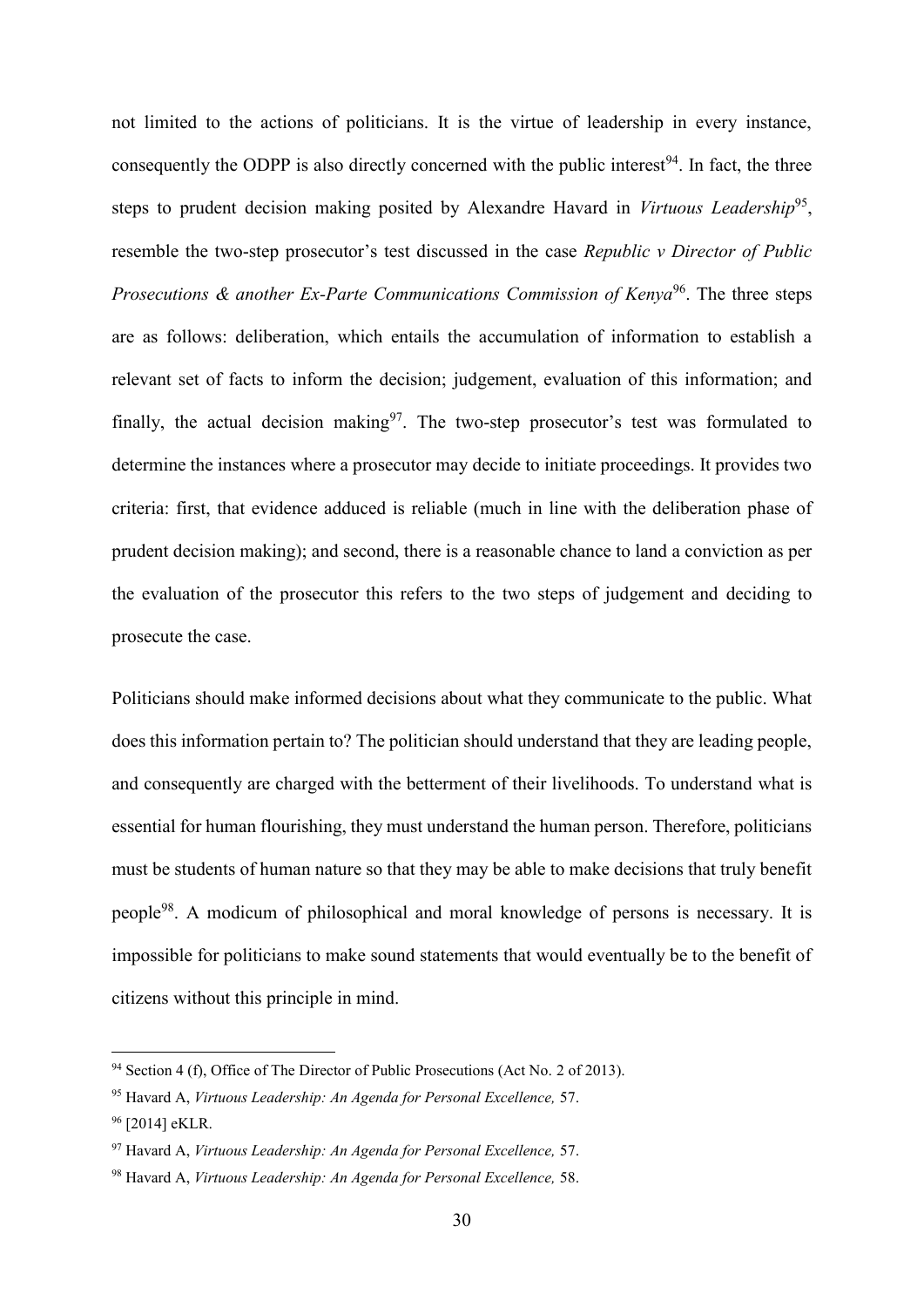The consequences of hate speech, such as violence and ostracism between communities are in direct conflict with the common good especially when the hate speech is perpetrated by leaders. Hate speech's consequences deprive citizens of an essential good that is due to them: a peaceful existence where one can flourish<sup>99</sup>.

Hate speech also engenders injustice. Additionally, the laxity in prosecution of hate speech by political leaders further perpetuates injustice. The pursuit of justice is a norm of that informs the conduct of the ODPP. It is provided for in statute, the ODPP is charged with being cognisant of the principles of natural justice and act in the service of the cause of justice<sup>100</sup>. Havard affirms that the achievement of justice in a community is dependent on whether leaders within that community fulfil their duties to the public, doing so, they render an essential service for their citizens $101$ .

<sup>99</sup> Havard A, *Virtuous Leadership: An Agenda for Personal Excellence,* 65.

<sup>100</sup> Section 4, Office of The Director of Public Prosecutions (Act No. 2 of 2013).

<sup>101</sup> Havard A, *Virtuous Leadership: An Agenda for Personal Excellence,* 101.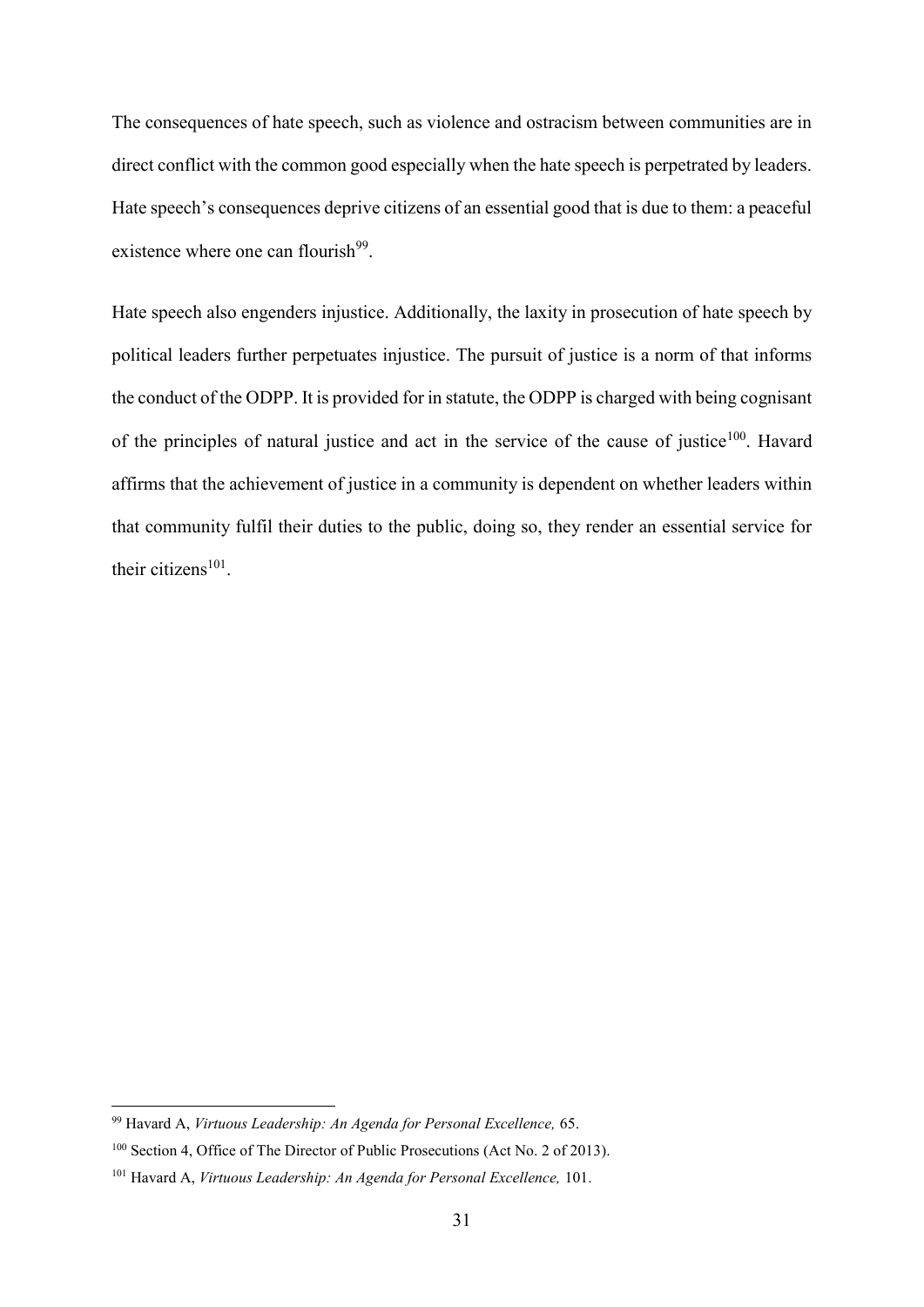# <span id="page-31-1"></span><span id="page-31-0"></span>**4.0 The Prosecution of Hate Speech in Kenya 4.1 Introduction**

The case law on hate speech will be scrutinised to define hate speech within the context of the NCI Act ("the Act"), the context leading to the Act, the claims politicians have made in relation to the Act, and the interpretation of the court apropos these claims.

# <span id="page-31-2"></span>*a. Alan Wadi Okengo v Republic<sup>102</sup>: Defining Hate Speech*

This case was an appeal that arose from a conviction and sentence in the Nairobi Magistracy, Case No. 1 of 2015. Alan Wadi was charged with hate speech in the first trial court contrary to section  $13(1)(a)(b)$  and (2) of the NCI Act. Section 13 broadly defines the crime and subsequently, its punishment.

The court upheld that the *mens rea* of hate speech is the intent to "stir up ethnic hatred, or having regard to the circumstances, ethnic hatred is likely to be stirred up"<sup>103</sup>. According to the Act, intent is expressed via the use of threatening or abusive words or behaviour, or written material with the same content; the publishing of this material; the presentation of this material in the form of a play<sup>104</sup>; the distribution of said play via a recording or images of the same; or the provision or production of a programme<sup>105</sup>.

The *actus reus* was the publication of a message on the appellant's Facebook page. The magistrate ascertained that the content of the message, amounted to the incitement of hate between members of various ethnic groups in Kenya (the *mens rea*). The act also expands the definition of "ethnic hatred":

<sup>102</sup> [2015] eKLR

 $103$  Section 13 (1) (e), National Cohesion and Integration (Act No. 12 of 2008).

 $104$  Section 13 (1) (c), National Cohesion and Integration (Act No. 12 of 2008).

<sup>&</sup>lt;sup>105</sup> Section 13 (1) (e), National Cohesion and Integration (Act No. 12 of 2008).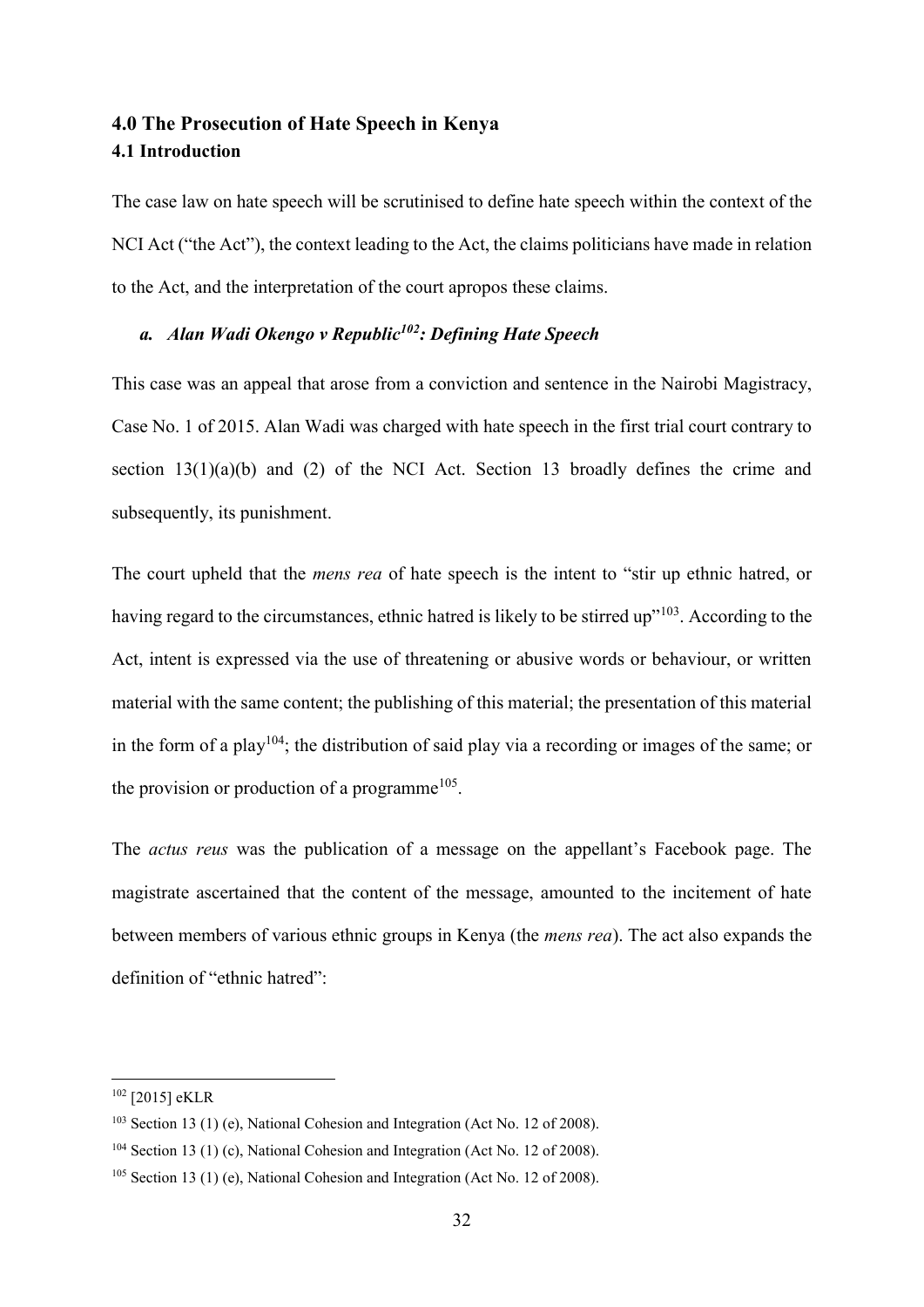*(…) hatred against a group of persons defined by reference to colour, race, nationality (including citizenship) or ethnic or national origins*<sup>106</sup> *.*

There was the secondary charge of undermining the authority of a public officer<sup>107</sup>. Alan Wadi pled guilty on both counts and was sentenced to serve a one-year term in prison per count.

Upon appeal, the appellant did not challenge the judgement of hate speech. He relied on procedural errors made by the prosecution. For the sake of a legal argument however, the research will exclude the faulty nature of the charge sheet presented by the prosecution at this point.

When analysing of this case, one may determine that jurisprudence surrounding hate speech has grown rather than attenuated. The appellate court faulted the magistracy and prosecution for their failure to fully investigate the mental status of the accused, and the particulars of the secondary charge on the charge sheet. These issues did not affect the accuracy of the event that led to the occurrence of hate speech. As stated above, the definition of the *actus reus* and *mens rea* of hate speech was a valid one that can be relied upon by other courts based on the Act and this case.

# <span id="page-32-0"></span>*b. Chirau Ali Makwere v Robert M. Mabera & 4 others<sup>108</sup>: The Constitutionality and Enforcement of the NCI Act*

The case originated from a request made to the Chirau Ali Makwere (the petitioner) a Cabinet Minister and Member of Parliament (MP) Matuga Constituency, to record a statement regarding statements he made during a political rally. The petition challenged the

<sup>106</sup> Section 13 (3), National Cohesion and Integration (Act No. 12 of 2008).

<sup>107</sup> Section 132, Penal Code (Act No. 81 of 1948).

<sup>&</sup>lt;sup>108</sup> The Commissioner of Police, NCIC, Attorney General and Director of Public Prosecutions were enjoined in the case. [2012] eKLR.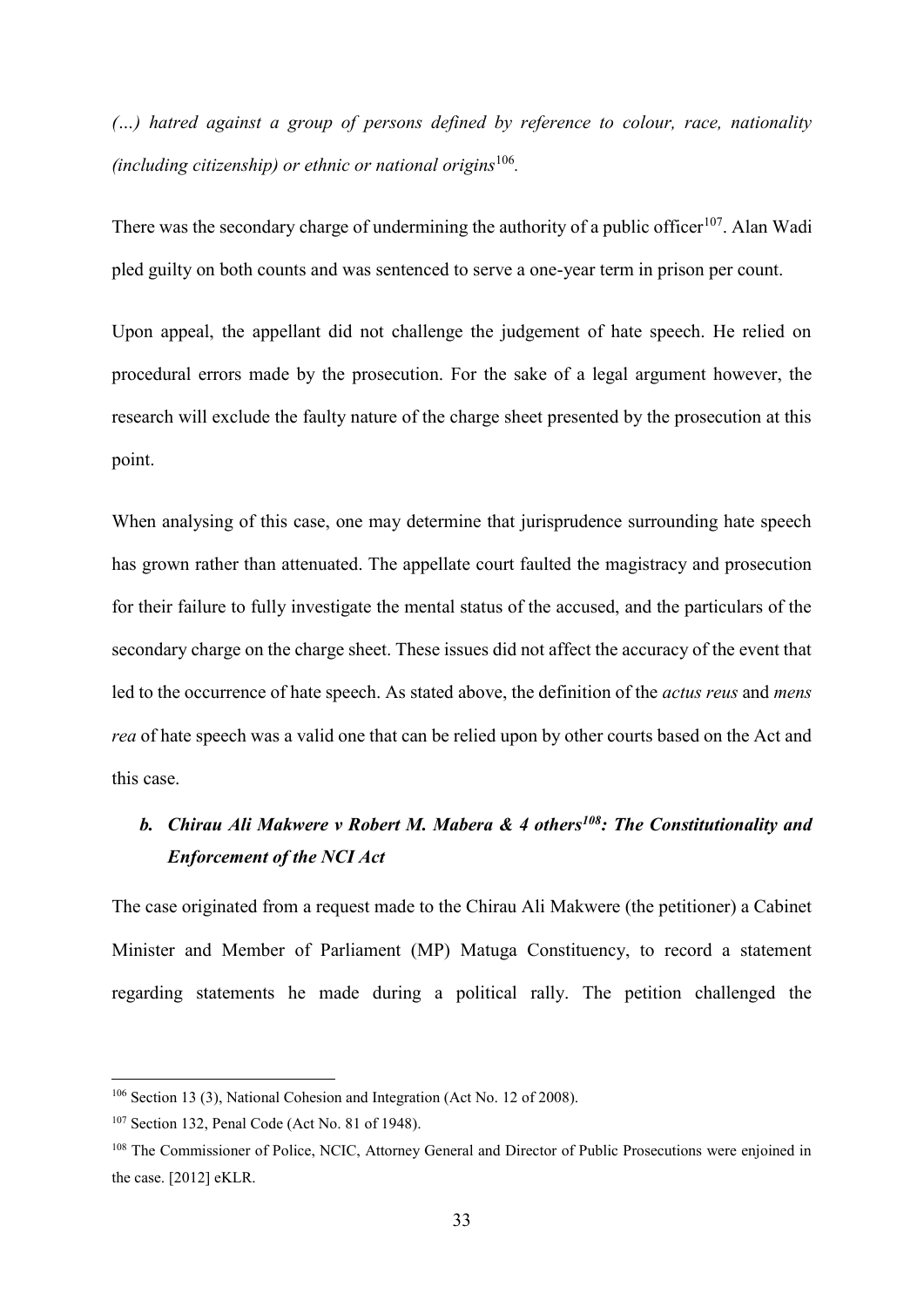constitutionality of provisions of the Act, the basis of the request to record the statement. The specific provisions included section 13, 14 and 62. Section 13, defines hate speech and outlines its punishment. Section 14 provides the exceptions to the preceding section, and finally, section 62 defines the offence of ethnic or racial contempt as well as its punishment.

The petition sought to not only render the said provisions unconstitutional, it also sought to justify words he uttered during a rally in Kombani area at Matuga as being protected speech. The statement made was allegedly as follows:

*"Waswahili na Waarabu tuna uchungu sanasana, walitugandamiza, wakatufanya watumwa, hatutakubali, hatutakubali, sisi, sisi, kamawalivyofanya mababuzetu, walisema wale Wadigo, Wakamba na Waduruma tukawa nunua kama makaa (…) Nawaonya watu wa bara waliona ukabila wataona cha mtemakuni (…)*<sup>109</sup> *.*

The essence of the above statement is that the Swahili and Arabic peoples are responsible for the historical injustices that native people suffered. The MP ends the statement with a threat, the people from the hinterland i.e. mainland Kenya, should stand warned, due to the injustices they meted out on indigenous coastal peoples $110$ .

Chirau denied making these statements and suggested that as a leader he was entitled to agitate on the inequalities that exist in society, more specifically those that adversely affect his people. The legal implications that accompanied this argument were based on: the speech was protected under Article 33 of the CoK, as free speech; and the sections on which his petition was based were unconstitutional. Chirau asserted that his statements would not constitute one of the exceptions provided in Article 33. These being, propaganda for war, incitement to violence,

<sup>109</sup> *Chirau Alimwakwere v Robert M. Mabera & 4 others* [2012] eKLR, para. 2.

<sup>110</sup> *Chirau Alimwakwere v Robert M. Mabera & 4 others* [2012] eKLR, para. 3.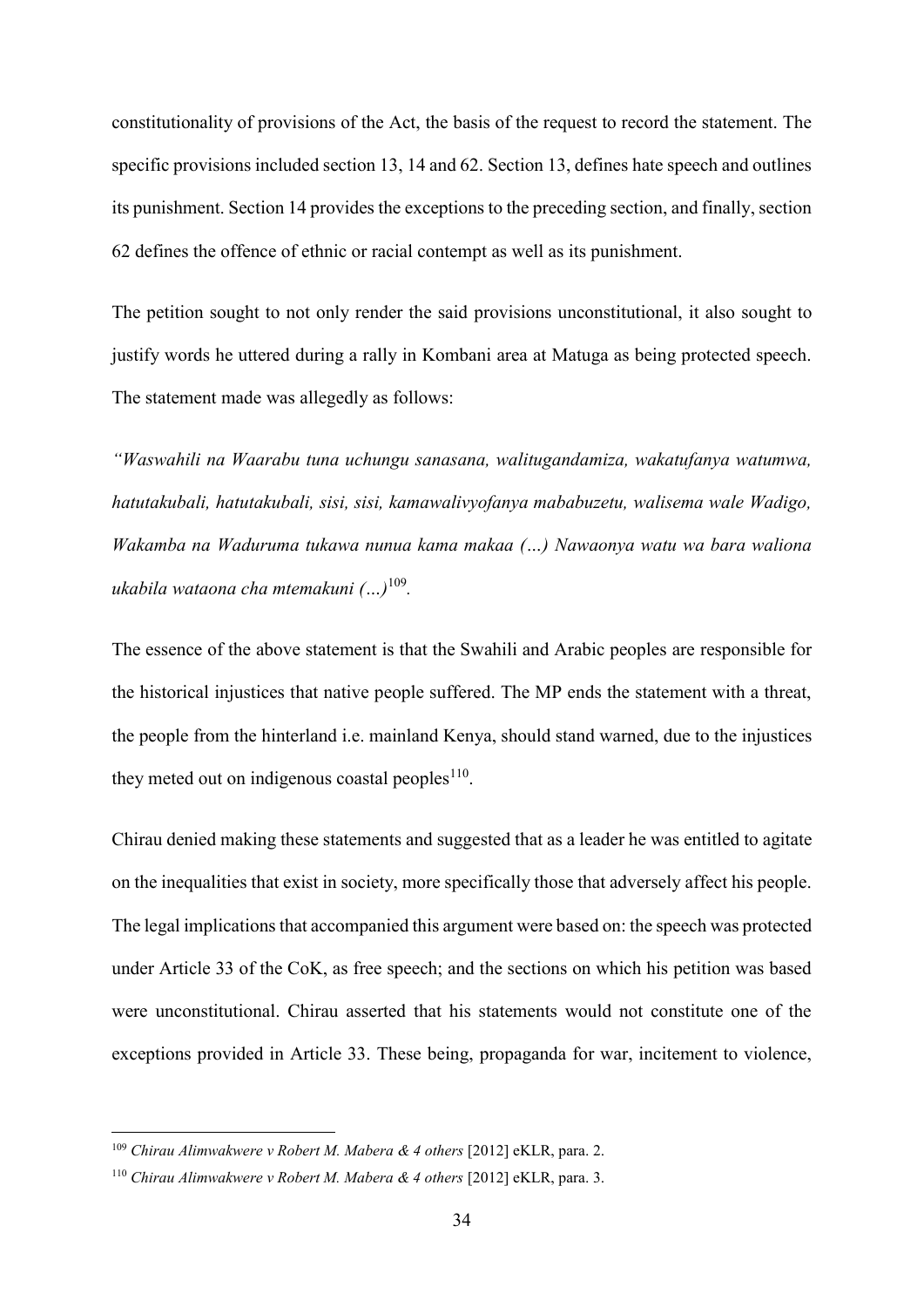hate speech and advocacy of hatred. The provisions' unconstitutionality lay in their lack of legislative intent. Limiting the right of free speech, constituted, according to him, a violation of Article 24(2)(a) and (b) of the CoK, the limitation of rights clause. This lack of constitutionality extended to the actions of the respondents as well, for they intended to charge the petitioner with the alleged offence of ethnic or racial contempt within the provisions section 62(1) of the NCI Act as read with sections 13 and 14 of the same act.

There arguments of the respondents provided insight into the procedure of prosecuting hate speech and the aims that the NCIC and the ODPP have when prosecuting the crime. In support of these aims, are the principles set out in Articles 24 and 33 of the CoK. The respondents were the NCIC, the Chief Inspector of Police, and the Attorney General.

The NCIC, opposed the petition stating that there was a complaint made by the Executive Director of Muslims for Human Rights (MUHURI) that claimed that the petitioner made statements amounting to hate speech. Complaints are one of the triggers of investigation into a claim of hate speech<sup>111</sup>. Upon investigation of the complaint, the NCIC forwarded the findings of the investigation to the Criminal Investigation Department (CID) for further inquiry. The aim of the investigation was to determine whether an offence had been committed under the provisions of the Act. No decision to prosecute had been taken at that time.

The first respondent was the police officer investigating the complaint lodged against the petitioner. The inspector had received the complaint from the NCIC and initiated investigations into the allegations of the commission of ethnic and racial contempt via statements made by the petitioner. After the investigation, the inspector forwarded the resulting report to the ODPP.

<sup>111</sup> Section 43, National Cohesion and Integration (Act No. 12 of 2008).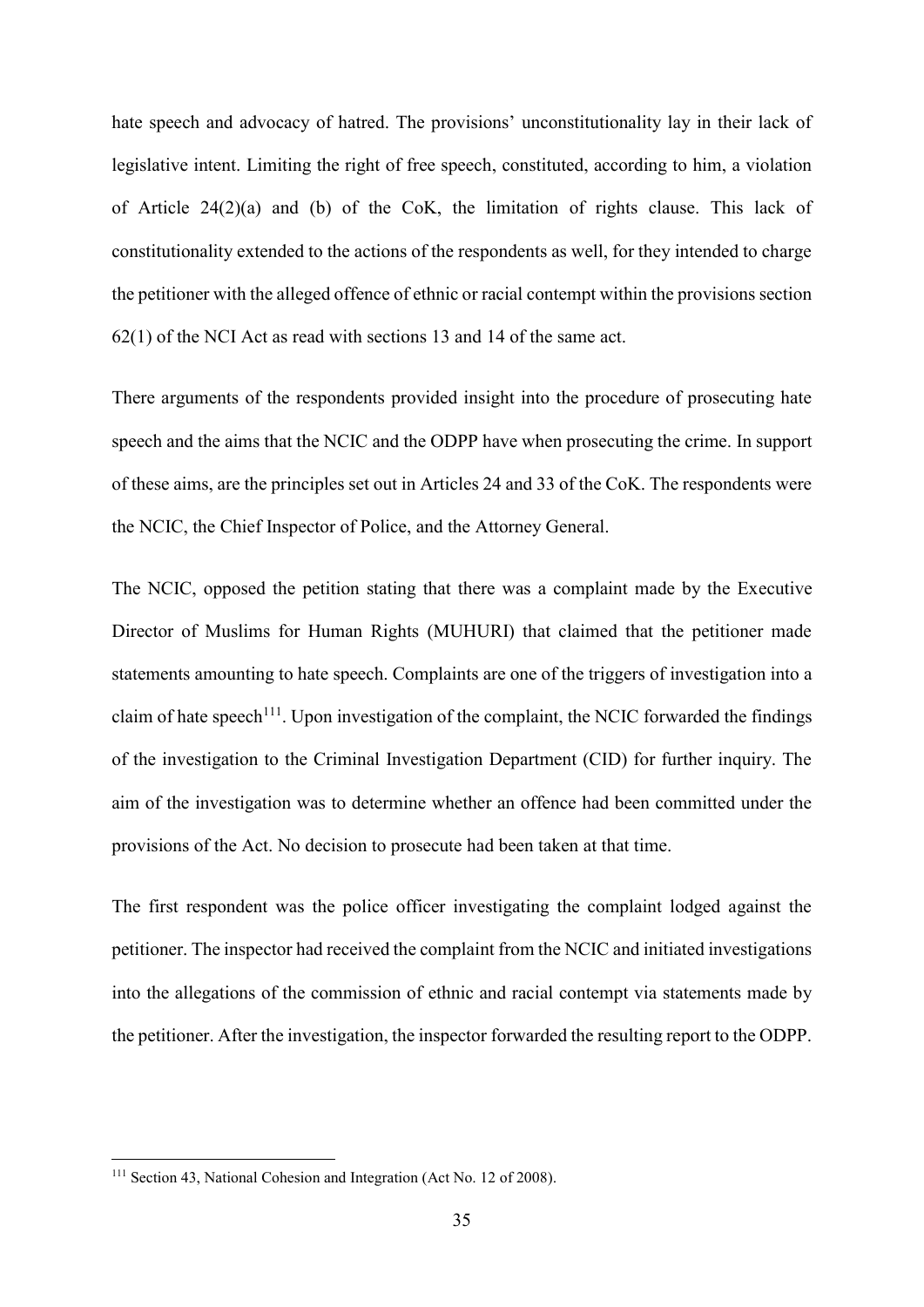The AG asserted that the sections in contention within the NCI Act were not in contradiction with the CoK. Rather, they complimented Article 33 of the CoK and were in line with the limitations the article places on the exercise of freedom of speech. Furthermore, the AG stated that the suit lodged by the MP was premature; criminal proceedings had not been instituted against the petitioner. The claims made by the petitioner could only be discussed at a criminal trial court.

The court analysed hate speech in this case drawing from the Constitution of Kenya, and the experience of international law provisions ratified by Kenya that inspired Article 33. The significance of this analysis was to show the interaction of two operating principles, free expression of the right and the extent to which the right functions. It was stated by the court that the right to freedom of speech included the right to:

*"(…) seek, receive and impart information and ideas of all kinds, regardless of frontiers, either orally, in writing or in print, in the form of art or through any other media of his choice."*<sup>112</sup>

The court noted that the practice in international law was to not only permit the banning of certain speech, but to demand the active criminalisation of speech that undermines the rights and freedoms of others. The court cited the case *Mark Gova Chavunduka and Another v The Minister of Home Affairs*<sup>113</sup> which held that the freedom of expression was essential in a democracy due to the four special objectives that it ought to serve:

*"(…) (i) it helps an individual attain self-fulfilment; (ii) it assists in the discovery of truth and in promoting political and social participation; (iii) it strengthens the capacity of an individual* 

<sup>112</sup> Article 19 (2), International Covenant on Civil and Political Rights (16 December 1966) 999 UNTS 171.

<sup>113</sup> Supreme Court Civil Appeal No. 156 of 1999 (unreported).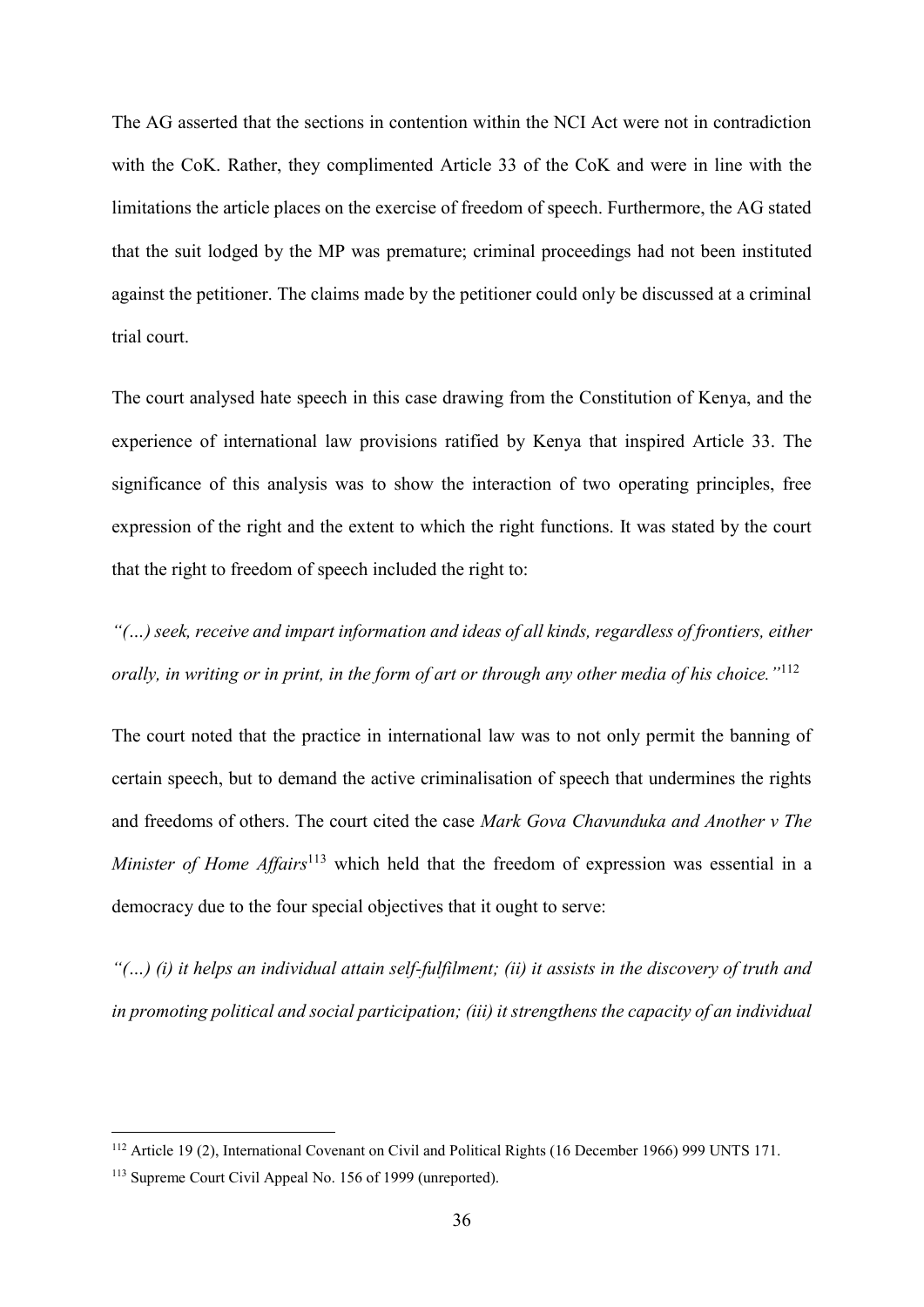*to participate in decision making; and it provides a mechanism by which it would be possible to establish a reasonable balance between stability and change …."*<sup>114</sup>

Furthermore, the court stressed that the freedom of expression is,

*"(…) neither absolute nor boundless; most democratic societies impose limitations on freedom of expressions* (sic) *which attempt to balance the freedom of expression and the societal or public interest and the rights of others."* 115

These goals are also shared by the ODPP<sup>116</sup>. The court then delineated the reasons behind the prohibition of hate speech. Apart from maintaining public order, limitations placed on speech are also protective in nature. They seek to prevent,

*"psychological harm to targeted groups that would effectively impair their ability to (…) contribute to society. Prohibition of hate speech prevents visible exclusion of minority groups that would deny them equal opportunities (…) hate speech is a direct invasion of the dignity of individuals and communities."*<sup>117</sup>

The court upheld the constitutionality of the provisions of the Act on hate speech. The court referred to the long title of the act and the history of its creation. The act was made in response to the 2008 post-election violence, its formulation was based on the National Dialogue and Reconciliation Agreement<sup>118</sup>. Parliament discussed the progress of the Bill in light of the

<sup>&</sup>lt;sup>114</sup> Mark Gova Chavunduka and Another v The Minister of Home Affairs Supreme Court Civil Appeal No. 156 of 1999 (unreported).

<sup>115</sup> *Charles Onyango Obbo and Another v Attorney General of Uganda* Constitutional Appeal No. 2 of 2002 (Unreported).

<sup>116</sup> Article 157, Constitution of Kenya (2010).

<sup>117</sup> *Afri-Forum and TAU SA v Julius Sello Malema and Others*, [2011] 4 All SA 293 (EqC)

<sup>118</sup> –[<https://www.cohesion.or.ke/index.php/about-us?id=63#full>](https://www.cohesion.or.ke/index.php/about-us?id=63#full) on 10 January 2018.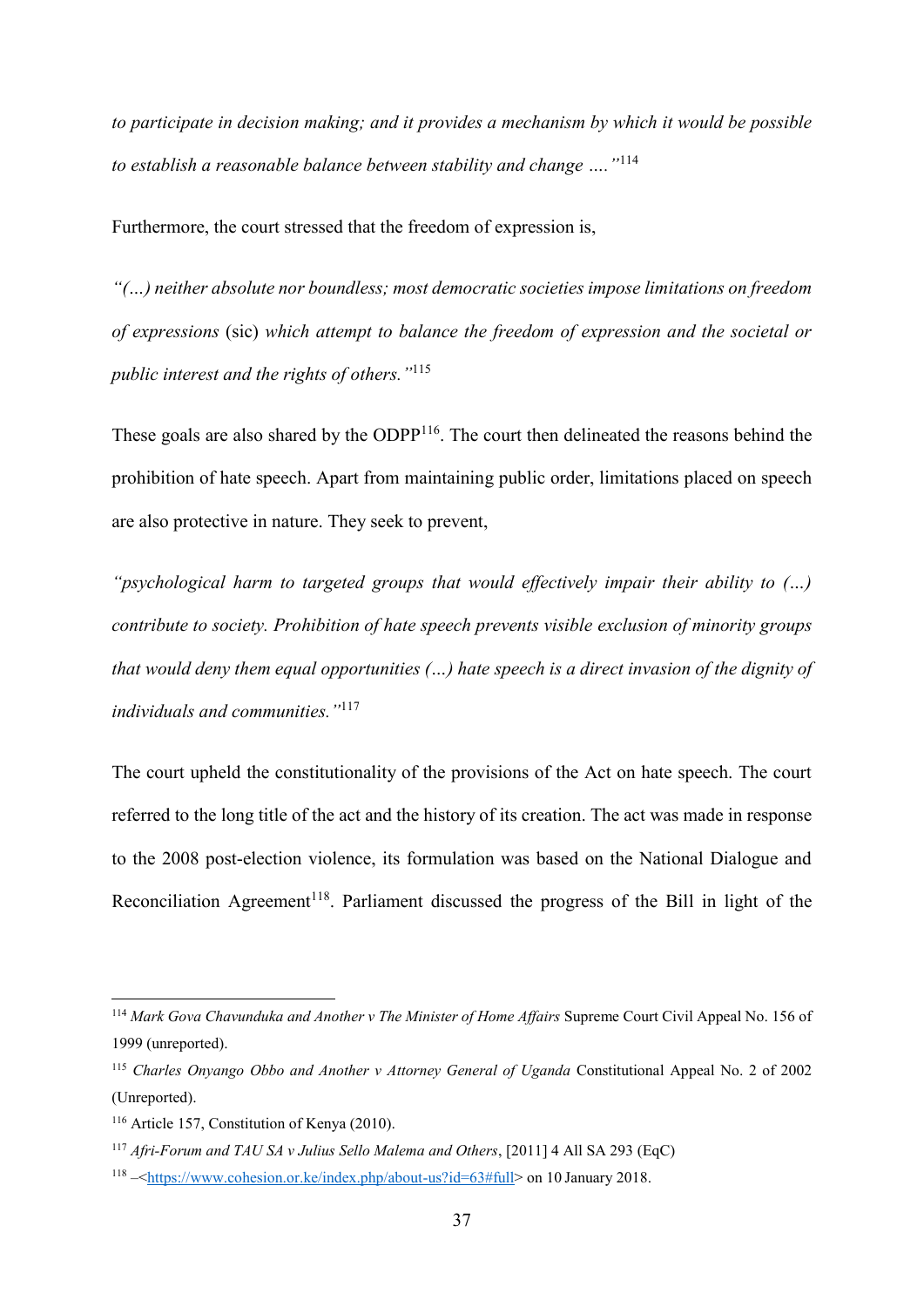division caused by the violence<sup>119</sup>, from the discussions, it intended to prevent new "flare-ups" of violence<sup>120</sup>. There was a general consensus in parliament that the fast tracking of the Bill was necessitated by the importance of reasserting public order<sup>121</sup>. The long title averred that the purpose of the act was to encourage,

*"(…) national cohesion and integration by outlawing discrimination on ethnic grounds; to provide for the establishment, powers and functions of the National Cohesion and Integration Commission (…)"*<sup>122</sup> .

The airing of grievances of his constituents by the petitioner can be said to be free speech, as long as it does not constitute hate speech. What these provisions aim to criminalise is the incitement to hatred and violence among various groups<sup>123</sup>. Therefore, the court declared the statute constitutional.

The High Court agreed with the respondents use of procedure as well, stating that the NCIC acted within its constitutional and statutory mandate by conducting investigations into the occurrence of hate speech, noting that section 59 of the NCI Act empowered the NCIC to do so. The complaint received was also made within the parameters of enforcement of the objectives of the  $Act^{124}$ . The court also noted that the lodging of a complaint was not tantamount to the institution of prosecution proceedings; thus, avoiding the petition made for orders of *certiorari* lodged by the plaintiff<sup>125</sup>.

<sup>119</sup> Parliament Hansard Report, 12 March 2008, 1.

 $120 - \frac{\text{http://info.mzalendo.com/hansard/sitting/national-assemblv/2008-03-12-09-05-00> \text{on} 10 January 2018.}{}$ 

<sup>&</sup>lt;sup>121</sup> The late Mutula Kilonzo and Omingo Magara, the then MP's of Mbooni and South Mugirango echoed these views. Parliament Hansard Report, 12 March 2008, 1.

<sup>122</sup> *Chirau Alimwakwere v Robert M. Mabera & 4 others* [2012] eKLR, para. 40.

<sup>123</sup> *Chirau Alimwakwere v Robert M. Mabera & 4 others* [2012] eKLR, para. 48.

<sup>124</sup> Sections 43 and 44, National Cohesion and Integration (Act No. 12 of 2008).

<sup>125</sup> *Chirau Alimwakwere v Robert M. Mabera & 4 others* [2012] eKLR, para. 53.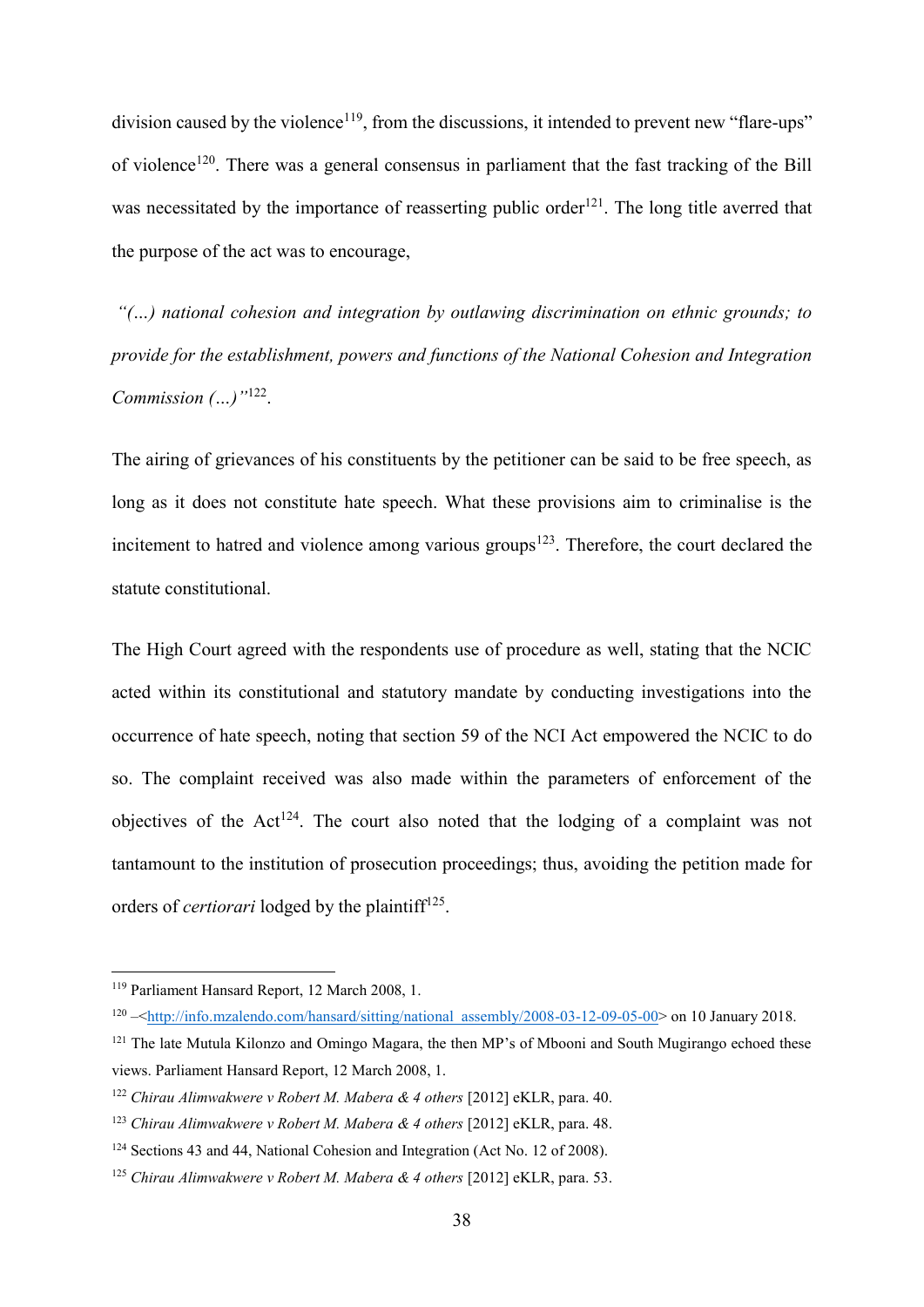Finally, the court reaffirmed the independence of the NCIC and the ODPP as bodies charged with the investigation of hate speech in as much as it threatens the public order. By virtue of their independence, the courts cannot interfere in their ordinary exercise of their discretion. The only instance that interference would be warranted is if the abuse of rights is occasioned. Due to the court's role as a custodian of the Bill of Rights<sup>126</sup>. The court found that there was no need to interfere in this case, for it saw no breach of the petitioner's rights $127$ .

Hate speech charges were eventually confirmed but, the ODPP dropped charges instituted against the petitioner<sup>128</sup>. The decision was made after Chirau Ali Makwere apologised for his statements, thereafter MUHURI and the NCIC sought to withdraw the complaint and suit respectively<sup>129</sup>. The decision of the DPP to enter a nolle prosequi seemed to have been influenced by these withdrawals. *Prima facie*, these withdrawals were in line with the objective of conciliation; one of the aims of the NCIC $130$ , the same cannot be said however, of the decision of the *nolle prosequi* order<sup>131</sup>. While the order was not made in bad faith, the prosecution in this instance should have recognised that the offence in issue was not merely affecting the complainants, it affected the Arabic and Swahili communities as a whole<sup>132</sup>. Hate speech, by definition, is speech directed to a whole community and not institutions affiliated to the protection of the rights of said community i.e. MUHURI. Therefore, the ODPP's

<sup>126</sup> *Chirau Alimwakwere v Robert M. Mabera & 4 others* [2012] eKLR, para. 55.

<sup>127</sup> *Chirau Alimwakwere v Robert M. Mabera & 4 others* [2012] eKLR, para. 56, *D.P.P v Humphrey's* (1976) 2 All ER 497

<sup>128</sup> *Republic v. Chirau Ali Makwere,* Nairobi Chief Magistrates' Court, Cr. Case No. 1215 of 2012.

<sup>129</sup> *Khalef Khalifa v Republic & 3 others* [2014] eKLR, para. 11.

<sup>&</sup>lt;sup>130</sup> Section 25 (2) (g), National Cohesion and Integration (Act No. 12 of 2008).

<sup>131</sup> *Khalef Khalifa v Republic & 3 others* [2014] eKLR.

<sup>132</sup> *Chirau Alimwakwere v Robert M. Mabera & 4 others* [2012] eKLR, para. 2.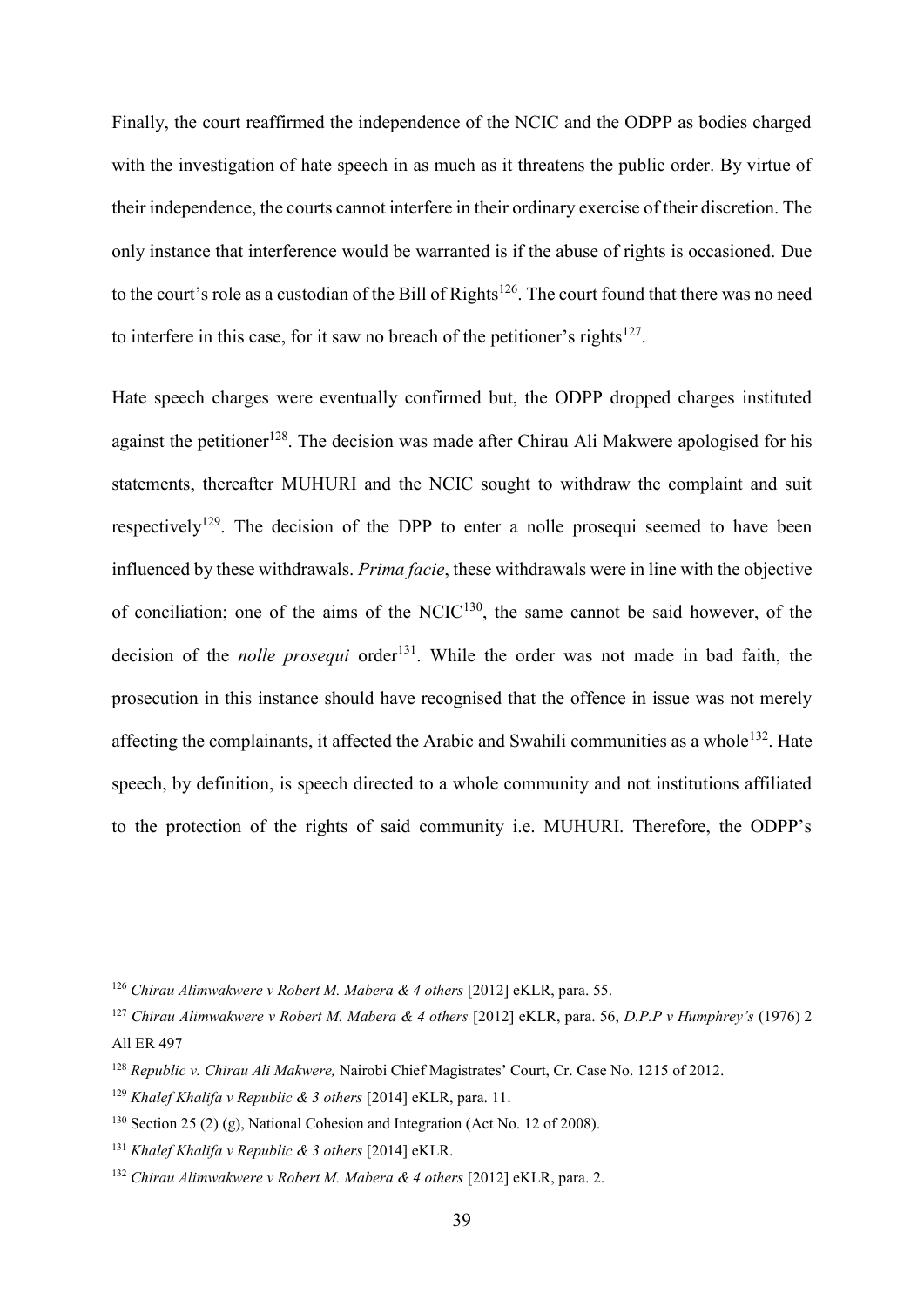objective of prosecuting a case on behalf of groups that have suffered an abuse of rights and ensure that criminal justice is served for the *whole* community<sup>133</sup>.

A similar issue arose in *Mohamed Abdow Mohamed v R*<sup>134</sup>, the applicant was accused of murder. Later, the family of the deceased was approached by the family of the accused and a traditional method of dispute resolution was used to settle the case<sup>135</sup>. As such, the family of the deceased wrote to the DPP requesting the discontinuance of the case.

The main issue to be determined was whether a murder charge can be withdrawn on account of the settlement between the families. Referring to Article 157 of the CoK, the court found that the ODPP utilised its powers in a manner consistent with the ends of justice by discontinuing the suit. The court allowed the appeal, and the accused was discharged.

*Mohamed Abdow* represents the emergence of criminal jurisprudence that prevents the state from being the proper plaintiff in criminal suits. This is not in line with public interest litigation. *R v DPP & another Ex parte Chamanlal*<sup>136</sup> makes this distinction clear, matters of public interest supersede individual interests. More so if these issues threaten the public order.

# <span id="page-39-0"></span>*c. Johnstone Muthama & 8 others v Inspector General of Police & 2 others<sup>137</sup>: The Gravity of Hate Speech Perpetrated by Politicians*

The DPP had not brought charges against the six at the time this appeal was launched. Therefore, the object of the appeal was to reverse the rejection of a bail application by the Chief Magistrate. The rejection of the bail application was instigated by an application made by the

<sup>133</sup> Section 4, Office of The Director of Public Prosecutions (Act No. 2 of 2013).

<sup>134</sup> [2013] eKLR.

<sup>135</sup> The family of the deceased was given livestock based on Islamic law and customs. *Mohamed Abdow Mohamed v R* [2013] eKLR.

<sup>136</sup> [2015] eKLR.

<sup>137</sup> [2016] eKLR.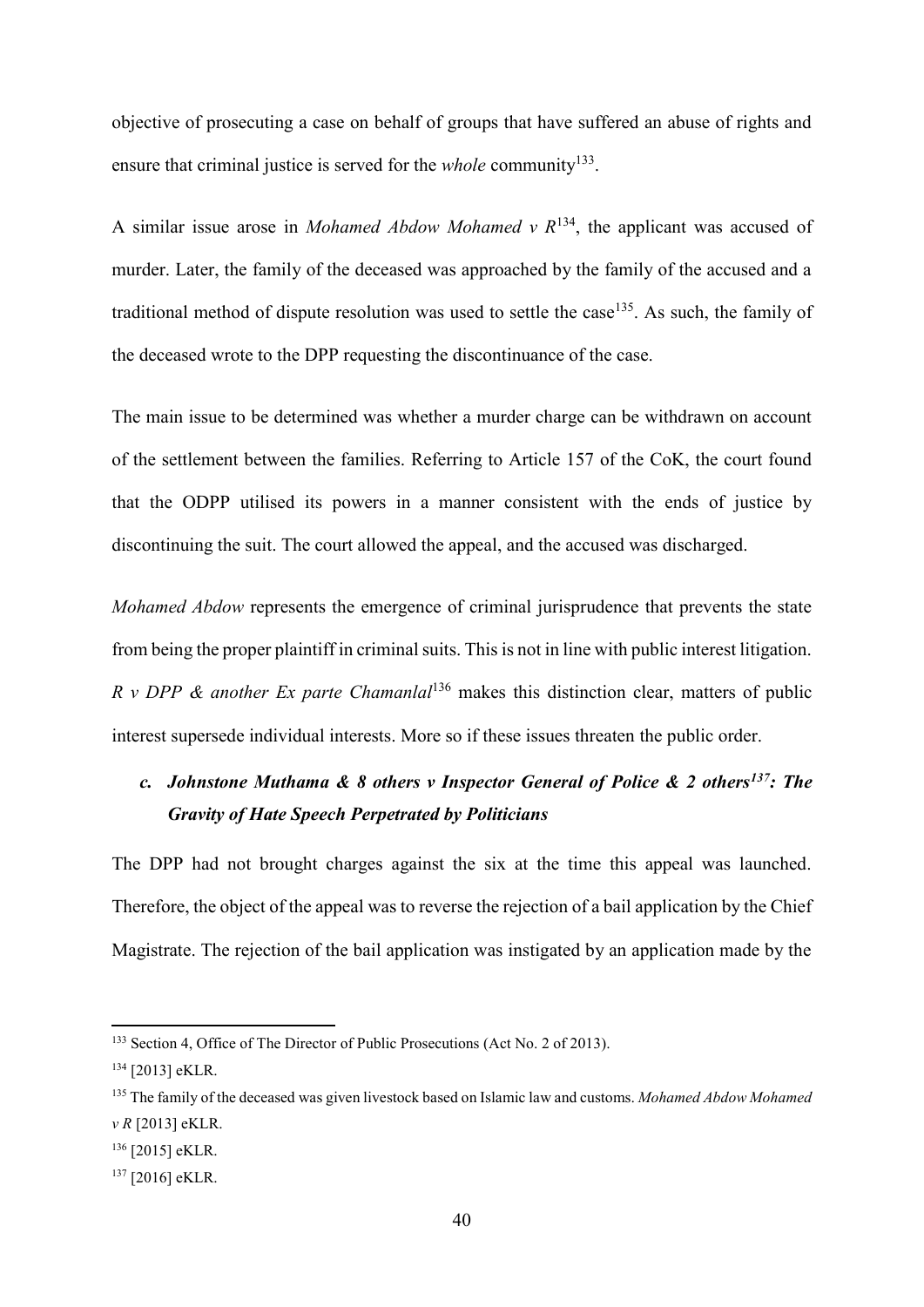DPP in the trial court, where he requested the court to detain the petitioners during the conduct of investigations into the allegations of hate speech.

The trial magistrate agreed with the application based on two arguments proffered by the ODPP. These being, first, the persons accused of hate speech were likely going to interfere with witnesses; and second, the prosecution needed a period of four days to finalize the investigations. The trial court confirmed the reason.

The appeal before the High Court was based on a claim by the petitioners which asserted that the rejection of their bail application was a denial of their constitutional rights. They argued that, while the right to bail was a limited one, the circumstances where bail can be limited are solely exceptional ones. There must be compelling reasons provided by the court in taking the decision to limit the right.

Additional arguments that were also presented sought to denounce the reasons given to deny bail by the Magistrate's Court. The Magistrate's Court held that because of the position and influence of the accused persons, it was very likely that there would be interference with witnesses. The petitioners rebutted this position stating that this reason was unfounded and baseless, they argued that witness interference is a crime *per se* and cannot form one of the reasons to deny bail.

The ODPP subsequently sought to clarify the rationale behind the decision of the trial court to deny bail. Relying chiefly on the argument that witness interference would occur, they stated that the crime in issue threatened national security; thus, the prudent course of action would be to prevent the continued interaction between the accused persons and their supporters. The respondents concluded their arguments with an exposition on the rationale of bail applications. The determination of bail is based on a case by case analysis of the circumstances of the case;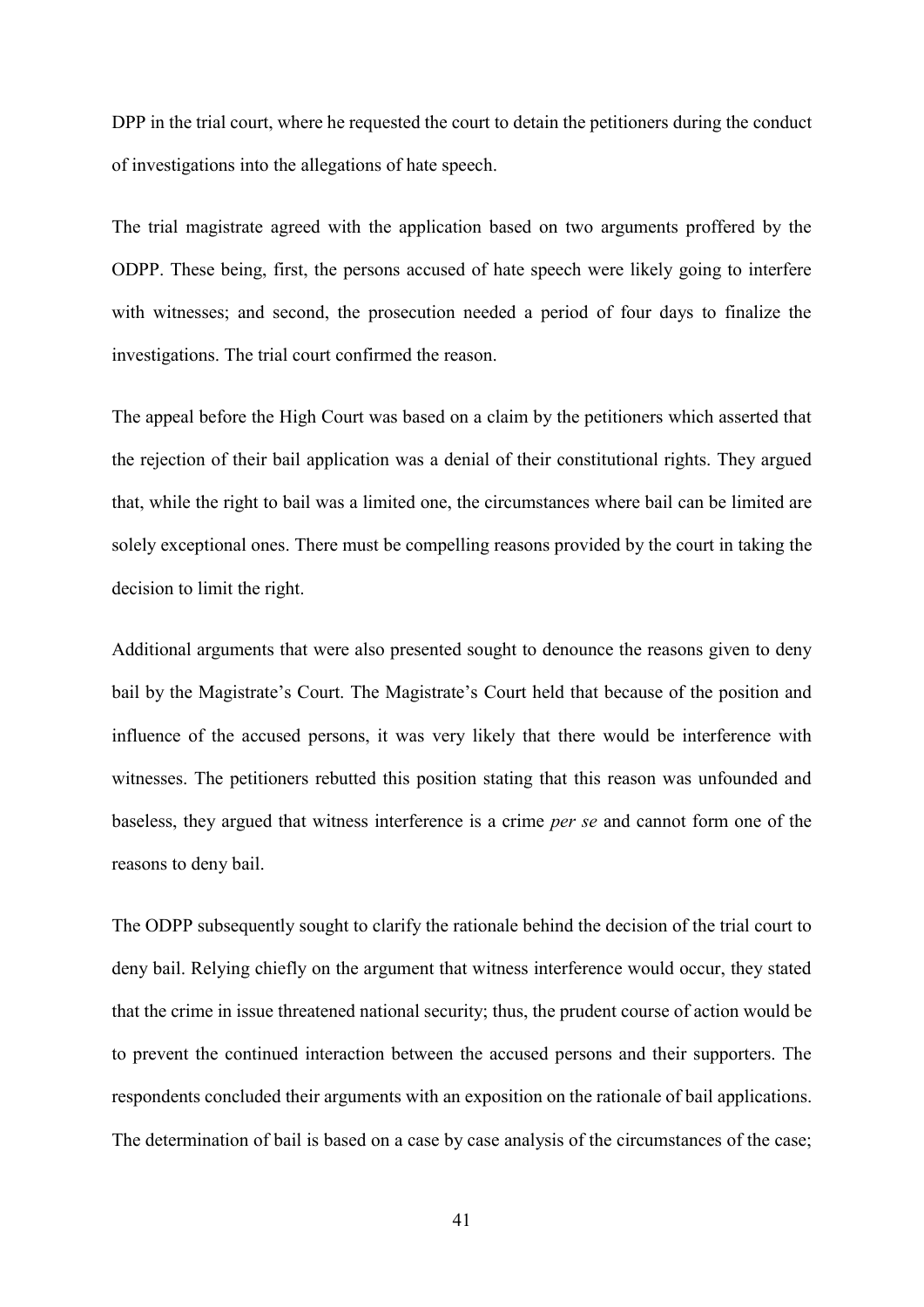based on the nature of the crime and the position the petitioners hold in society, the decision to reject the bail application was a valid one.

The High Court agreed with the decision of the trial court<sup>138</sup>. Stating that, bail is a limitable right and the exceptional circumstances that warrant the denial of bail cannot be fully indexed to form a comprehensive test. A case by case approach would yield the best results<sup>139</sup>. The onus lies on the prosecutor to show that these compelling reasons exist and warrant the denial of bail. The ODPP gave two reasons, stating that the accused persons would very likely interfere with the investigations, and there was a need to finalize investigations.

The rationale underlying the High Court's decision elucidated the stance the court had on the pervasive nature of hate speech:

*"The circumstances are exceptional. The Petitioners face relatively serious crimes. They may not be a flight risk but certainly their influence in society is not to be ignored or gainsaid. A threat to witnesses and witness interference as well as intimidation is anything but new (…) it is pretty clear that the Petitioners are accused of conduct which threatens the national fabric. The Petitioners, in their own way, have access to thousands of Kenyans. They are politicians (…) When they speak or walk, the thousands admire or follow them perhaps for all the wrong reasons. It would be more appropriate to have them confined as the DPP wraps up the process of formally charging them in court."*<sup>140</sup>

The High Court insisted that there is a balance to be struck between the rights of the individual and the interests of the public at large. This case provided an instance where the public good needed to supersede the individual interest. The objective to be attained by relegating the

<sup>&</sup>lt;sup>138</sup> Johnstone Muthama & 8 others v Inspector General of Police & 2 others [2016] eKLR, para 27.

<sup>&</sup>lt;sup>139</sup> Johnstone Muthama & 8 others v Inspector General of Police & 2 others [2016] eKLR, para 18.

<sup>140</sup> *Johnstone Muthama & 8 others v Inspector General of Police & 2 others* [2016] eKLR, para 28.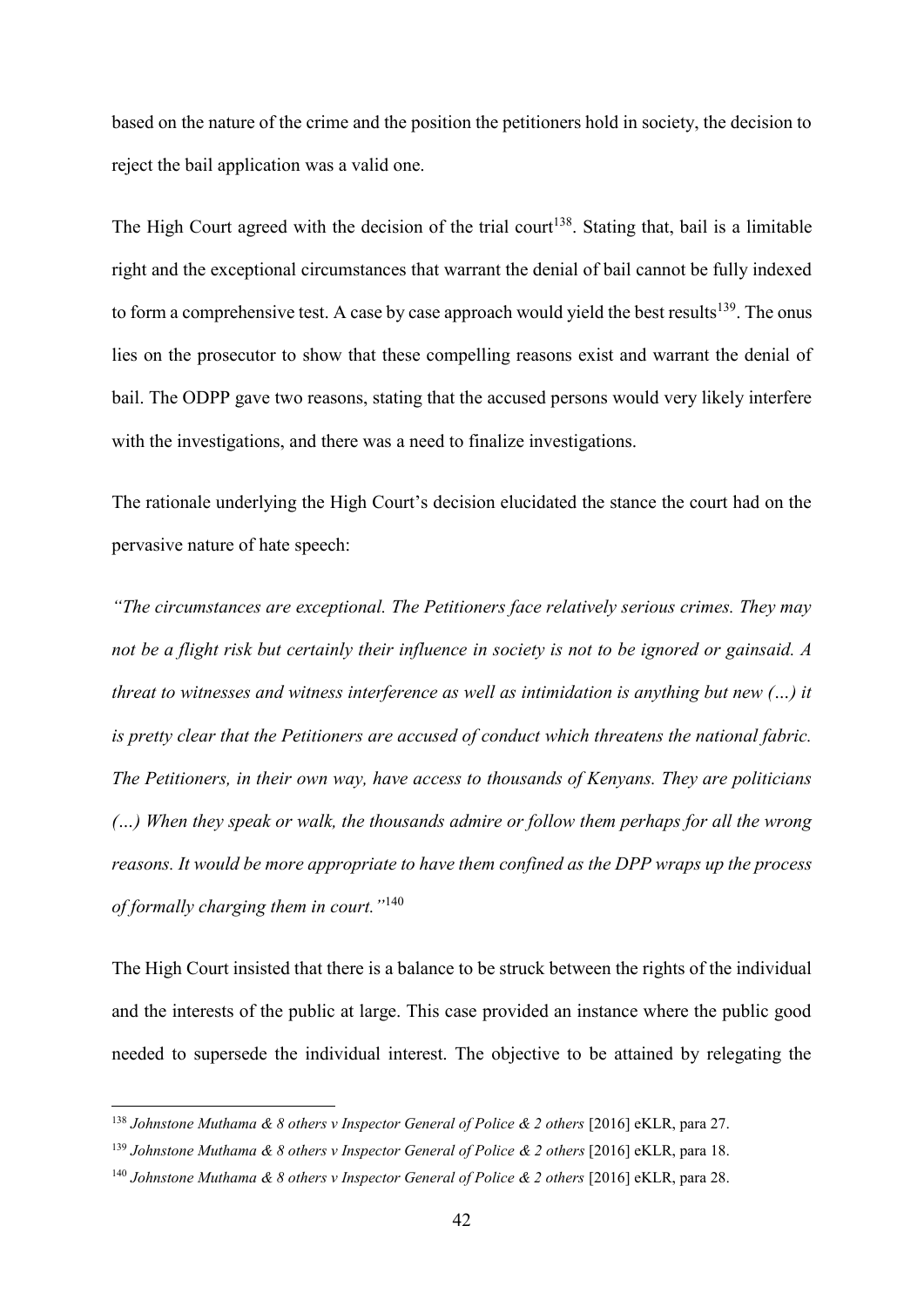individual interest is the achievement of state-wide cohesion and the preservation of the national fabric. Therefore, the denial of bail was a small price to pay to achieve this.

# <span id="page-42-0"></span>*d. Republic v Moses Kuria<sup>141</sup>: Justice versus procedure in hate speech prosecution*

In this case the DPP appealed to the High Court due to being aggrieved by the ruling of the trial court to grant the respondent bail pending the trial. Its main contention was that the trial court should have taken cognisance of the fact that the accused was a repeat offender. Therefore, it was in the best interest of the public to keep the accused in custody until the hearing.

According to the prosecution the respondent's utterances were a threat to national security, especially in an election year. The prosecution was making its case based on violence in the past due to similar utterances. The prudent course of action would be the application of prohibitive measure to protect the public order.

The appellate court in response to the prosecutor's claim, stated that bail is denied to accused persons only when there are compelling reasons to do so. According to case law, to protect the public an accused is denied bail if they are prone to repeating the offence. In this instance, the court observed that a public figure has added responsibility to speak prudently to avoid sowing discord between communities. This decision is in line with article 33 of the CoK.

The court decided to set Moses Kuria free on more punitive bond and bail terms, instead of limiting his freedom. The *obiter dicta* of the court dissents with this final decision. A similar *obiter* was utilised in, *Johnstone Muthama*<sup>142</sup>, concluding that, the ability of prominent leaders

<sup>141</sup> [2016] eKLR.

<sup>142</sup> [2016] eKLR.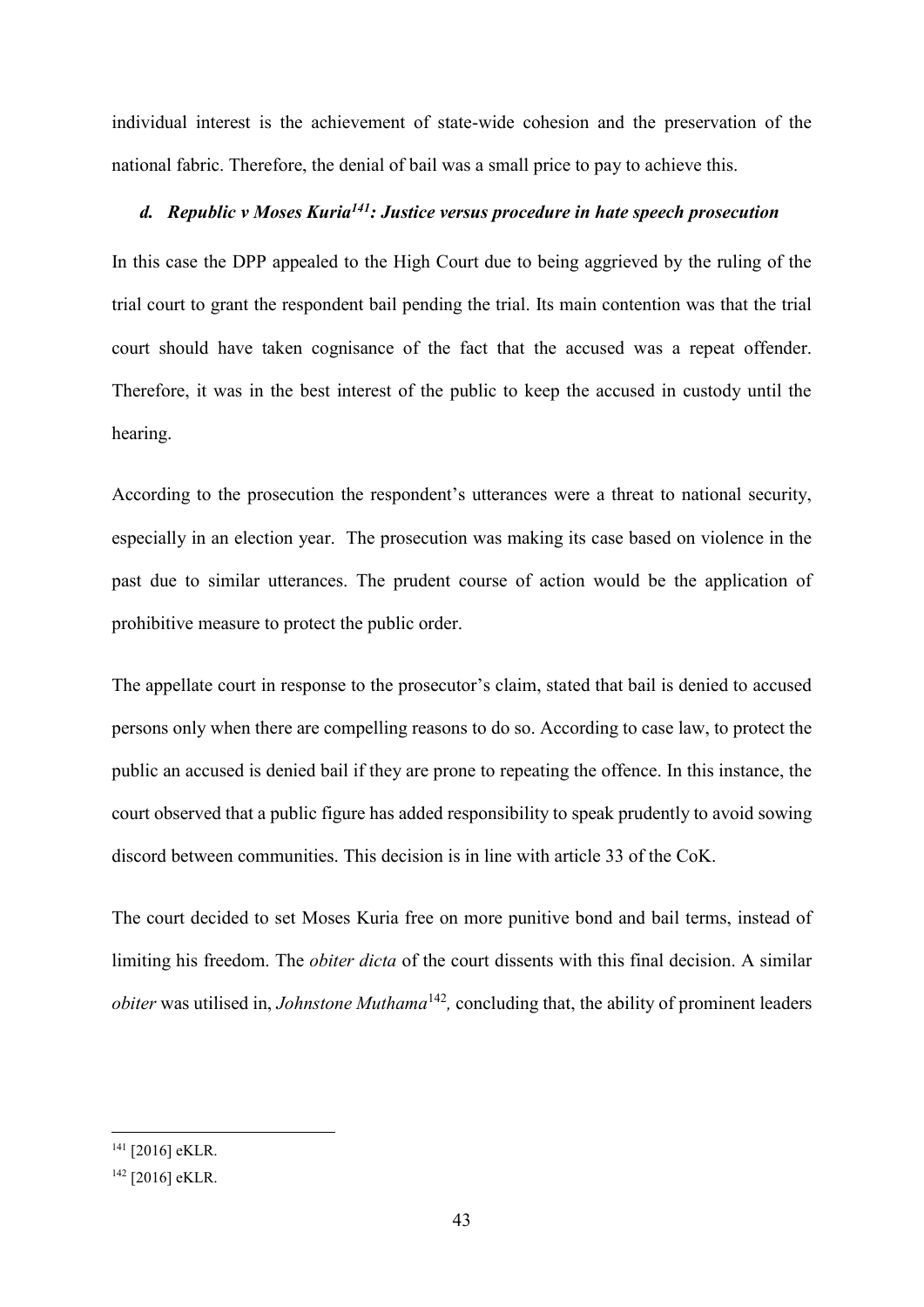to influence large groups necessitated their incarceration, aiming to preserve the integrity of the case, and protect social order<sup>143</sup>.

The eventual acquittal is attributed to the rejection of the type of evidence presented; the Magistrate ruled that the video evidence incriminating Moses Kuria and Ferdinand Waititu of hate speech was incorrectly adduced questioning the authenticity of the record<sup>144</sup>.

It appears that procedure took precedence to justice. The CoK seeks to prevent this, stating that justice shall be administered without undue regard to procedural technicalities<sup>145</sup>. Meaning that if procedure is seen to be encumbering the administration of justice, it should be ignored. The meaning of "justice" in article 159 is expanded in article 22 (3) (d) of the same document, which states that the court will observe the rules of natural justice in avoiding these procedural burdens.

## <span id="page-43-0"></span>**4.2 Conclusion**

From the described case law, it appears that the ODPP's response to hate speech could be inconsistent, due to the difference between the outcomes suits against politicians and those against the common citizen.

It may be observed that the court recognized that hate speech is a threat to social order, however, political leaders are not being convicted for such crimes. The tendency is to acquit them, due to an overemphasis on procedure, or the entering of *nolle prosequi*. While *Nolle prosequi* is within the powers of the prosecutor, it should promote the ends of justice for the whole society, instead of providing room for offenders to repeat such offences<sup>146</sup>.

<sup>143</sup> Witness intimidation was a danger recognised by the court. *Johnstone Muthama & 8 others v Inspector General of Police & 2 others* [2016] eKLR, para 28.

<sup>144</sup> *R v Ferdinand Waititu & Another* Nairobi Chief Magistrate Court Criminal Case No.470 of 2012*.*

<sup>145</sup> Art. 159 CoK

<sup>146</sup> Section 4, Office of The Director of Public Prosecutions (Act No. 2 of 2013).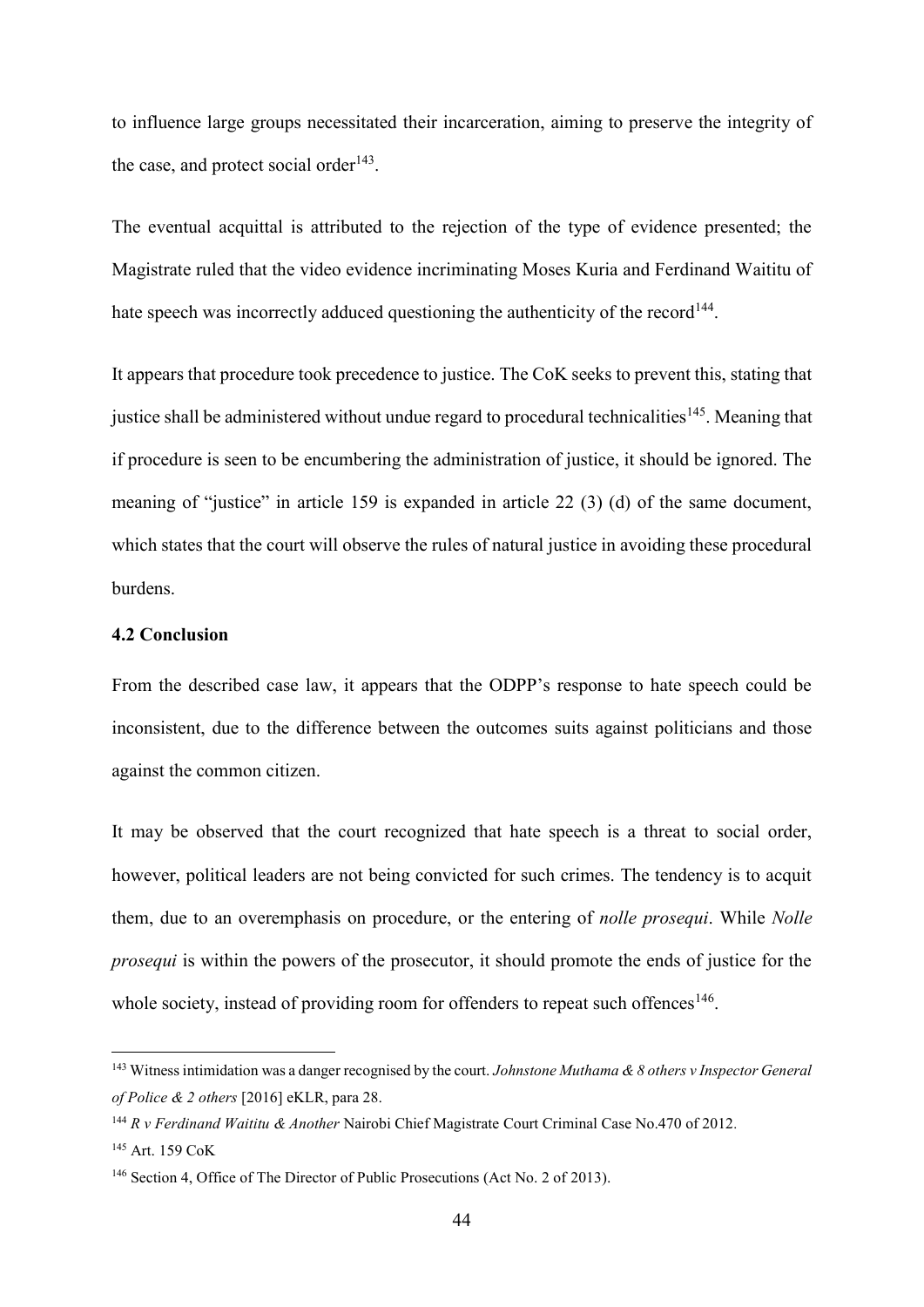The rationale of the Act is to prevent disunity and combat violence<sup>147</sup>. It appears that the reality in courts has defeated the legislative intent of the NCI Act and Article 33 of the CoK.

<sup>1</sup> <sup>147</sup> Parliament Hansard Report, 12 March 2008, 1.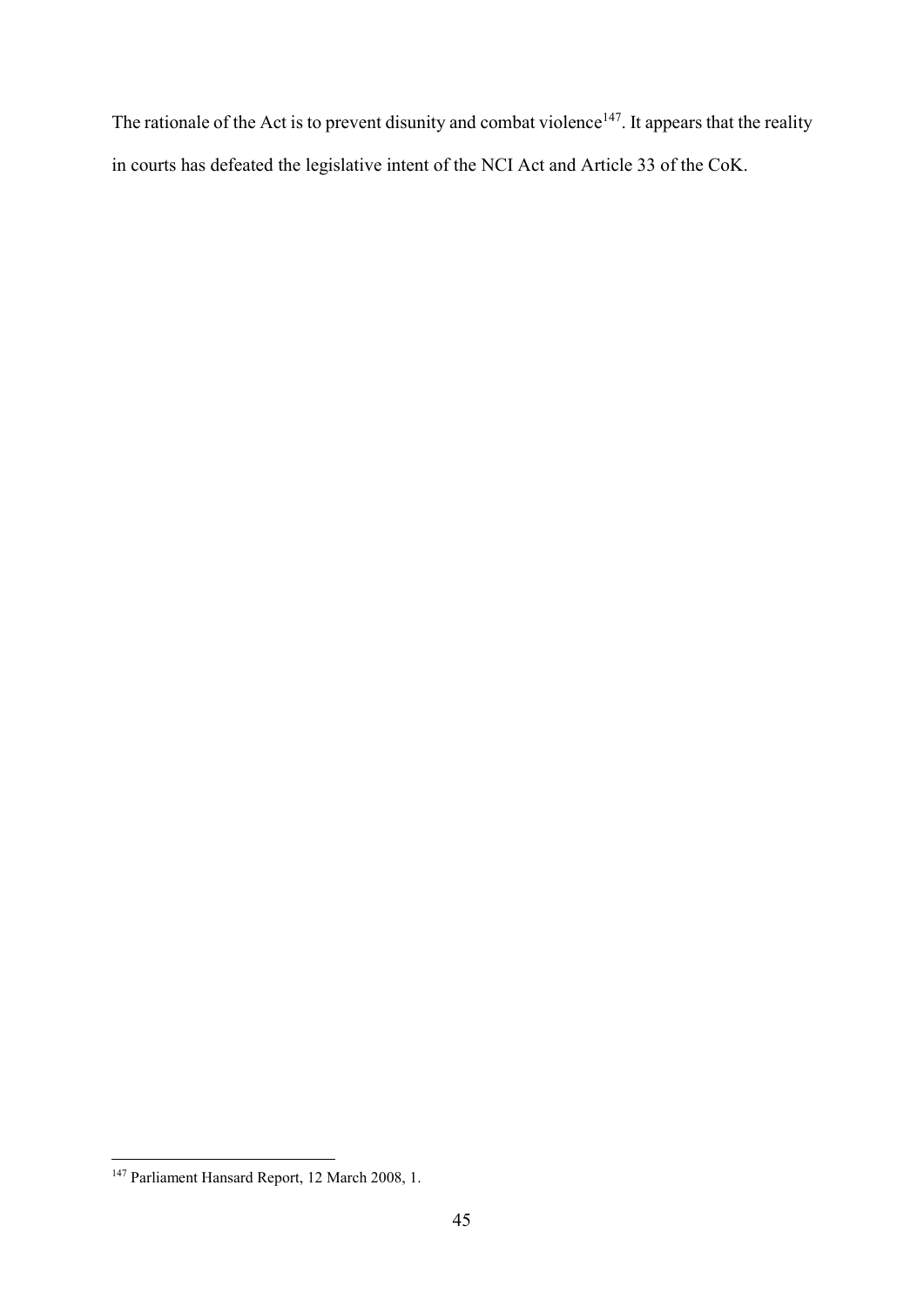# <span id="page-45-1"></span><span id="page-45-0"></span>**5.0 Approaches to Prosecuting Hate Speech 5.1 Introduction**

The deductive method will be used to analyse approaches to prosecution of hate speech in line with the general principles in the theoretical framework. The terms of the debate are focussed on whether hate speech is a wrong to be prosecuted or whether hate speech is a crucial part of free speech. To dispel ambiguities on these issues, the consequentialist approach, and free speech theories by legal scholars on hate speech prosecution within the context of hate speech perpetrated by politicians will be used to supplement the suggested approach. The theories considered will largely contribute to the debate on whether hate speech is a wrong to be prosecuted or whether it is a crucial part of free speech. To provide a more practical basis of the arguments herein, hate speech cases from the International Criminal Tribunal for Rwanda (ICTR) will be utilised.

## <span id="page-45-2"></span>**5.2 The Consequentialist approach**

Consequentialism is based on prosecuting hate speech due to its effects, mainly violence and discord in society<sup>148</sup>. Prosecuting hate speech in anticipation of its consequences entails the adoption of a clear definition for the offence, to prevent restriction of legitimate speech<sup>149</sup>. Similarly, the NCI Act provides such a definition, which has been used to garner a conviction in the past<sup>150</sup>. In this regard, Kenyan law has already achieved this objective. The problem arises in instances where the law should be applied to politicians, in these cases the ODPP's response appears to have been inconsistent.

<sup>148</sup> Benesch S, 'Election-Related Violence: The Role of Dangerous Speech', 389-390.

<sup>149</sup> Benesch S, 'Election-Related Violence: The Role of Dangerous Speech', 389-390.

<sup>150</sup> *Alan Wadi Okengo v Republic* [2015] eKLR.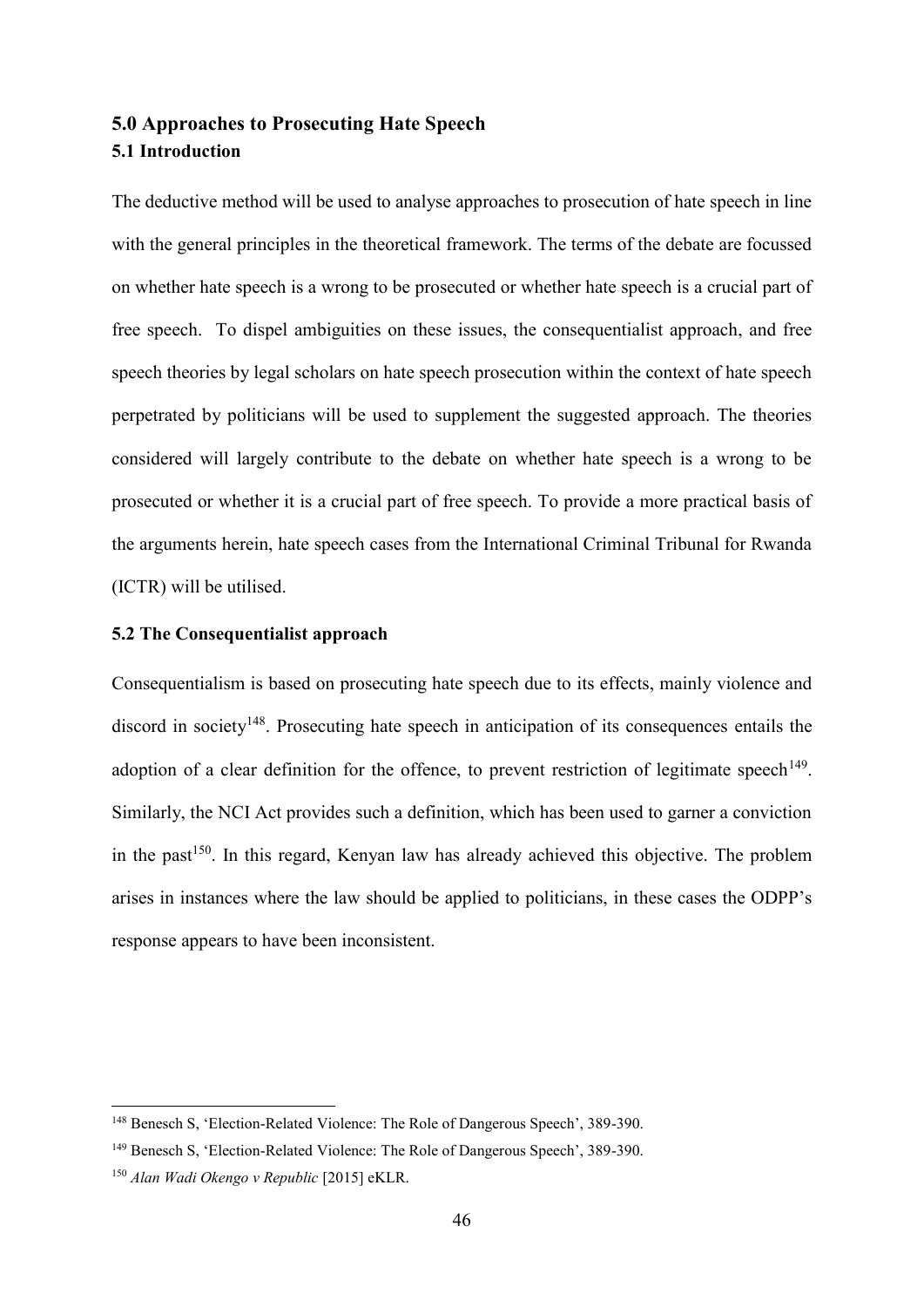Consequentialism identifies two challenges that arise when dealing with hate speech: identifying which speech is unlawful; and formulating a means of limiting its effects in a legitimate way without breaching the freedom of expression<sup>151</sup>.

A balance must be found between free expression and hate speech. Thus, a distinction needs to be made between speech that can cause harm due to its potential to incite violence; and offensive speech that is insulting but not harmful<sup>152</sup>. The court is better placed to determine rights in relation to this distinction, it should determine whether speech has potential to broach harmful consequences or constitutes mere insults.

The role of the ODPP is to promote and protect public order, and it is the duty of the court to ascertain rights and their infringement. The ODPP initiates suits based on the two step criteria: whether the evidence adduced is reliable, and whether there is a reasonable chance to land a conviction<sup>153</sup>. The court also assesses the exercise of the ODPP's power in relation to rights<sup>154</sup>. This check and balance formula is applied by the court to ensure that public order is respected. and free expression is protected.

The burden of evidence placed on the prosecution may vary depending on the facts of the case. If there is a likelihood to incite violence through hateful language, the prosecutor need only prove that the influential person not only used hateful language, but also used their position to incite violence against another group of people, for instance, another ethnic group<sup>155</sup>.

<sup>&</sup>lt;sup>151</sup> Benesch S, 'Election-Related Violence: The Role of Dangerous Speech', 390.

<sup>152</sup> Benesch S, 'Election-Related Violence: The Role of Dangerous Speech', 390.

<sup>&</sup>lt;sup>153</sup> *Republic v Director of Public Prosecutions & another Ex-Parte Communications Commission of Kenya* [2014] eKLR

<sup>154</sup> *D.P.P v Humphrey's* (1976) 2 All ER 497.

<sup>155</sup> Section 13, National Cohesion and Integration (Act No. 12 of 2008).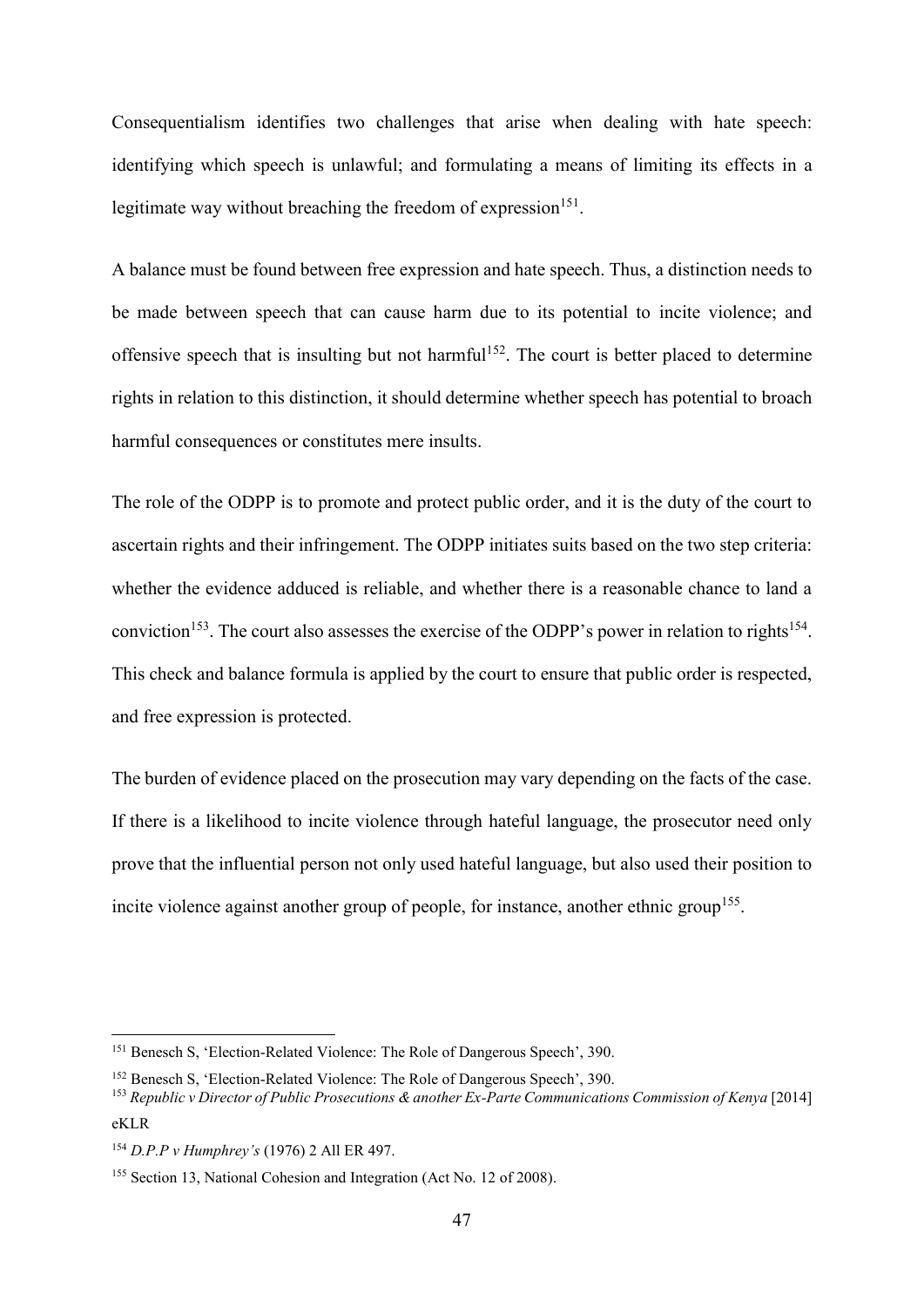Kenyan statute has separate offences for incitement to violence and hate speech<sup>156</sup>. The salient difference between the two is the intent of the perpetrator. The NCI Act states that the intent of hate speech is to stir up ethnic hatred between groups<sup>157</sup>. Incitement to violence has neither the ethnic qualification, nor the intent to stir hatred. The perpetrator simply intends to make other persons engage in violence<sup>158</sup>. It is therefore difficult in practice to link intent with the effects.

The reality is that hate speech in Kenyan cases, more so perpetrated by politicians, have violence as an end, or as an after effect<sup>159</sup>. This reality is reflected in Kenyan prosecutorial procedure. Hate speech cases often have charge sheets with the primary charge of hate speech, and the secondary charge of incitement to violence<sup>160</sup>.

The ODPP's endeavour represents a form of the consequentialist approach. This argument intends to suggest the direct linkage of incidences of hate speech with the threat of violence in the legal framework, calling for a harmonisation between the NCI Act and the Penal Code. This may be reflected in the *mens rea* of the offence. For instance, a perpetrator of hate speech may not only intend to engender hate between communities, he may also wish to incite violence resulting from that hate<sup>161</sup>. Such an approach would consider the effects.

<sup>156</sup> Section 96, Penal Code (Act No. 81 of 1948), Section 13, National Cohesion and Integration (Act No. 12 of 2008).

<sup>157</sup> Section 13, National Cohesion and Integration (Act No. 12 of 2008).

<sup>158</sup> Section 96, Penal Code (Act No. 81 of 1948).

<sup>159</sup> Kenya National Commission on Human Rights, On the Brink of the Precipice: A Human Rights Account of Kenya's Post-2007 Election Violence, 2008, para.391.

<sup>160</sup> *R v Ferdinand Waititu & Another* Nairobi Chief Magistrate Court Criminal Case No.470 of 2012.

<sup>161</sup> *R v Ferdinand Waititu & Another* Nairobi Chief Magistrate Court Criminal Case No.470 of 2012.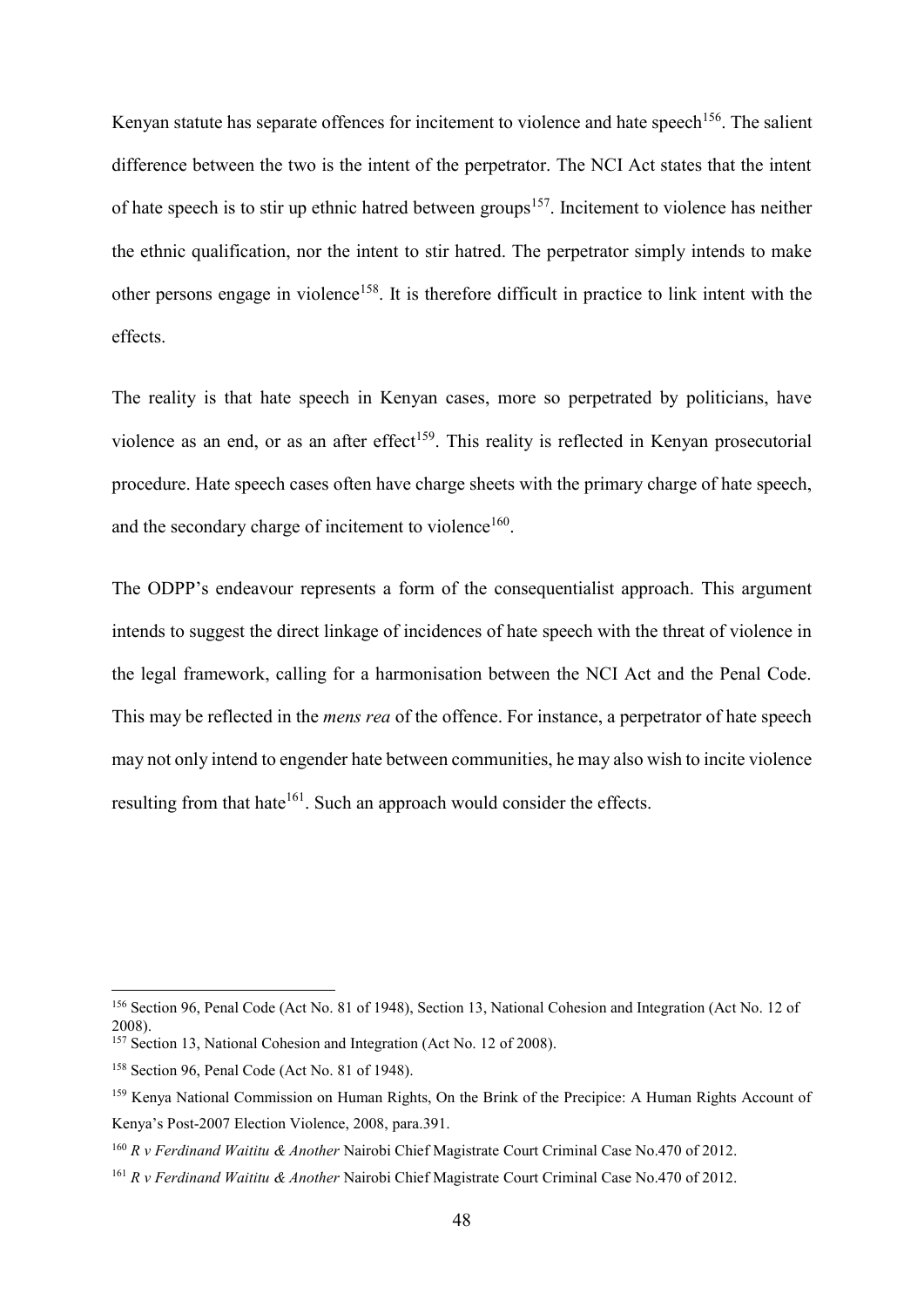This dichotomy necessitating the harmonisation of the legal framework was exemplified in the ICTR case of *Nahimana et al. v. The Prosecutor*<sup>162</sup>, where the prosecution had to show that there was a causal link between broadcasts and articles of hate speech and the violence.

The persons had influence and used it to instigate violence: via the use of disparaging statements made against the Tutsi. Ferdinand Nahimana set up the company *Radiotélévision libre des mille colline* (RTLM), while he was also a member of the party *Mouvement révolutionnaire national pour le développement* (MRND)<sup>163</sup>. He used his position to incite acts of genocide and provide information to aid the same<sup>164</sup>. The conviction of direct and public incitement to commit genocide was subsequently reaffirmed in this appeal<sup>165</sup>.

## <span id="page-48-0"></span>**5.3 The Freedom of Speech approach**

*Nahimana*<sup>166</sup> represents an illustration where violence occurs due to utterances made. This however, may not always be the case. Sometimes hateful statements may be uttered, and the violence anticipated due to them does not occur. To claim however, that hateful statements without the violent effects cannot be harmful, let alone criminal, would constitute too narrow a view of the danger hate speech presents. This claim also ignores reports made within the Kenyan context proving that hate speech not only caused harm, but also has the potential to do so *ab initio*<sup>167</sup>. Therefore, the law needs to prevent hate speech in itself, as *Alan Wadi*<sup>168</sup> and

<sup>162</sup> *The Prosecutor v. Ferdinand Nahimana, Jean-Bosco Barayagwiza, Hassan Ngeze,* ICTR Appeal Judgement of 28 November 2007.

<sup>163</sup> *The Prosecutor v. Ferdinand Nahimana, Jean-Bosco Barayagwiza, Hassan Ngeze,* ICTR, 1.

<sup>&</sup>lt;sup>164</sup> *The Prosecutor v. Ferdinand Nahimana, Jean-Bosco Barayagwiza, Hassan Ngeze, ICTR, para.601.* 

<sup>165</sup> *The Prosecutor v. Ferdinand Nahimana, Jean-Bosco Barayagwiza, Hassan Ngeze,* ICTR, 346.

<sup>166</sup> *The Prosecutor v. Ferdinand Nahimana, Jean-Bosco Barayagwiza, Hassan Ngeze,* ICTR.

<sup>167</sup> Kenya National Commission on Human Rights, On the Brink of the Precipice: A Human Rights Account of Kenya's Post-2007 Election Violence, 2008.

<sup>168</sup> *Alan Wadi Okengo v Republic* [2015] eKLR.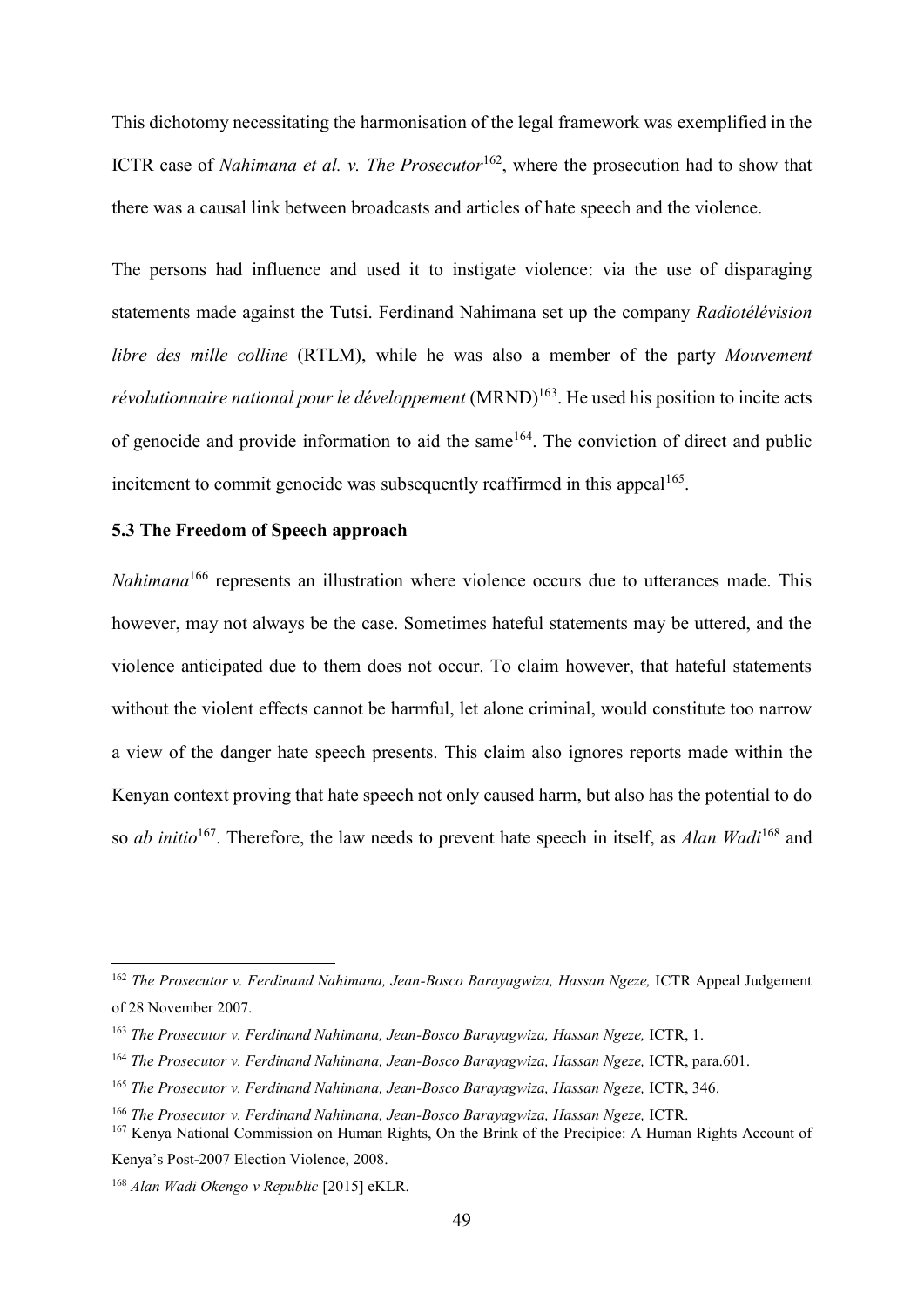*Nahimana*<sup>169</sup> have shown. Prosecuting occurrences of violence without tackling hate speech would exclude the actual cause of that violence.

The postulate elaborating that restrictions on hate speech should be determined based on a harm-prevention paradigm, which holds that, outside the nexus with violence, there is no convincing rationale for legally restricting hate speech<sup>170</sup>. This claim contends that there is no general restriction on free speech, contrary to this claim, the NCI Act establishes grounds to restrict free speech, if it constitutes hate speech. The threat toward a targeted group is the key point to consider<sup>171</sup>.

# <span id="page-49-0"></span>**4.4 Conclusion**

1

Would the prosecution of hate speech solely based on consequences be effective in Kenya? The answer to this query must consider that there is in fact, a causal link between occurrences of violence and hate speech perpetrated by persons of influence<sup>172</sup>, which is true in the Kenyan context as well<sup>173</sup>. The perpetrators of hate speech should be prosecuted, instead of waiting to see if statements would bring about discord in society.

<sup>169</sup> *The Prosecutor v. Ferdinand Nahimana, Jean-Bosco Barayagwiza, Hassan Ngeze,* ICTR.

<sup>170</sup> Simpson R, 'Dignity, Harm, and Hate Speech', 705.

<sup>&</sup>lt;sup>171</sup> Simpson R, 'Dignity, Harm, and Hate Speech', 706.

<sup>172</sup> Benesch S, 'Election-Related Violence: The Role of Dangerous Speech', 390.

<sup>173</sup> Kenya National Commission on Human Rights, On the Brink of the Precipice: A Human Rights Account of Kenya's Post-2007 Election Violence, 2008, para.391.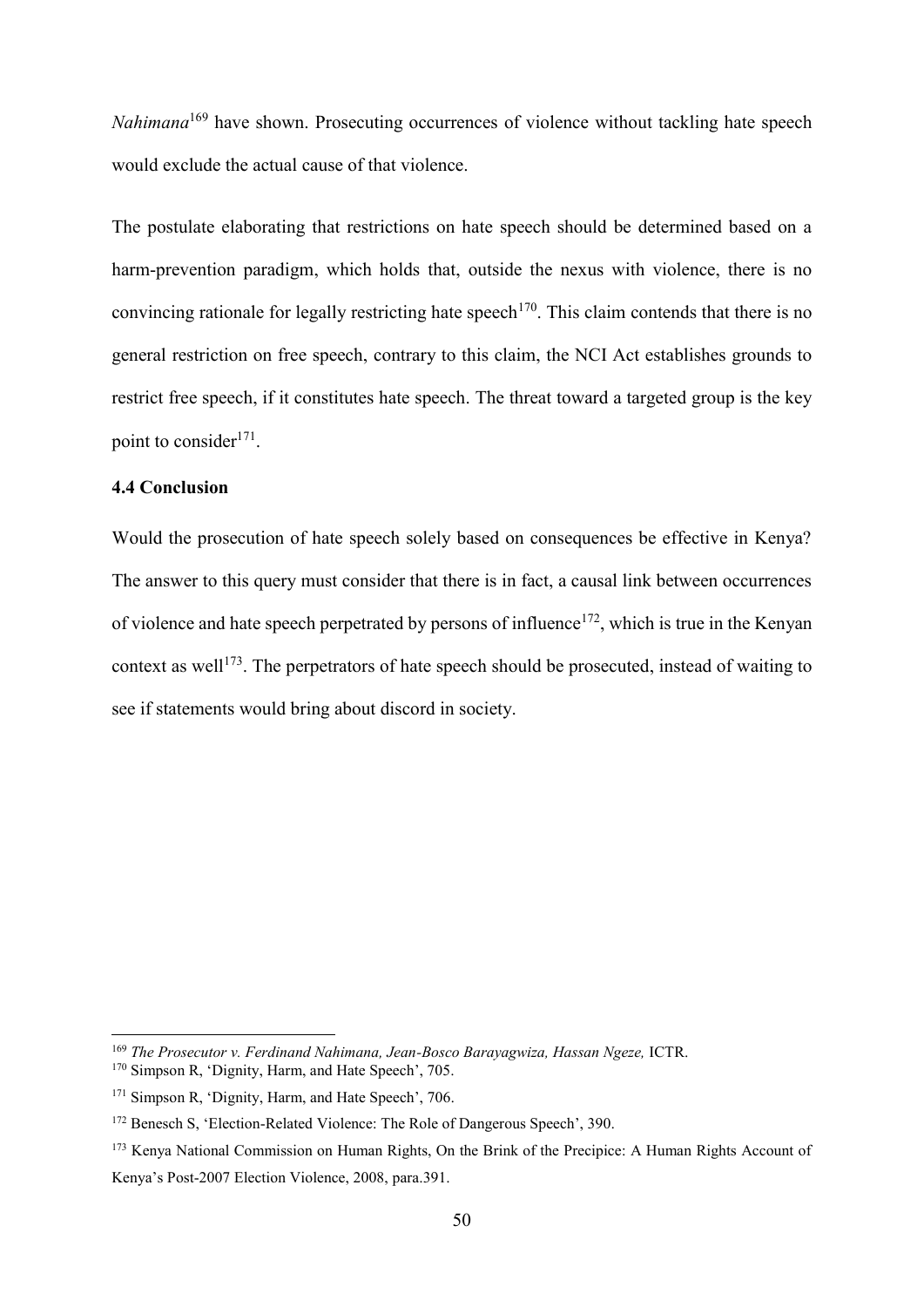## <span id="page-50-0"></span>**6.0 Recommendations and Conclusions**

The recommendations are based on two considerations: the inconsistent application of the ODPP's powers; and the need to harmonise the legal framework, being the NCI Act and the Penal Code, in relation to hate speech, incitement to violence, and protection of freedom of expression. This research is an effort to explain the link between hate speech and violence, and the crucial role of the ODPP in restoring and maintaining public order. It has also attempted to demonstrate that the inconsistent application of the ODPP's powers to instances of hate speech has done more to harm than help the cause of garnering more convictions.

This inconsistency may come to mean that the law does not apply equally to all persons. It appears that the treatment of politicians differs from that applied to citizens<sup>174</sup>. The fact is, hate speech perpetrated by persons of influence<sup> $175$ </sup> has more far reaching and dangerous effects than inflammatory statements made by ordinary citizens<sup>176</sup>. It is paramount for the ODPP to recognise the threat hate speech poses to groups targeted by such utterances and the citizenry at large. This responsibility does not fall solely on the DPP's shoulders, the legislature and courts also have significant roles to play in preventing and convicting criminal activities related to hate speech.

The problems in prosecuting hate speech stem from the laws on hate speech themselves, and the application of these laws to relevant situations. Hate speech laws in the NCI Act and the EO Act are well drafted but inexorably have contributed to a disjointed prosecution procedure. For instance, the NCI Act (Section 13) could be expanded to include violence as the intent of

<sup>174</sup> *Alan Wadi Okengo v Republic* [2015] eKLR.

<sup>&</sup>lt;sup>175</sup> This is not limited to politicians, it may also include celebrities and media personalities. This research focuses on statements made in the political sphere. The variety of what persons of influence includes was present in the case of *Johnstone Muthama & 8 others v Inspector General of Police & 2 others* [2016] eKLR.

<sup>176</sup> *Johnstone Muthama & 8 others v Inspector General of Police & 2 others* [2016] eKLR, para 28.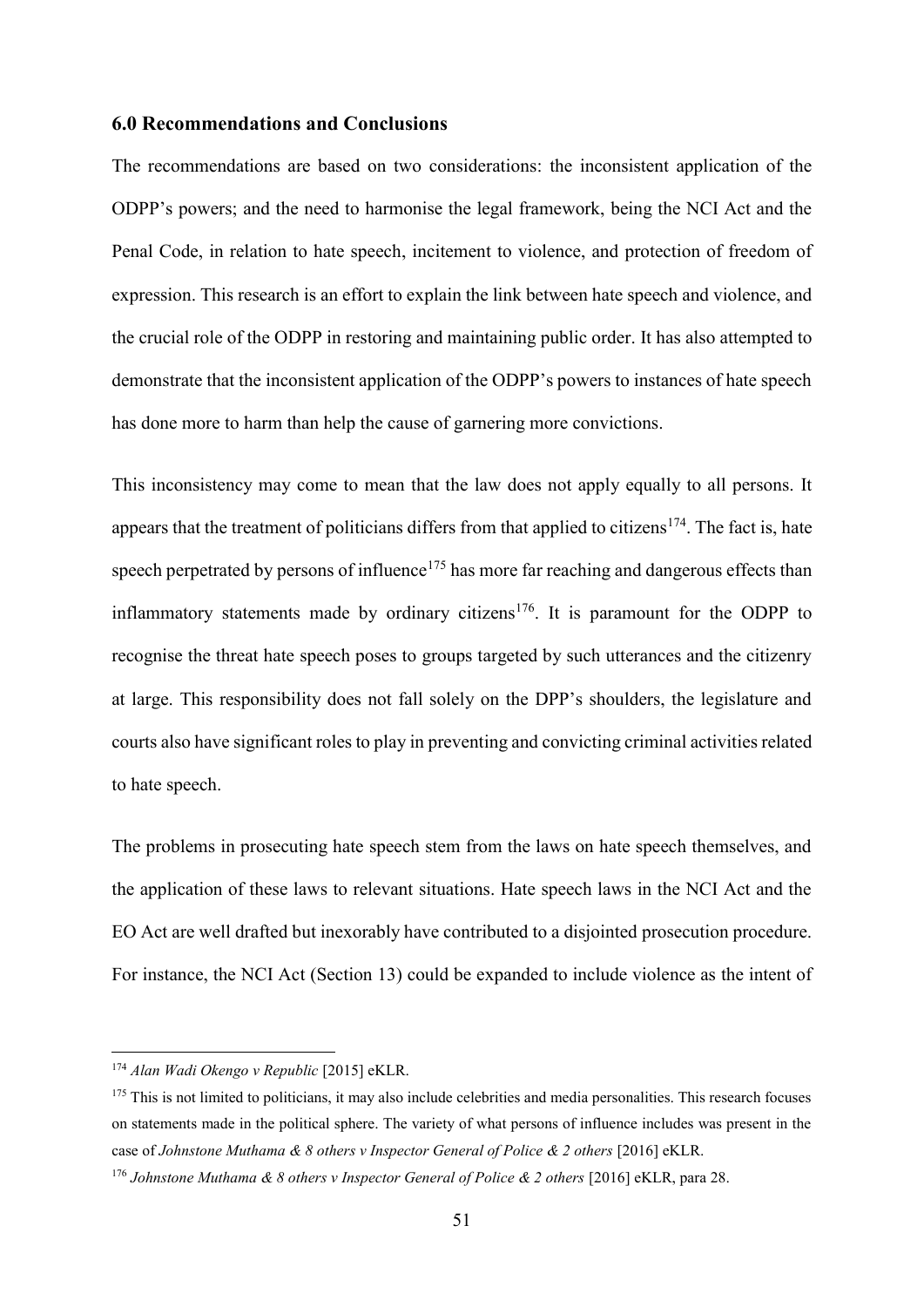the perpetrator, the position of influence as an aggravating circumstance, and a clear definition of persons of influence, that includes generally persons who command a large following in the form of supporters of a certain identifiable group. The EO Act limits the advocacy of hatred and incitement of violence to an election period<sup>177</sup>. The act acknowledges that the exercise of undue influence during an election period is illicit and attracts criminal sanctions, it is considered illicit only when it impedes the proper conduct of the voting process<sup>178</sup>, however it fails to place special restrictions on candidates and persons commanding large following during the election period.

The courts are mindful of this lacuna. In the case of *Johnstone Muthama & 8 others v Inspector General of Police & 2 others*<sup>179</sup> it noted that the accused persons had the potential of defeating the aims of justice due to the large support each of them commanded. Consequently, the public is exposed to the adverse effects of this "power", especially when the politicians intend to target a group using hateful utterances $180$ .

The prosecution and investigation procedure of hate speech must also significantly improve. If Kenyan Courts have recognised the threat hate speech has on the common good, the prosecutor should not enter *nolle prosequi* orders in hate speech cases without proper justification<sup>181</sup>. Certainty is crucial in determining what consists hate speech or not. The court already has a firm foundation in Article 33 of the CoK as a starting point. It may also rely on some case law that had a broader outlook in determining whether hate speech existed in a particular circumstance.

<sup>&</sup>lt;sup>177</sup> Section 13(f)(i), Election Offences (Act No. 37 of 2016).

<sup>&</sup>lt;sup>178</sup> Section 10, Election Offences (Act No. 37 of 2016).

<sup>179</sup> [2016] eKLR.

<sup>&</sup>lt;sup>180</sup> Johnstone Muthama & 8 others v Inspector General of Police & 2 others [2016] eKLR, para 28.

<sup>181</sup> *Khalef Khalifa v Republic & 3 others* [2014] eKLR.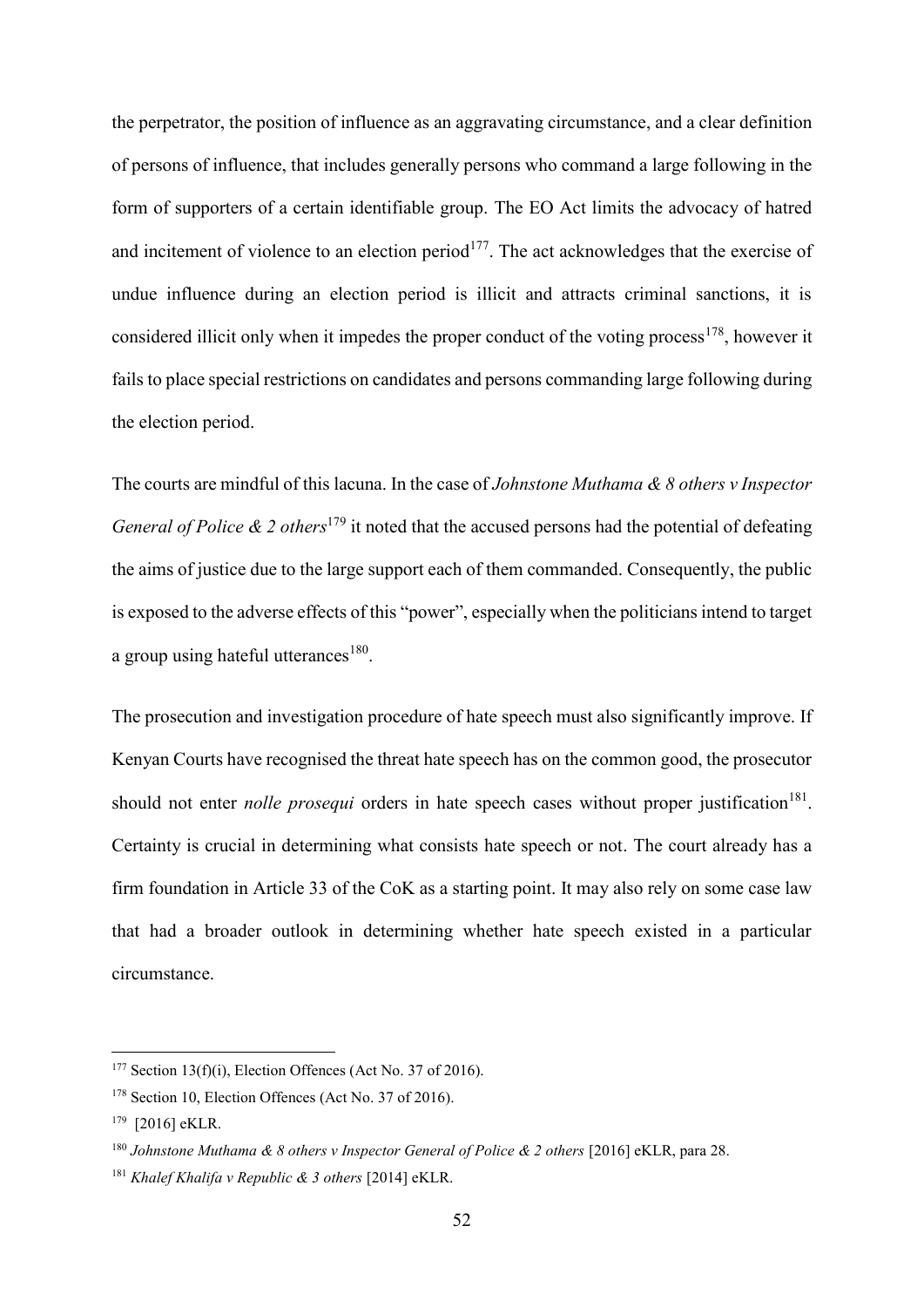It is anticipated that an applicable test can be determined by the courts to aid them in deciding cases. The approaches suggested by this research can provide a secondary point of reference after the considerations provided in the Kenyan legal framework. This would guide not only the DPP in aligning the evidence compiled from investigations to an ascertainable standard, but also the courts in adjudicating these matters.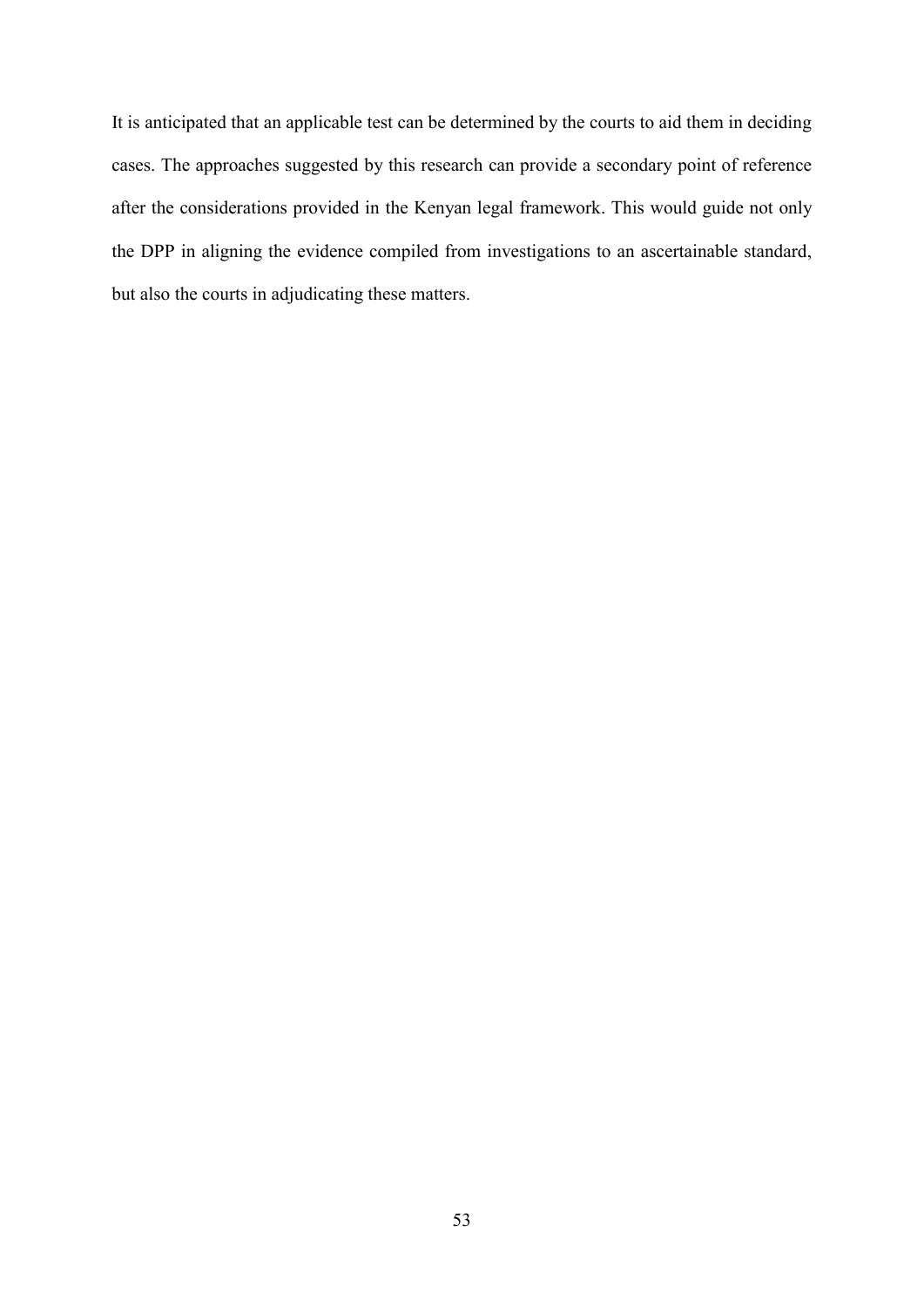# <span id="page-53-0"></span>**Bibliography**

#### **a. Books**

Mbondenyi M and Ambani J, *The New Constitutional Law of Kenya*, Claripress Limited, Nairobi, 2012.

Heyman S, *Free Speech and Human Dignity*, Yale University Press, New Haven & London, 2008.

Aristotle, *Politics,* Book I.

Aristotle, *Rhetoric,* Book I.

Havard A, *Virtuous Leadership: An Agenda for Personal Excellence,* Scepter Publishers, United States of America, 2007.

#### **b. Chapters in Books**

Wainyoike W, 'The Director of Public Prosecutions and The Constitution: Inspiration, Challenges and Opportunities' in Ghai YP and Ghai JC (eds), *The Legal Profession and the New Constitutional Order,* Strathmore University Press, 2014, 172-178.

### **c. Journal Articles**

Simpson R, 'Dignity, Harm, and Hate Speech' 32(6) *Law and Philosophy*, 2013.

Brink D, 'Millian Principles, Freedom of Expression and Hate Speech' 7(2) *Legal Theory*, 2001.

Benesch, 'Inciting Genocide, Pleading Free Speech' 21(2) *World Policy Journal*, 2004.

#### **d. Self-Published Articles**

Onyoyo P, 'Criminality in Hate Speech Provisions in the Laws of Kenya-Jurisprudential Challenges', University of Nairobi, 2014.

### **e. Legislation**

Constitution of Kenya (2010).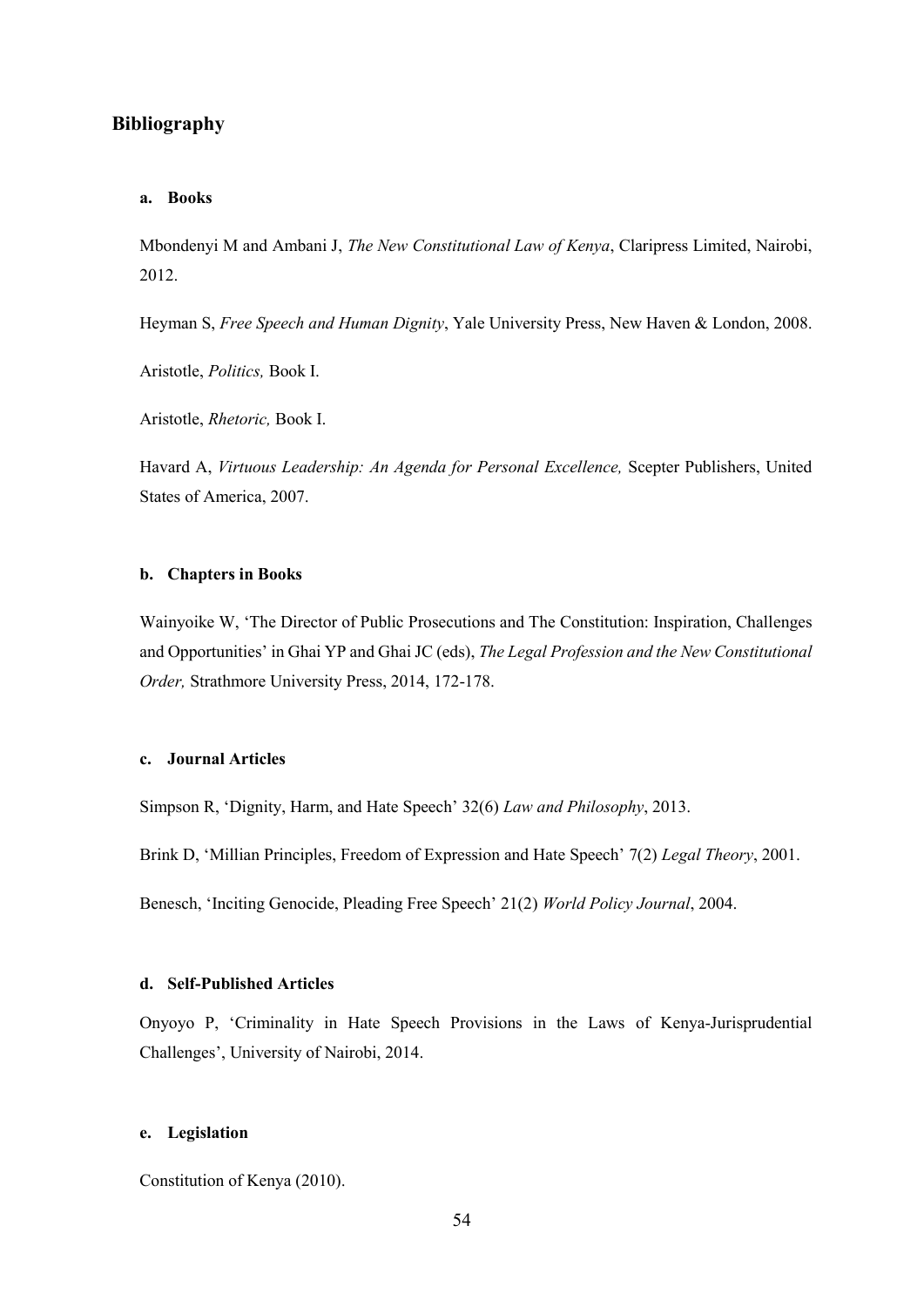Constitution of Kenya (1964).

Constitution of Kenya Amendment (Act No. 14 of 1986).

Election Offences (Act No. 37 of 2016).

National Cohesion and Integration (Act No. 12 of 2008).

Office of The Director of Public Prosecutions (Act No. 2 of 2013).

Penal Code (Act No. 81 of 1948).

## **f. Working Papers, Discussion Papers, and Conference Reports**

Benesch S, 'Election-Related Violence: The Role of Dangerous Speech', *American Society of International Law Proceedings of the Annual Meeting*, 2011, 389— [<http://www.jstor.org/stable/10.5305/procannmeetasil.105.0389>](http://www.jstor.org/stable/10.5305/procannmeetasil.105.0389).

### **g. Institutional Reports**

Senate Hansard Report, 7 September 2016.

Parliament Hansard Report, 12 March 2008.

Truth Justice and Reconciliation Commission, TJRC Final Report-Volume 11B, 2013.

Kenya National Commission on Human Rights, On the Brink of the Precipice: A Human Rights Account of Kenya's Post-2007 Election Violence, 2008.

The Kenya Judiciary, State of the Judiciary and Administration of Justice-Annual Report, 2015.

### **h. International Statutes and Conventions**

International Covenant on Civil and Political Rights (16 December 1966) 999 UNTS 171.

### **i. Cases**

*Republic vs. Chief Magistrate's Court at Mombasa Ex Parte Ganijee & Another* [2002] 2 KLR 703.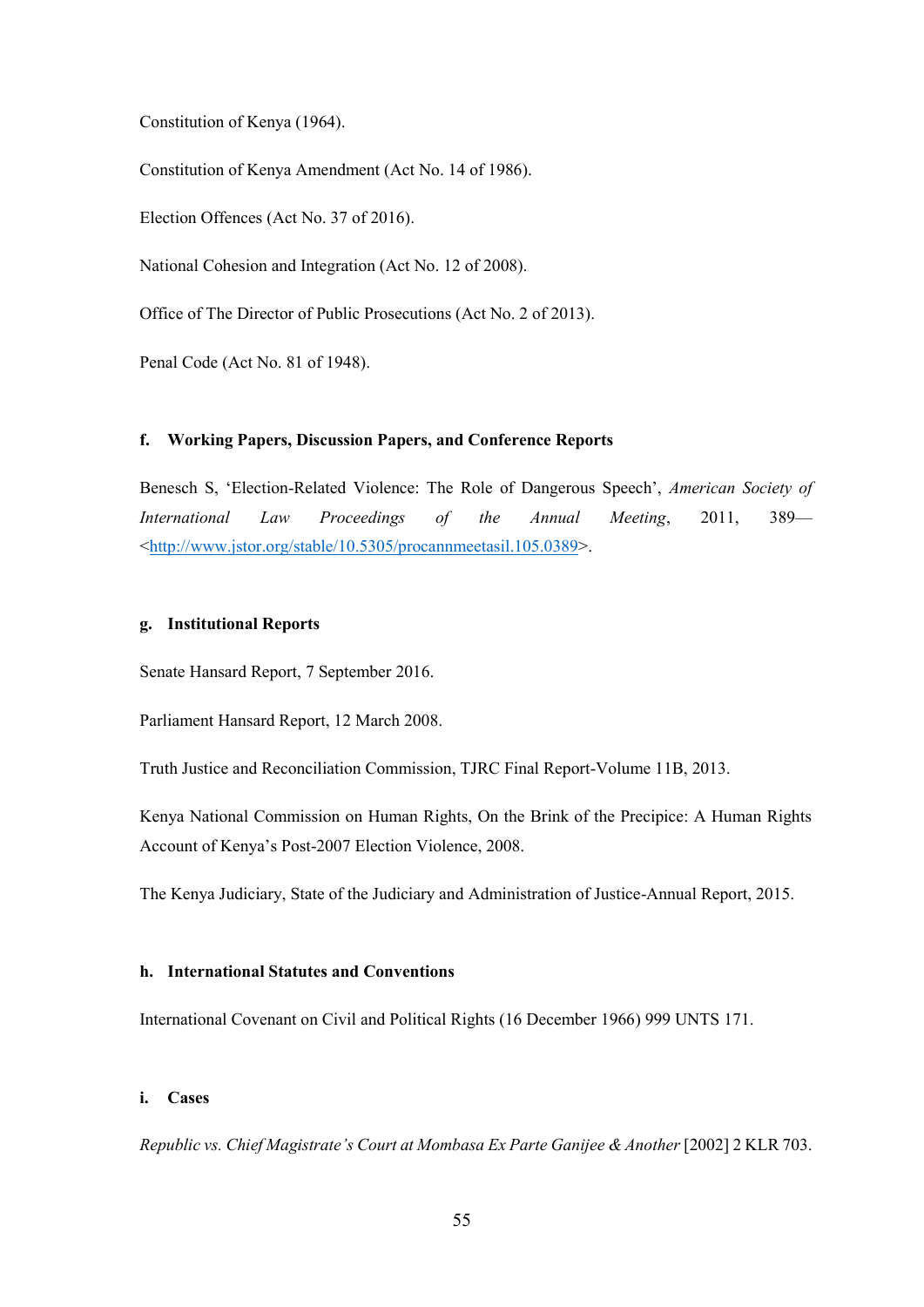*The Prosecutor v. Ferdinand Nahimana, Jean-Bosco Barayagwiza, Hassan Ngeze,* ICTR Appeal Judgement of 28 November 2007.

*Alan Wadi Okengo v Republic* [2015] eKLR.

*Chirau Alimwakwere v Robert M. Mabera & 4 others* [2012] eKLR.

*Johnstone Muthama & 8 others v Inspector General of Police & 2 others* [2016] eKLR.

*Republic v Moses Kuria* [2016] eKLR.

*R v Ferdinand Waititu & Another* Nairobi Chief Magistrate Court Criminal Case No.470 of 2012.

*Benson Riitho Mureithi v J. W. Wakhungu & 2 others* [2014] eKLR.

*Republic v. Chirau Ali Makwere,* Nairobi Chief Magistrates' Court, Cr. Case No. 1215 of 2012.

*Republic v Michael Rotich & 2 others* [2016] eKLR.

*Republic v Director of Public Prosecutions & 3 others Ex-Parte Meridian Medical Center Ltd & 7 others* [2015] eKLR.

*Republic v Director of Public Prosecution & another Ex Parte Chamanlal Vrajlal Kamani & 2 others* [2015] eKLR.

*Brandenburg v Ohio* 395 U.S. 444 (1969).

*Gooding v Wilson* 405 U.S. 518 (1972).

*D.P.P v Humphrey's* (1976) 2 All ER 497.

*Seenoi Ene Parsimei Esho Sisina & 8 others v Attorney General* [2013] eKLR.

*Meixner & Another vs. Attorney General* [2005] 2 KLR 189.

*Republic v The Director of Public Prosecution & 7 Others* [2014] eKLR.

*R v DPP Exp. Manning* [2001] QB 330.

*Mark Gova Chavunduka and Another v The Minister of Home Affairs* Supreme Court Civil Appeal No. 156 of 1999 (unreported).

*Charles Onyango Obbo and Another v Attorney General of Uganda* Constitutional Appeal No. 2 of 2002 (Unreported).